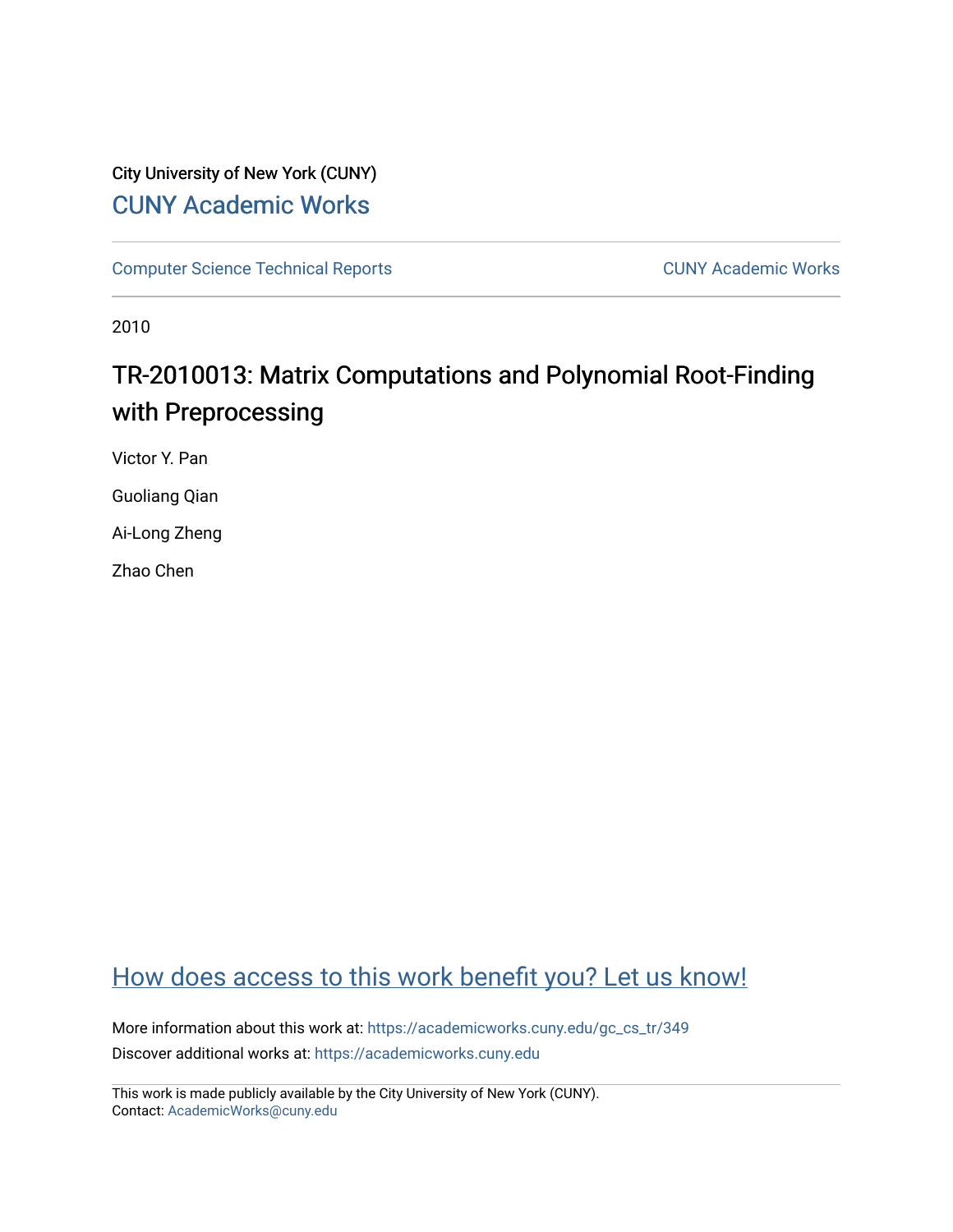# **Matrix Computations and Polynomial Root-finding with Preprocessing** <sup>∗</sup>

Victor Y. Pan[1*,*2]*,*[*a*] , Guoliang Qian[2]*,*[*b*] , Ai-Long Zheng[2]*,*[*c*] and Zhao Chen[3]*,*[*d*]

[1]Department of Mathematics and Computer Science Lehman College of the City University of New York Bronx, NY 10468 USA  $^{[2]}Ph.D.$  Programs in Mathematics and Computer Science The Graduate Center of the City University of New York New York, NY 10036 USA <sup>[3]</sup>Department of Mathematics Polytechnique Institute of the City University of New York [*a*] victor.pan@lehman.cuny.edu http://comet.lehman.cuny.edu/vpan/ [*b*] gqian@gc.cuny.edu [*c*] ailongz@yahoo.com [*d*] c718212@yahoo.com

#### **Abstract**

Solution of homogeneous linear systems of equations is a basic operation of matrix computations. The customary algorithms rely on pivoting, orthogonalization and SVD, but we employ randomized preprocessing instead. This enables us to accelerate the solution dramatically, both in terms of the estimated arithmetic cost and the observed CPU time. The approach is effective in the cases of both general and structured input matrices and we extend it and its computational advantages to the solution of nonhomogeneous linear systems of equations, matrix eigen-solving, the solution of polynomial and secular equations, and approximation of a matrix by a nearby matrix that has a smaller rank or a fixed structure (e.g., of the Toeplitz or Hankel type). Our analysis and extensive experiments show the power of the presented algorithms.

**2000 Math. Subject Classification:** 65F05, 65F22, 65F35

**Key Words:** Linear systems of equations, Randomized preprocessing, Eigen-solving, Polynomial equation, Secular equation

## **1 Introduction**

Solution of a homogeneous linear system of equations  $M$ **y** = **0** is a basic operation of matrix computations. We call the solution vectors **y** the *null vectors* of the input matrix *M* and call the space  $\mathbb{N}(M)$  of these vectors its *null space*. If the columns of a matrix *B* of full column rank span the null space  $\mathbb{N}(M)$ , then we call the matrix *B* a *null matrix basis* or *nmb* for the matrix *M* and write  $B = \text{nmb}(M)$ .

<sup>∗</sup>Supported by PSC CUNY Awards 69330–0038 and 61406–0039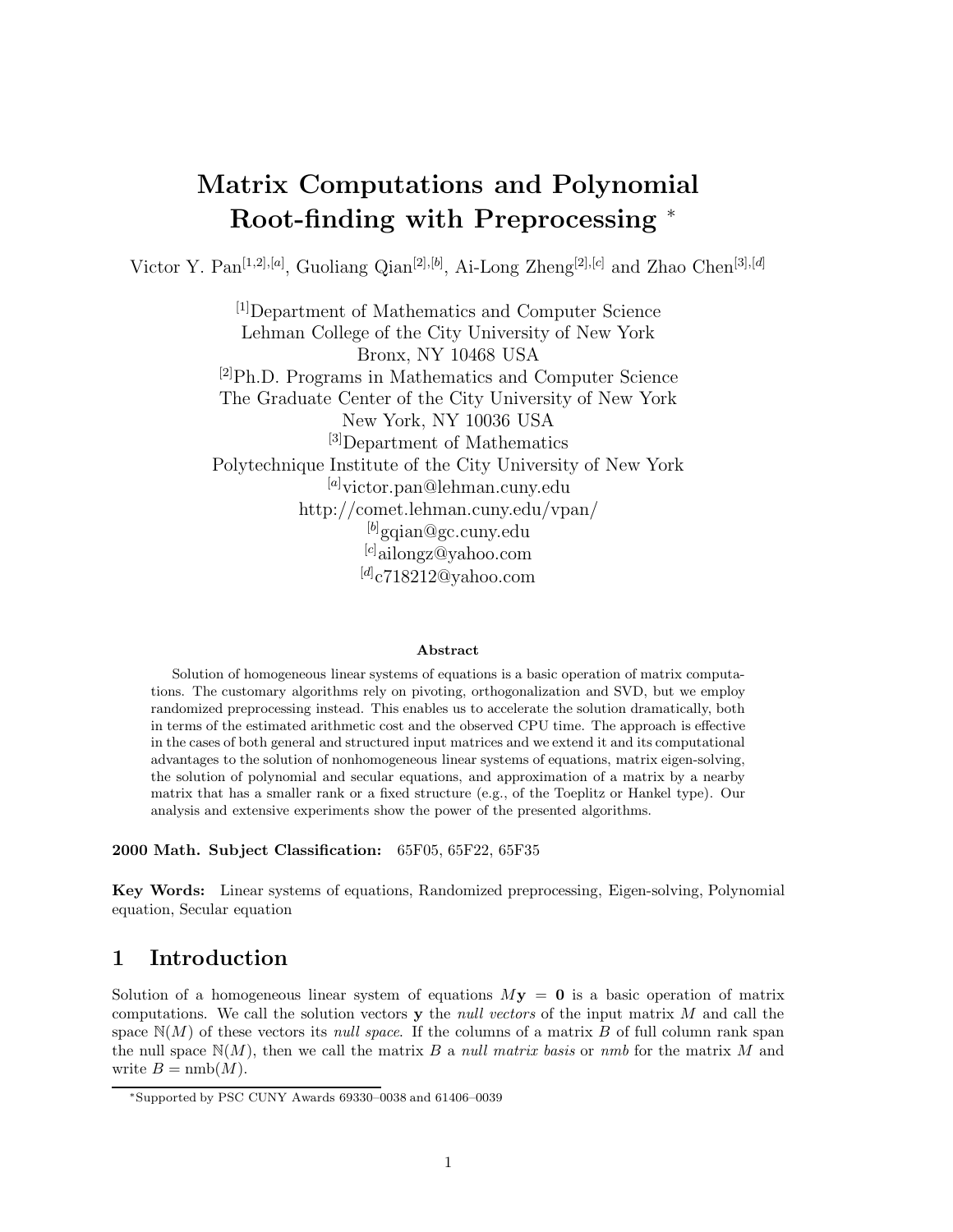The customary methods for computing null vectors and nmbs rely on orthogonalization and pivoting (see Section 3), which makes them costly, particularly for structured (e.g., Toeplitz or Hankel) matrices, but we employ randomized preprocessing instead, which enables dramatic acceleration of the computations. E.g., in the case of  $n \times n$  Toeplitz and Hankel input matrices the estimated running time decreases from quadratic to nearly linear, and in our extensive tests we observed the decrease of the respective CPU time by the factor  $a(n)$  where  $a(512) > 18$ ,  $a(1024) > 90$ , and  $a(2048) > 300$  (see Section 12.1).

The study of randomized preprocessing was scattered throughout the papers [PIM08/10], [PQ10], [PQa], and [PQZ]. In Sections 4–7 we summarize it, supply some perturbation analysis, and link to each other the three main variations of this approach, that is randomized additive and multiplicative preprocessing and randomized augmentation. In Sections 12.1–12.3 we present the results of supporting numerical experiments.

Then we cover the extensions of the resulting algorithms for the null space computations to

(a) approximation of a matrix by nearby matrices having smaller ranks or smaler displacement ranks in Sections 8 and 12.5,

(b) the solution of nonhomogeneous linear systems of equations in Sections 9 and 12.4,

(c) eigen-solving in Sections 10 and 12.6, and

(d) root-finding for polynomial and secular equations in Sections 11 and 12.6.

Our tests in Section 12 (the contribution of the last three authors) demonstrate that the approach is powerful and practically promising.

Let us briefly comment on the two latter links. The extension to eigen-solving relies on the observation that the eigenspace associated with the eigenvalue  $\lambda$  of a matrix  $M$  is just the null space of the shifted matrix  $M - \lambda I$ . The Rayleigh quotient iteration [GL96], [S98] amounts essentially to the solution of ill conditioned linear systems with the matrices  $M - \lambda^{(i)} I$  for  $\lambda^{(i)} \approx \lambda$  and  $i = 0, 1, \ldots$ . With our preprocessing we solve well conditioned linear systems instead, which enables us to employ Conjugate Gradient algorithms and iterative refinement and to use factorization of a single matrix  $M - \lambda^{(h)}I$  for a number of successive iteration steps,  $i = h, h+1, \ldots$ . Furthermore our preprocessing can simplify eigen-solving for structured matrices associated with polynomial and secular equations. Our tests show no substantial slowdown of the convergence, which could overweight the effect of our simplification of every iteration loop.

With the listed directions in mind we mostly restrict our presentation to the case of square input matrices, although the techniques for the null space computations, matrix inversion, and solving linear systems of equations can be extended to the case of rectangular inputs by means of the techniques in [PGMQ08], [PIM08/10], [PQ10], [PQa], and [PQZ], and the first author is working on the extension of the presented approach to some other problems of matrix and polynomial computations.

## **2 Definitions**

Hereafter  $\omega_k$  denotes the *k*-th root of unity  $\omega_k = \exp(\frac{2\pi}{k}\sqrt{-1})$  and the abbreviation "*nlns*" stands for"neither large nor small".

#### **2.1 General and structured matrices**

 $M<sup>T</sup>$  and  $M<sup>H</sup>$  denote the transpose and the Hermitian (complex conjugate) transpose of a matrix *M*, respectively.

 $(M_1, \ldots, M_k) = ((M_i^T)_{i=1}^k)^T$  is a  $1 \times k$  block matrix with the blocks  $M_1, \ldots, M_k$ .

 $diag(M_1, \ldots, M_k) = diag(M_i)_{i=1}^k$  is a  $k \times k$  block diagonal matrix with the diagonal blocks  $M_1, \ldots, M_k$ .

*I*<sub>k</sub> or just *I* denote the  $k \times k$  identity matrix.  $e_j$  is its *j*th column,  $j = 1, \ldots, k$ , so that  $I = (\mathbf{e}_1, \ldots, \mathbf{e}_k)$ .  $O_{k,l}$  or just  $O$  denote the  $k \times l$  null matrix, filled with zeros.

A matrix *M* is called unitary and orthonormal if  $M^H M = I$ .

 $\nu = n - \rho$  is the nullity of an  $m \times n$  matrix of a rank  $\rho$ .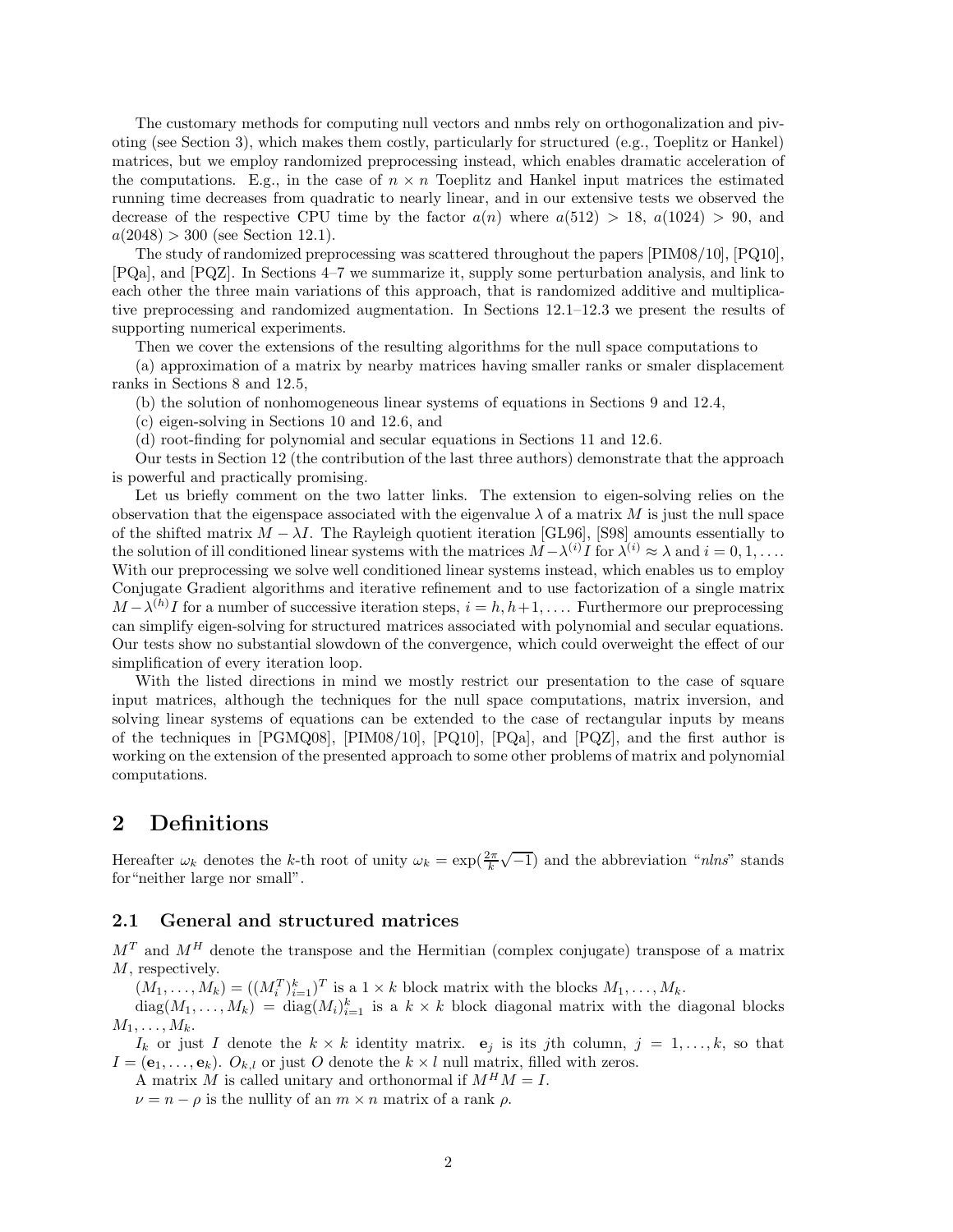$M = V_{\text{full}}\Sigma_{\text{full}}W_{\text{full}}^H$  is a full SVD or just SVD (that is Singular Value Decomposition) of an  $n \times n$  matrix *M* of a rank *ρ* provided  $V_{\text{full}}$  and  $W_{\text{full}}$  are two square unitary matrices (that is  $V_{\text{full}}V_{\text{full}}^H = V_{\text{full}}^H V_{\text{full}} = I_m$ ,  $W_{\text{full}}^H W_{\text{full}} = W_{\text{full}} W_{\text{full}}^H = I_n$ ,  $\Sigma_{\text{full}} = \text{diag}(\Sigma, O)$ ,  $\Sigma = \text{diag}(\sigma_i)_{i=1}^{\rho}$ , and  $\sigma_1 \geq \sigma_2 \geq \cdots \geq \sigma_\rho > 0.$ 

 $\sum_{\text{full}}^{+1} = \text{diag}(\sum_{i=1}^{P} O_i), M^+ = W_{\text{full}}\sum_{\text{full}}^{+} V_{\text{full}}^H$  is the generalized Moore-Penrose inverse of a matrix *M* of full rank,  $M^+ = M^{-1}$  for a nonsingular matrix M.

 $||M|| = \sigma_1$  is the 2-norm of a matrix *M*, and cond $(M) = \frac{\sigma_1}{\sigma_\rho}$  is its condition number, so that  $cond(M) = ||M|| \, ||M^+||$ . A matrix *M* is *ill conditioned* if  $cond(M)$  is large. Otherwise the matrix is *well conditioned*. A matrix has numerical nullity *r* if it has exactly *r* singular values that are small relatively to its norm. Here the words "small" and "large" are meant in the context of the assumed computational task and computer environment.

For a positive integer  $r \leq n$  we call the matrix  $W_r = W_{\text{full}} \begin{pmatrix} O \\ I_r \end{pmatrix}$ - the *r*-*tail* of the SVD of the matrix *M*.

 $Q(M)$  denotes the  $m \times n$  factor Q in the QR factorization of an  $m \times n$  matrix M of full rank where  $m \geq n$  and the factor R has positive diagonal entries (in this case the factorization is unique).

range $(M) = \{z : z = My\}$  denotes the range of a matrix M. Its orthogonal complement  $\mathbb{N}(M) = {\mathbf{x} : M\mathbf{x} = \mathbf{0}}$  is the *null space* of the matrix, made up of its *null vectors* **x**.

We call a matrix *B* a *complete annihilator* or just a *ca* of a matrix *M* and denote it ca(*M*) if  $range(B) = N(M)$ .

A matrix *M* of full column rank is a *matrix basis* for range(*M*). nmb(*M*) or a *nmb* of *M* is a null matrix basis, that is a matrix basis for the null space  $N(M)$ . A ca $(M)$  is a nmb $(M)$  if it has full column rank.

S is an invariant subspace or eigenspace of a matrix  $M$  if  $M\mathbb{S} \subseteq \mathbb{S}$ .

dist(S,  $\mathbb{T}$ ) = max<sub>s∈S,||s||=1</sub> min<sub>t∈</sub> $\mathbb{T}$  ||s − **t**|| is the distance between two linear spaces S and  $\mathbb{T}$ .

 $\{\lambda, \mathbb{X}, \mathbb{Y}\}$  is an eigentriple and  $\{\lambda, \mathbb{Y}\}$  is an eigenpair of a matrix M if  $\lambda$  is its eigenvalue, whereas X and Y are the associated left and right eigenspaces. For two matrices *X* and *Y* we also call  $\{\lambda, X, Y\}$ an eigentriple and  $\{\lambda, Y\}$  an eigenpair of the matrix *M* if  $\text{range}(X) = \mathbb{X}$  and  $\text{range}(Y) = \mathbb{Y}$ .

The basic concepts and results on computations with matrices having displacement structure of Toeplitz, Hankel, Cauchy, and Vandermonde types can be found in [P01] and the bibliography therein.

#### **2.2 Random sampling, random matrices, and Gaussian random variables**

|∆| is the cardinality of a set ∆. *Random sampling* of elements from a set ∆ is their selection from this set at random, independently of each other, and under the uniform probability distribution on the set. A matrix is *random* if its entries are randomly sampled from a fixed set  $\Delta$ , e.g., the set of all double precision numbers with the exponents in a fixed range, for numerical computations. A  $k \times l$  *random unitary* matrix is the  $k \times l$  Q-factor  $Q(M)$  in the thin QR factorization of random  $k \times l$ matrix *M* of full rank where the R-factor  $R(M)$  has positive diagonal entries. (QR factorization reveals whether a matrix has full rank.)

**Lemma 2.1.** *[DL78]* (cf. also [S80], [Z79]). For a set  $\Delta$  of cardinality  $|\Delta|$  *in a ring*  $\mathcal{R}$ *, let a polynomial in m variables not vanish identically on the set* ∆*<sup>m</sup>, let it have the total degree d, and let the values of its variables be randomly sampled from the set* ∆*. Then the polynomial vanishes with a probability of at most*  $\frac{d}{|\Delta|}$ .

## **3 Three standard algorithms for computations in the null spaces**

Suppose we seek *B*, a nmb for an  $n \times n$  matrix *M* that has a rank  $\rho$  and the nullity  $\nu = n - \rho$ . Having a full SVD  $M = V_{\text{full}}\Sigma_{\text{full}}W_{\text{full}}^H$  computed, we can choose  $B = W_{\text{full}}\begin{pmatrix} O \\ I_{\nu} \end{pmatrix}$ - . Likewise, having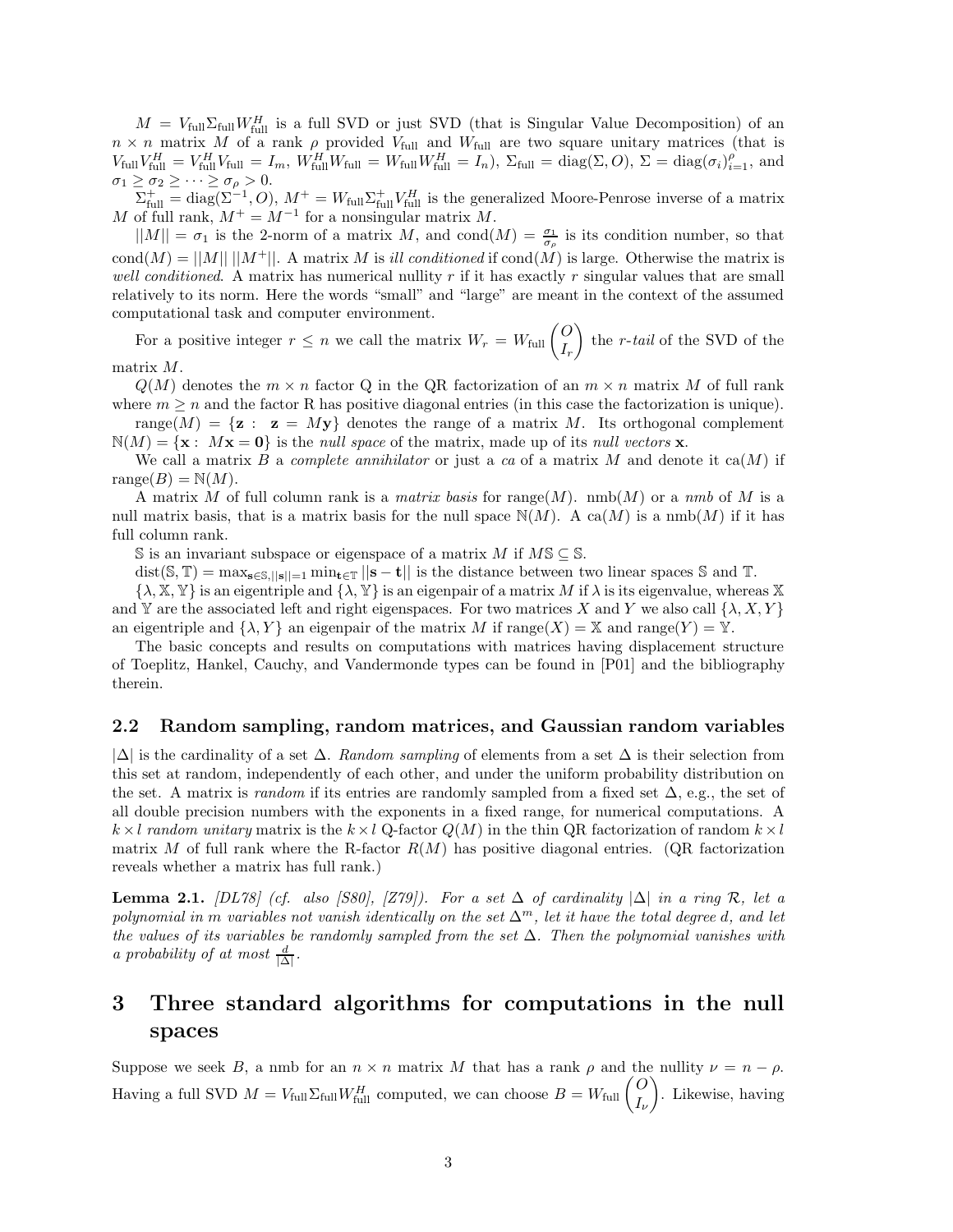*QRP* (resp. *PULP*<sub>1</sub>) factorization of the matrix  $M^H$  computed, we can choose  $B = Q \begin{pmatrix} O & 0 \\ I & I \end{pmatrix}$ *Iν*  $\Big)$  (resp.  $B = P \begin{pmatrix} 0 \\ I \end{pmatrix}$ *Iν* ). In the above  $QRP$  and  $PLUP_1$  factorizations, *L* can be any matrix, *Q* denotes an  $n \times n$  unitary matrix, *P* and *P*<sub>1</sub> denote some  $n \times n$  permutation matrices, such that  $P^{T}P = P_{1}^{T}P_{1} = I$ ,

and *R* and *U* denote  $n \times n$  matrices of the form  $(W, O)^T$  for  $n \times (n - \nu)$  matrices *W*. Application of orthogonalization and SVD above is more costly (and more reliable), but even pivoting "usually degrades the performance" [GL96, page 119], readily destroys matrix structure and sparseness, and threatens or undermines application of block matrix algorithms. E.g., in the case of  $n \times n$  input matrices M with structure of Toeplitz or Hankel type application of pivoting increases the arithmetic computational cost from  $O(n \log^2 n)$  flops to the order of  $n^2$ .

## **4 Multiplicative preprocessing for null space computations**

Suppose an  $n \times n$  matrix  $M = \begin{pmatrix} M_{00} & M_{01} \\ M_{10} & M_{11} \end{pmatrix}$  has nonsingular  $\rho \times \rho$  leading (that is northwestern) block submatrix *M*00. Then a single block Gauss–Jordan step outputs the block factorization

$$
M = \begin{pmatrix} I_{\rho} & O \\ M_{10} M_{00}^{-1} & I_{\nu} \end{pmatrix} \begin{pmatrix} M_{00} & O \\ O & S \end{pmatrix} \begin{pmatrix} I_{\rho} & M_{00}^{-1} M_{01} \\ O & I_{\nu} \end{pmatrix}
$$
(4.1)

where  $S = S(M_{00}, M) = M_{11} - M_{01}M_{00}^{-1}M_{01}$  denotes the Schur complement of the block  $M_{00}$  in *M*. We immediately verify the following lemma.

**Lemma 4.1.** *Suppose the*  $n \times n$  *matrix M above has rank*  $\rho$  *and so does its*  $\rho \times \rho$  *leading block*  $M_{00}$ *. Write*  $\nu = n - \rho$ *. Then*  $S = O$  *and*  $B = B(M) = \begin{pmatrix} -M_{00}^{-1}M_{01} & \mu_{02} & \mu_{03} \\ 0 & -M_{00} & -M_{01} \end{pmatrix}$ *Iν*  $\bigg\}$  is a nmb(M).

For a nonsingular matrix  $M$  we can shift to the matrix  $M^H M$  or  $M M^H$  to relax the assumption that the matrix  $M_{00}$  is nonsingular at the price of squaring the condition number. We pay no such a price if we shift to the matrix  $W = C_l M C_r$  for two appropriately structured random matrices  $C_l$ and  $C_r$ , defined by random parameters sampled from a large set  $\Delta$ . One can deduce from Lemma 2.1 that with this *structured multiplicative preprocessing*, the  $i \times i$  leading submatrices  $W^{(i)}$  of the resulting matrix  $W = \begin{pmatrix} W_{00} & W_{01} \\ W_{10} & W_{11} \end{pmatrix}$  are nonsingular for all  $i \leq \rho$  with a probability converging to one as  $|\Delta| \to \infty$  (see specific probability estimates in [P01, Section 5.6]). In particular, if the matrix *M* has the displacement structure of Toeplitz, Hankel, Vandermonde or Cauchy type, then we can choose the multipliers  $C_l$  and  $C_r$  that ensure the same structure of any of these types for the matrix  $W$ . In this case the superfast divide-and-conquer MBA algorithm (cf. [P01, Chapter 5]) only needs  $O(n \log^2 n)$  flops to compute shortest displacement generators that represent the matrices  $W_{00}^{-1}$ ,  $-W_{00}^{-1}W_{01}$ ,  $B(W) = \begin{pmatrix} -W_{00}^{-1}W_{01} & 0 \\ 0 & 0 & 0 \\ 0 & 0 & 0 \end{pmatrix}$ *Iν* , and  $B(M) = C_r B(W)$ , which is a nmb(M) as long as the matrices  $C_l$  and  $C_r$  are nonsingular.

According to the test results in [PQZ], the above preprocessing tends to keep its power even under *weak randomization*, where the matrices  $C_l$  and  $C_r$  are circulant and are filled with the values −1 and 1 chosen at random. Moreover in the tests this preprocessing tended to be preconditioning, that is the leading submatrices  $W^{(i)}$  for all  $i \leq \rho$  tended not only to be nonsingular but also to have condition numbers of at most the same order as cond $(M) = \frac{\sigma_1(M)}{\sigma_\rho(M)}$ . Such properties have been proved in [PQZ] for general Gaussian random matrices *C<sup>l</sup>* and *Cr*. The tests in [PQZ] sometimes showed minor increase of the value  $\text{cond}(W)$  versus  $\text{cond}(M)$  and the respective minor loss of accuracy in the computed inverse  $W_{00}^{-1}$ , but the full precision output was always recovered in one or two steps of iterative refinement.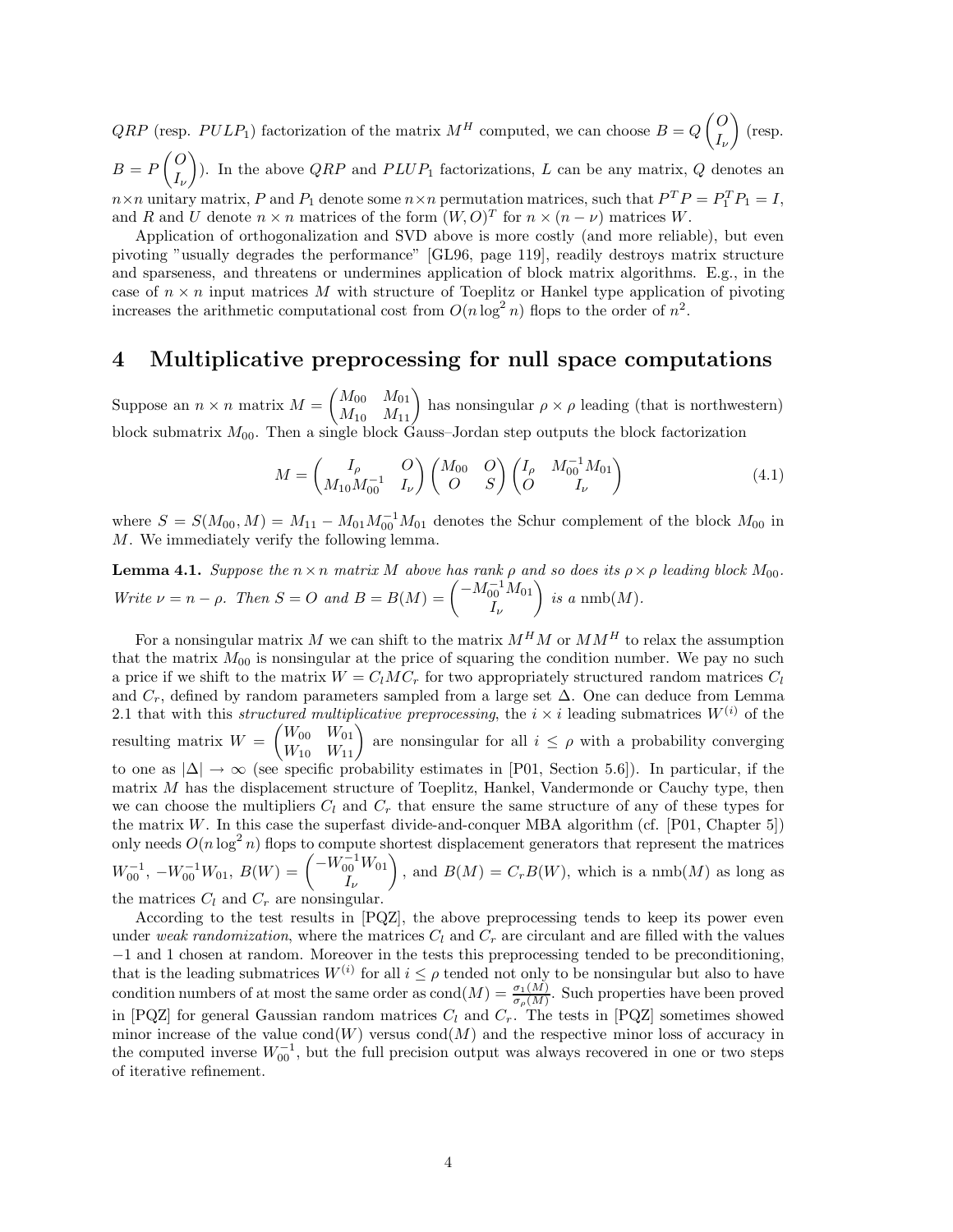## **5 Additive preprocessing for null space computations**

We apply additive preprocessing based on the following results.

#### **Theorem 5.1.** *Suppose*

- $(a)$  *M is an*  $n \times n$  *matrix having a rank*  $\rho$  *and the nullity*  $\nu = n \rho$ ,
- *(b)*  $U$  *and*  $V$  *are two matrices of size*  $n \times r$ *, and*
- *(c) the matrix*

$$
K = M + UV^H \tag{5.1}
$$

*is nonsingular. Then*

$$
r \ge \text{rank}(U) \ge \nu,\tag{5.2}
$$

$$
\mathbb{N}(M) \subseteq \text{range}(K^{-1}U). \tag{5.3}
$$

*Furthermore if*

$$
rank(UV^H) = \nu,\t\t(5.4)
$$

*then*

$$
range(K^{-1}U) = \mathbb{N}(M),\tag{5.5}
$$

$$
V^H K^{-1} U = I_{\nu}.
$$
\n(5.6)

*Proof.* See Theorem 3.1 in [PQ10].

The following theorem is immediately verified.

**Theorem 5.2.** *Under the assumptions (a)–(c) of Theorem 5.1 we have* range $(K^{-1}UX) = N(M)$  *if and only if*  $\text{range}(X) = \mathbb{N}(MK^{-1}U)$  *and consequently*  $K^{-1}U$  *is a* ca(*M*) *if and only if*  $MK^{-1}U = 0$ *.* 

**Theorem 5.3.** *Under the assumptions (a)–(c) of Theorem 5.1,*  $N(MK^{-1}U) = N(I_{\nu} - V^{H}K^{-1}U)$ *if the matrix U has full rank.*

*Proof.* See Theorem 4.1 in [PY07] or Corollary 3.2 in [PQ10].

Randomized computation of the nullity  $\nu$  and a ca( $M$ ) can employ the following properties in Theorems 5.1–5.3.

- 1. For  $n \times r$  matrices *U* and *V*, the matrix  $K = M + UV^H$  is singular if  $r \lt \nu$  (in virtue of bounds (5.2)) but is likely to be nonsingular if  $r \geq \nu$  and if the matrices *U* and *V* are random or even just random within a fixed class of structured matrices (see [PIM08/10] for specific probability estimates, based on Lemma 2.1).
- 2. Suppose the matrix *K* is nonsingular, and so range( $K^{-1}U$ )  $\supset N(M)$ . Then

$$
B = K^{-1}U\tag{5.7}
$$

is a ca( $M$ ) if and only if  $MK^{-1}U = 0$ .

3. Suppose the matrix *K* is nonsingular and  $MK^{-1}U \neq 0$ . Then we have rank $(UV^H) > \nu$  and range( $K^{-1}U$ ) ⊃ N(*M*). Furthermore in this case  $K^{-1}UX$  is a ca(*M*) if *X* is a ca( $MK^{-1}U$ ) =  $ca(I_r - V^H K^{-1} U).$ 

The transitions  $M \implies I_r - V^H K^{-1} U$  can be viewed as aggregation and can be extended recursively. (See [PQ10, Section 6.2] on some examples of aggregation for matrix computations and tensor decompositions and recall recursive hierarchial aggregation in [MP80], evolved into Algebraic Multigrid.)

According to the formal analysis in [PIM08/10] and [PQ10, Theorem 3.12] we can expect that the ratio  $\frac{\text{cond}(M)}{\text{cond}(K)}$  is nlns (or equivalently that cond(*K*) has the order  $\frac{\sigma_1(M)}{\sigma_{n-r}(M)}$ ) if the matrix *K* is nonsingular, if the ratio  $\frac{\|M\|}{\|UV^H\|}$  is nlns, and if *U* and *V* are Gaussian random matrices. The same

$$
\Box
$$

 $\Box$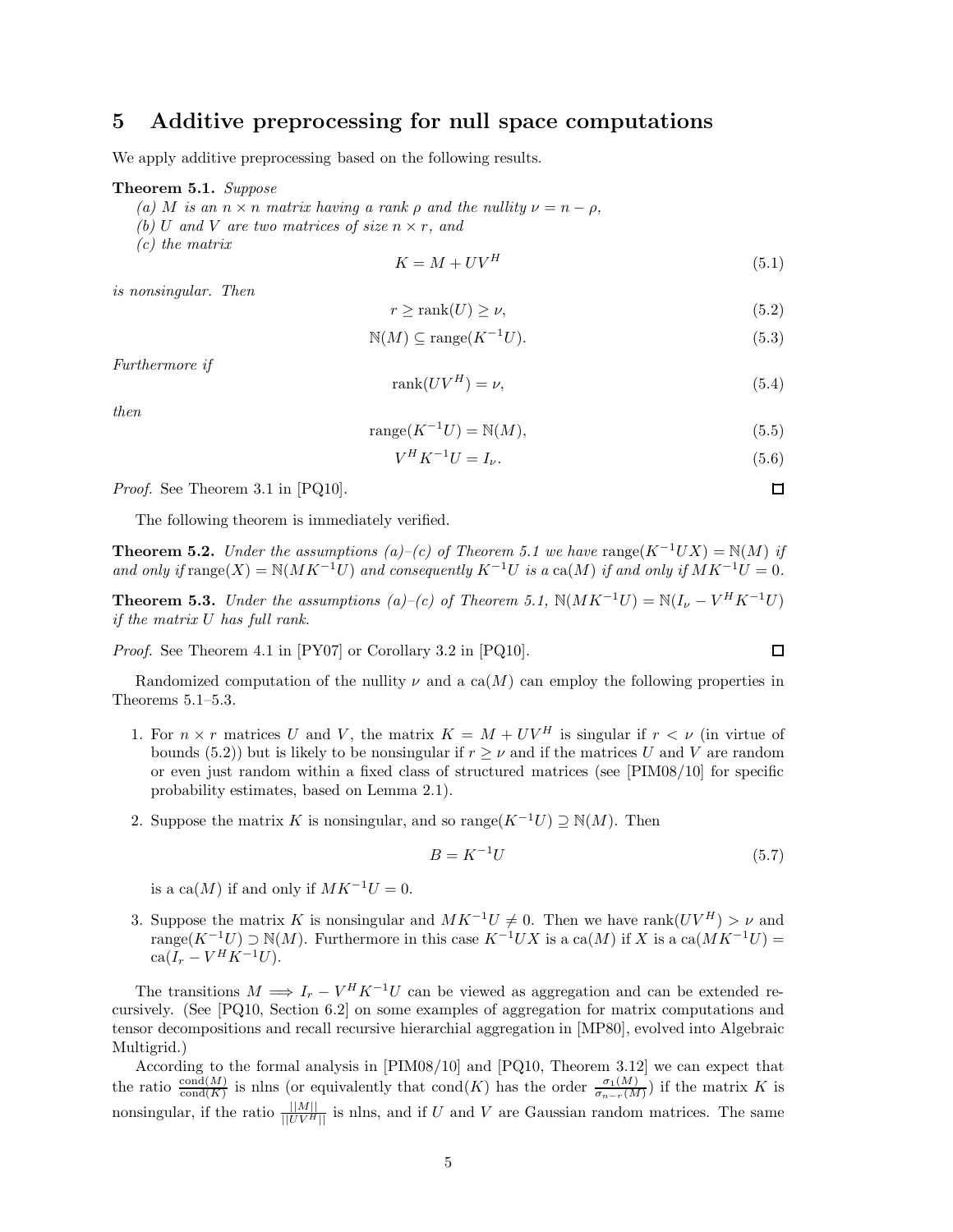property of the ratio was consistently observed in the extensive experiments in [PIM08/10] with weakly randomized additive preprocessors for  $U = V = c(\pm I_r, \ldots, \pm I_r, \pm I'_{n,r})^T$ ,  $I'_{n,r} = (I_{r'}, 0)^T$ ,  $r' = n \mod r = n - hr$ ,  $0 \leq r' < r$ , and  $c^2h \approx ||M||$ , where each  $\pm$  denoted the sign  $-$  or  $+$ chosen at random.

If the matrix  $M$  is ill conditioned, whereas the matrix  $K$  is well conditioned, then the matrices  $MK^{-1}U$  and  $I_{\nu} - V^H K^{-1}U$  tend to have small norms, large condition numbers, or both, and thus one must compute these matrices with higher accuracy, e.g., by applying the extended iterative refinement from [PGMQ08] to computing the matrix  $K^{-1}U$ . The gain from preconditioning is the reduction of the computations to the case of a well conditioned input matrix  $K$ , so that we can apply and extend iterative refinement (cf. [PGMQ08]).

The test results in Tables 6–9 confirm the efficiency of the respective algorithms.

We conclude this section by representing multiplicative preprocessing in Section 4 as additive preprocessing of a 2 × 2 block matrix. Assume that an  $n \times n$  matrix  $M = \begin{pmatrix} M_{00} & M_{01} \\ M_{10} & M_{11} \end{pmatrix}$  of rank *ρ* has nonsingular  $\rho \times \rho$  leading block  $M_{00}$ . Then  $B = \begin{pmatrix} -M_{00}^{-1} M_{01} & \cdots & \cdots & \cdots \\ 0 & M_{00} & \cdots & \cdots \\ 0 & \cdots & \cdots & \cdots \\ 0 & \cdots & \cdots & \cdots \end{pmatrix}$ *Iν* is a nmb(*M*) and  $\nu = n - \rho$ in virtue of Lemma 4.1. Let us also deduce this fact from Theorem 5.1. Namely, write  $U = \begin{pmatrix} 0 & 0 \\ 0 & 0 \end{pmatrix}$ *Iν* - ,  $V^H = (-M_{10}, I_\nu - M_{11}),$  and  $\nu = n - \rho$  and obtain the nonsingular matrix  $K = M + UV^H =$  $/M_{00}$   $M_{01}$ 

*O I<sup>ν</sup>* - . Then Theorem 5.1 implies that

$$
B = K^{-1} \begin{pmatrix} O \\ I_{\nu} \end{pmatrix} = \begin{pmatrix} -M_{00}^{-1} M_{01} \\ I_{\nu} \end{pmatrix}
$$
 (5.8)

is a  $nmb(M)$ .

## **6 Preprocessing by means of randomized augmentation**

Given an *n* × *n* singular matrix *M* and its rank *ρ*, define *preprocessing by means of augmentation*

$$
M \to A = \begin{pmatrix} M & P_{01} \\ O & \theta I_{\nu} \end{pmatrix} \to K = A + UV^H = \begin{pmatrix} M & P_{01} \\ P_{10} & \theta I_{\nu} \end{pmatrix}.
$$
 (6.1)

Here  $\nu = n - \rho$ ,  $U = \begin{pmatrix} O \\ P_{10} \end{pmatrix}$ ,  $V^H = (I_n, O)$ , and we choose the scalar  $\theta$  and scaled Gaussian random matrices  $P_{01}$  and  $P_{10}$  such that the ratios  $\theta/||M||$ ,  $||P_{01}||/||M||$ ,  $||P_{10}||/||M||$ , and  $||M||/||K||$  are nlns. (The matrix *K* is Hermitian if so is the matrix *M*, if  $\theta$  is real, and if  $P_{01} = P_{10}^H$ .) For a singular matrix *M* we can deduce from Lemma 2.1 that the above augmentation produces a nonsingular matrix *K* with a high probability (specified in  $[PQZ]$ ). If the matrix *K* is indeed nonsingular, then the matrix  $\begin{pmatrix} B \\ B_1 \end{pmatrix}$  $\left( \begin{array}{c} P_{10} \ P_{10} \end{array} \right)$  is a ca(*A*) and therefore the matrix  $B = (I_n, O)K^{-1} \begin{pmatrix} O \\ P_{10} \end{pmatrix}$  is a ca(*M*).

Furthermore it is proved in  $[PQZ]$  that the condition number  $cond(K)$  is expected to have the same order as  $\text{cond}(M) = \sigma_1(M)/\sigma_\rho(M)$ . If we are given a nonsingular matrix  $\tilde{M} \approx M$  and augment it as above to obtain the matrix  $\tilde{K} = \begin{pmatrix} \tilde{M} & P_{01} \\ P & \tilde{M} \end{pmatrix}$ *P*<sup>10</sup> *θI<sup>ν</sup>* ), then clearly  $\text{cond}(\tilde{M}) \gg \text{cond}(M)$ , whereas cond $(\tilde{K}) \approx \text{cond}(K) \approx \text{cond}(M)$ , so that the transition  $\tilde{M} \to \tilde{K}$  is preconditioning, in good accordance with the test results in Table 10. In fact the tests consistently show preconditioning power of even *weakly randomized augmentation*  $\tilde{M} \rightarrow \bar{K} = \begin{pmatrix} \tilde{M} & \bar{P}_{01} \ \bar{P} & \bar{P}_{12} \end{pmatrix}$  $\begin{pmatrix} \tilde{M} & \bar{P}_{01} \\ \bar{P}_{10} & \bar{P}_{11} \end{pmatrix}$  where we allow only a small number of random parameters in the matrices  $\bar{P}_{01}$ ,  $\bar{P}_{10}$  and  $\bar{P}_{11}$  and choose these parameters to keep the structure of the input matrix *M* intact in the above transition to the matrix  $\bar{K}$ . Note that a  $\nu \times \nu$ random matrix  $\bar{P}_{11}$  is nonsingular with a probability close to one, and if it is indeed nonsingular,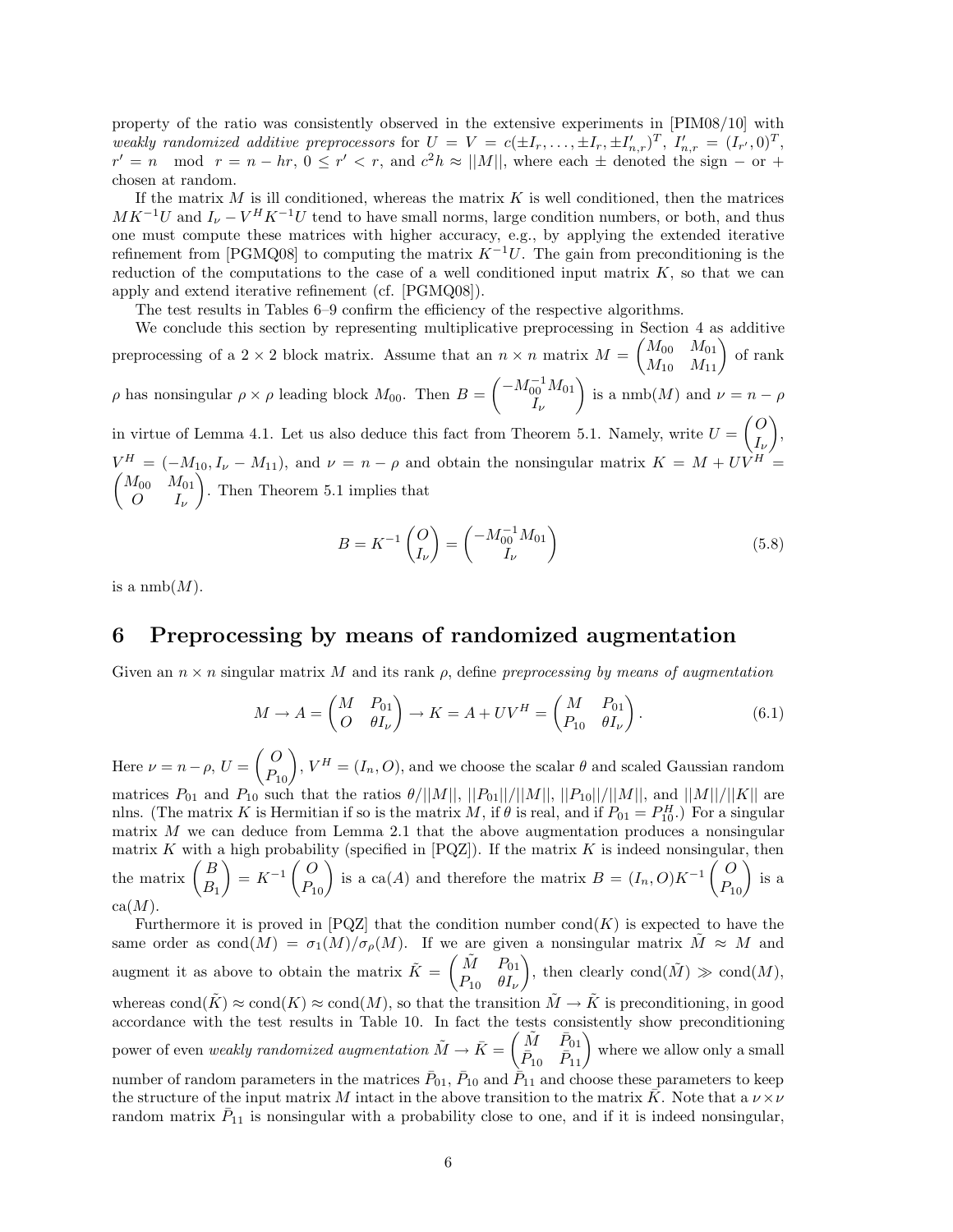then  $\bar{K} = \text{diag}(I_n, \frac{1}{\theta} \bar{P}_{11}) \tilde{K}$  where  $\tilde{K} = \begin{pmatrix} \tilde{M} & P_{01} \\ P_{10} & \theta I \end{pmatrix}$ *P*<sup>10</sup> *θI<sup>ν</sup>* and  $\mathbb{N}(\bar{K}) = \mathbb{N}(\tilde{K})$ , for  $\theta \neq 0$ ,  $P_{01} = \bar{P}_{01}$ , and  $P_{10} = \theta \bar{P}_{11}^{-1} \bar{P}_{10}.$ 

Now suppose the value  $\rho = \text{rank } M$  is not known. Then we can search for it by extending the recipes in the previous section based on Theorems 5.1–5.3. For  $\nu < n - \rho$  the matrix *K* is definitely singular, and then we should increment the integer  $\nu$  and recompute this matrix. If  $\nu \geq n - \rho$ and the matrices  $P_{01}$  and  $P_{01}$  are random or random structured, then the matrix  $K$  is likely to be nonsingular. If indeed it is nonsingular and if  $\nu = n - \rho$ , then the matrix *B* is expected to be a  $ca(M)$ . If rank  $M > n - \nu$  and if the matrix K is nonsingular, then the same algorithm would output a matrix *B* whose range would contain the null space  $N(M)$ . In this case *B* is a ca $(M)$  if and only if  $MB = O$ . If  $MB \neq O$  we can reapply the same algorithm to the aggregate MB of a smaller size to compute the matrices *X* (a ca $(MB)$ ) and *BX* or  $Q(BX)$  (a ca $(M)$ ) (cf. Theorem 5.2).

## **7 Estimates for the impact of input perturbations**

Let us estimate the impact of input perturbations in the cases of computations with multiplicative and additive preprocessing. The latter estimates can be readily extended to preprocessing via augmentation either directly or by using the link to additive preprocessing in [PQ10, Section 4].

For a matrix *M* multiplicative preprocessing in Section 4 produces the matrices  $W = C_l M C_r$ ,  $B(W) = \begin{pmatrix} -W_{00}^{-1}W_{01} & 0 \\ 0 & 0 & 0 \\ 0 & 0 & 0 \end{pmatrix}$ *Iν*  $= \text{nmb}(W)$ , and  $B(M) = C_r B(W) = \text{nmb}(M)$ , provided that the matrices *C<sup>l</sup>* and *C<sup>r</sup>* are nonsingular.

Now suppose that  $\tilde{M} \approx M$  and  $\tilde{W} \approx W$ , write  $F = -C_r W_{00}^{-1} W_{01}$  and  $\tilde{F} = -C_r \tilde{W}_{00}^{-1} \tilde{W}_{01}$ , and obtain that  $\delta(F) = \tilde{F} - F = -C_r \delta(W_{00}^{-1} W_{01}) = -C_r (\delta(W_{00}^{-1}) W_{01}^0 + \tilde{W}_{00}^{-1} \delta(W_{01}))$ . Therefore

$$
||\delta(F)|| \le ||C_r||(||\delta(W_{00}^{-1})|| \, ||W_{01}|| + ||\tilde{W}_{00}^{-1}|| \, ||\delta(W_{01})||), \tag{7.1}
$$

$$
||W_{01}|| \le ||C_r||(||\tilde{M}|| + ||\delta M||) ||C_l||, ||\tilde{W}_{00}^{-1}|| \le ||C_l^{-1}|| \, ||\tilde{M}_{00}^{-1}|| ||C_r^{-1}||,\tag{7.2}
$$

$$
||\delta(W_{0j})|| \le ||C_r|| \, ||\delta(M_{0j})|| \, ||C_l|| \le ||\delta(M)|| \, ||C_r|| \, ||C_l||, \, j = 0, 1. \tag{7.3}
$$

Further assume that  $\delta_{00} = ||\tilde{W}_{00}^{-1}\delta(W_{00})|| < 1$  and obtain that

$$
||\delta(W_{00}^{-1})|| \le \frac{1}{1 - \delta_{00}} ||\delta(W_{00})|| ||\tilde{W}_{00}^{-1}||^2
$$
\n(7.4)

(cf. [GL96, Theorem 2.3.4] for  $A = W_{00}$ ,  $E = -\delta(W_{00})$ .

Estimates (7.1)–(7.4) together imply that  $||\delta(F)|| = O(||\delta(M)||)$ .

**Remark 7.1.** *Suppose the Schur complement S in equation (4.1) is nonsingular. Then we can invert both sides of this equation and obtain that*

$$
M^{-1} = \begin{pmatrix} I_{\rho} & -M_{00}^{-1} M_{01} \\ 0 & I_{\nu} \end{pmatrix} \begin{pmatrix} M_{00}^{-1} & 0 \\ 0 & S^{-1} \end{pmatrix} \begin{pmatrix} I_{\rho} & 0 \\ -M_{10} M_{00}^{-1} & I_{\nu} \end{pmatrix},
$$
(7.5)

 $\int$  *and so* ||M<sup>−1</sup>|| ≤ max{||M<sub>00</sub><sup>-1</sup>||, ||(S<sup>−1</sup>||}(1 + ||M|| ||M<sub>00</sub><sup>-1</sup>||)<sup>2</sup>, whereas we have ||(C<sub>l</sub>MC<sub>r</sub>)<sup>-1</sup>|| ≤  $||C_l^{-1}|| \ ||M^{-1}|| \ \overline{||}C_r^{-1}||$ .

In the case of additive preprocessing in Section 5 we have the following simple estimate.

**Theorem 7.1.** *For the matrices*  $M$ *, U<sub></sub>, V<sub></sub>, and*  $K$  *in Theorem 5.1 and an*  $n \times n$  *matrix*  $\Delta = \delta(M)$ *, assume that*  $\mathbf{y} \in \mathbb{N}(M)$ *,*  $||\mathbf{y}|| = 1$ *, and the matrix*  $K + \Delta = M + \Delta + UV^H$  *is nonsingular. Then* dist(**y**, range( $(K + \Delta)^{-1}U$ )) ≤  $||(K + \Delta)^{-1}\Delta|| \leq ||(K + \Delta)^{-1}|| ||\Delta||$ *.* 

*Proof.* We have  $(K + \Delta)\mathbf{y} = \Delta \mathbf{y} + UV^H \mathbf{y}$ , and therefore  $\mathbf{y} = (K + \Delta)^{-1} \Delta \mathbf{y} + (K + \Delta)^{-1} UV^H \mathbf{y}$ . The theorem follows because  $(K + \Delta)^{-1}UV^H y \in \text{range}((K + \Delta)^{-1}U)$ .

For a well conditioned nonsingular matrix *K* and a small-norm perturbation matrix  $\Delta = \delta(M)$  =  $\delta(K)$ , the theorem implies that the range of the matrix  $(K + \Delta)^{-1}U$  approximates the null space  $\mathbb{N}(M)$  within  $O(||\Delta||)$ .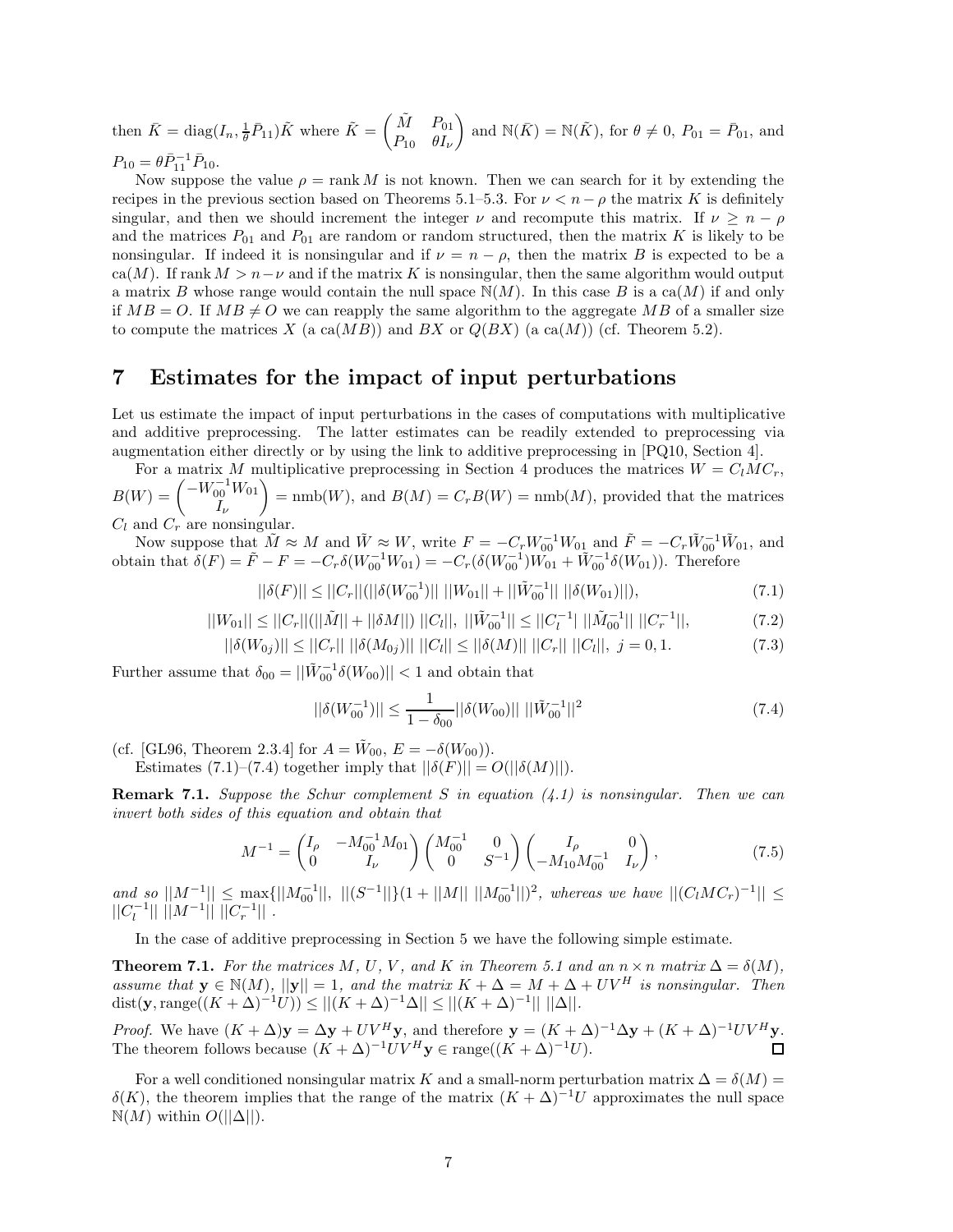## **8 Approximation by nearby structured or lower rank matrices**

Similarly to the previous section assume a nonsingular ill conditioned  $n \times n$  input matrix  $\tilde{M}$  represented as  $\tilde{M} = M + \delta(M)$  where rank $(M) = \rho < n$ , the norm  $||\delta(M)||$  is small, the matrix  $\tilde{M}$  has *numerical rank*  $\rho$  and has *numerical nullity* nnul(*M*) =  $\nu = n - \rho$ , that is has exactly  $\nu$  singular values that are small relatively to the norm ||*M*||. Application of error-free algorithms to this matrix models numerical application of the same algorithms to the matrix *M*.

Hereafter for a matrix function  $F = f(M)$ , we write  $\tilde{F} = f(\tilde{M})$  and  $\delta(F) = \tilde{F} - F$ .

The algorithms from Sections 3–6 applied to a matrix *M* output a matrix *B* expected to approximate an  $n \times \nu$  matrix  $B = \text{nmb}(M)$ , and if it does, then range(*B*) approximates the  $\nu$ -tail of the SVD of the matrix  $\tilde{M}$ . This immediately leads us to the approximation of a nearly rank deficient matrix by a smaller rank matrix  $\tilde{M}(I - \tilde{Q}\tilde{Q}^H)$  such that  $\tilde{Q} = \tilde{Q}(B)$  is a unitary approximate nmb(*M*) for *B* in (5.7), (5.8), or (6.1) where *M* is replaced by *M*. An alternative expression in  $[PQ10, Section 7.2]$ relies on a dual variation of the Sherman–Morrison–Woodbury classical formula for matrix inversion [GL96, page 50]. (Hereafter we use the abbreviation *SMW*.)

As a special case we can apply such techniques to approximate the displacement  $\tilde{M} = \text{disp}(\tilde{A})$  of a matrix  $\tilde{A}$  by the matrix  $M = \text{disp}(A)$  of a smaller rank (provided that there exists such a matrix *M*). Then we can approximate the input matrix *A* by a structured matrix *A* recovered from its displacement  $M = \text{disp}(A)$ .

The respective computations can be reduced to the solution of linear systems of equations with the matrix  $\tilde{K}$  given by  $\tilde{K}Y = U$  for  $\tilde{K} = \tilde{M} + UV^H$ ,  $\tilde{K} = K + \delta(K)$ , and K in Sections 5 or 6, and so the perturbations of the outputs have the norms in  $O(||\delta M||)$  provided the auxiliary linear systems are well conditioned (cf. [GL96], [H02], [S01], and [S98]).

Table 13 displays the results of our experimental computations for this section.

## **9 Extension to the solution of a nonhomogeneous linear system**

We can readily extend our null space algorithms to a nonhomogeneous linear system  $M$ **y** = **b**, for  $\mathbf{b} \neq \mathbf{0}$ : observe that the solution vector **y** is a subvector of the null vector  $\mathbf{z} = (\mathbf{y}^T, 1/\theta)^T$  of the matrix  $(M, -\theta \mathbf{b})$  for a scalar  $\theta \neq 0$ . We refer the reader to the second last paragraph of Section 5 and to the paper [PGMQ08] on handling the numerical problems that arise where the linear system  $My = b$  is nonsingular and ill conditioned and to Section 12.4 on the implementation of this approach and experiments that demonstrate its power.

## **10 Applications to eigen-solving**

#### **10.1 The inverse iteration for eigen-solving, RQs and SQs**

The Rayleigh quotient iteration (also called the inverse iteration [GL96]) is a popular eigen-solver. Given a square matrix *M* and an approximation  $\lambda_0$  to its simple eigenvalue  $\lambda$ , one computes the matrix  $M_0 = M - \lambda_0 I$ , fixes a vector **y**<sub>0</sub>, and recursively updates approximate eigenpairs  $\{\lambda_i, \mathbf{y}_i\}$ for  $i = 0, 1, \ldots$  as follows,

$$
M_i \mathbf{z}_i = \mathbf{y}_i,\tag{10.1}
$$

$$
\delta_i = \frac{\mathbf{z}_i^H M_i \mathbf{z}_i}{\mathbf{z}_i^H \mathbf{z}_i},\tag{10.2}
$$

$$
M_{i+1} = M_i - \delta_i I, \mathbf{y}_{i+1} = \mathbf{z}_i / s_i, \lambda_{i+1} = \lambda_i + \delta_i
$$

where  $s_i$  are positive scalars such that the ratios  $||\mathbf{z}_i||/s_i$  are nlns for all *i*.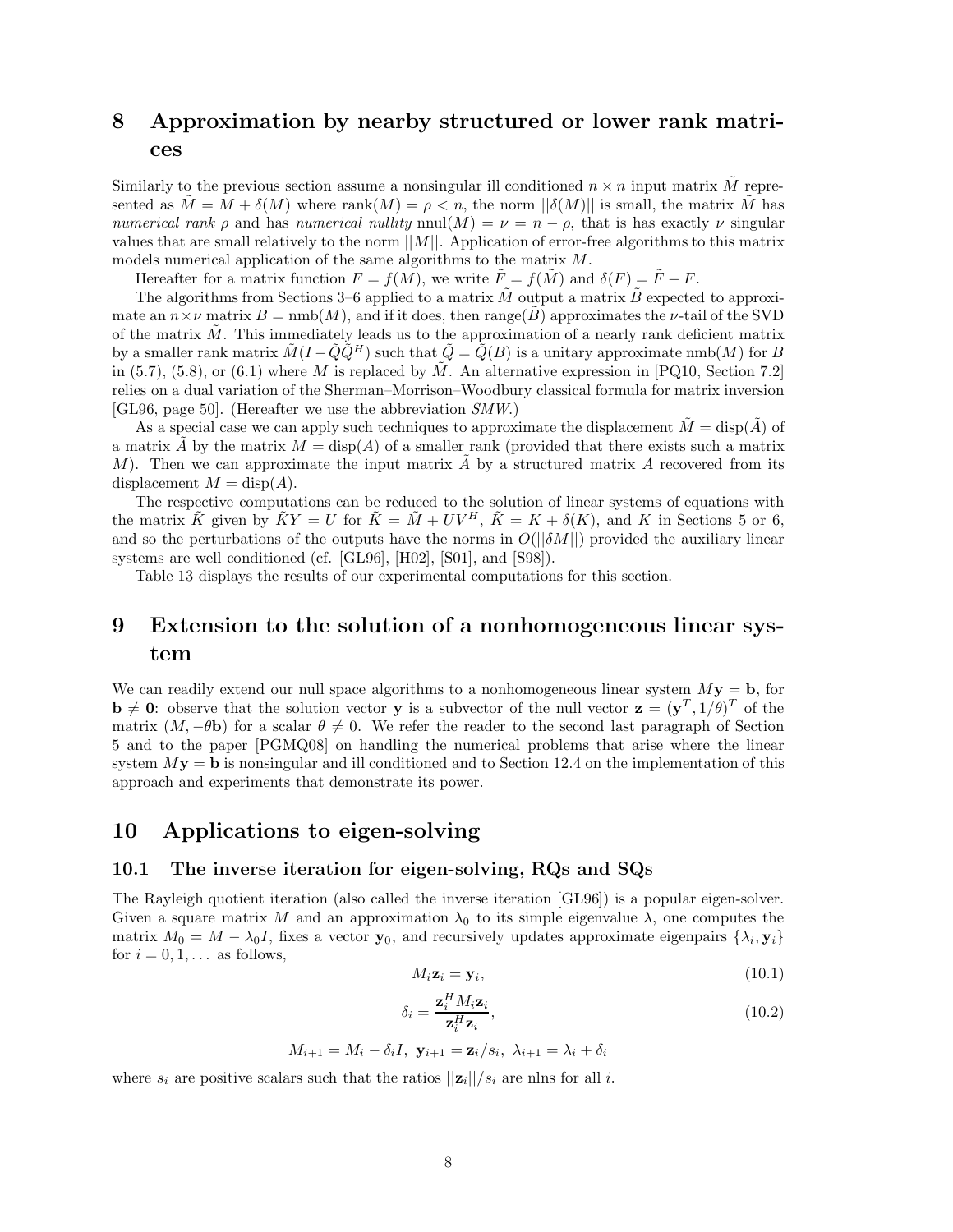Hereafter we use the abbreviations *RQs* for the *Rayleigh quotients*  $\frac{\mathbf{z}_i^H M_i \mathbf{z}_i}{\mathbf{z}_i^H \mathbf{z}_i}$  in (10.2) and *SQs* for the *simple quotients*  $\frac{e_j^H M_i z_i}{e_j^H z_i}$  in the following alternative to (10.2),

$$
\delta_i = \frac{\mathbf{e}_j^T M_i \mathbf{z}_i}{\mathbf{e}_j^T \mathbf{z}_i}, \ \mathbf{e}_j^T \mathbf{z}_i \neq 0. \tag{10.3}
$$

We choose the integer *j* that maximizes the value  $|\mathbf{e}_j^T \mathbf{z}_i|$  in a fixed or random set  $\mathbb{J}$  of integers *j* (e.g., over three or five random integers or just over the set  $\{1, \lceil n/2 \rceil, n\}$ ). Algorithms 10.1(rq) and  $10.1$ (sq) below specify the RQ iteration  $(10.1)$ ,  $(10.2)$  and SQ iteration  $(10.1)$ ,  $(10.3)$ , respectively. Both iterations can employ the standard stopping criterion

$$
||M_i \mathbf{z}_i|| \le t ||\mathbf{z}_i|| \tag{10.4}
$$

where t is either a fixed tolerance or  $t = t'|\lambda_i|$  for a fixed tolerance t'. To save some flops one can skip checking this criterion where  $|\delta_{i-1}| > \theta t$  for a fixed positive scalar  $\theta$  and similarly in all our eigen-solvers.

Under (10.1) one should substitute  $y_i = M_i z_i$  into equations (10.2)–(10.4) to obtain  $\delta_i = \frac{z_i^H y_i}{z_i^H z_i}$ instead of (10.2),  $\delta_i = \frac{\mathbf{e}_j^T \mathbf{y}_i}{\mathbf{e}_j^T \mathbf{z}_i}$  instead of (10.3), and  $||\mathbf{y}_i|| \le t ||\mathbf{z}_i||$  instead of (10.4), thus saving the vector  $y_i = M_i z_i$  rather than recomputing it.

The iteration is equivalent to Newton's eigen-solving iteration and has local quadratic convergence [U50], [PW79], [S98, Section 2.2.1].

The RQ in (10.2) can be considered an average over all subscripts  $j, j = 1, 2, \ldots, n$ , for the SQs in (10.3), and so for random choice of the integers *j* the SQs are expected to have the same order as the RQs. Consequently quadratic rate of local convergence of RQ iteration (10.1), (10.2) is expected to hold also for the SQ iteration (10.1), (10.3) under a random choice of the integers *j*. In the tests for global convergence (initiated far from the solution), the SQ iteration converged slightly slower than the RQ iteration, but this was always more than compensated by the simplicity of the SQ iteration steps. Similar patterns characterize using RQs and SQs in our algorithms in the next subsections.

#### **Algorithm 10.1. The SQ iteration***.*

- INPUT: an  $n \times n$  matrix M, an approximation  $\lambda_0$  to its simple eigenvalue, a positive integer N, and *a tolerance t.*
- OUTPUT: *either FAILURE or an approximate eigenpair*  $\{\lambda, \mathbf{y}\}\$  *of the matrix M* such that  $||My |\lambda \mathbf{y}| \leq t |\mathbf{y}|$ .

INITIALIZATION: *Set*  $i \leftarrow 0$  *and*  $k \leftarrow 0$ *, and*  $M_0 \leftarrow M - \lambda_0 I$  *and* fix a normalized vector  $\mathbf{y}_0$ *,*  $||\mathbf{y}_0|| = 1$ *and a set*  $\mathbb{J}$  *of integers in the range*  $[1, n]$ *.* 

COMPUTATIONS:

- 1. If  $k \geq N$ , output FAILURE and stop. Otherwise compute the vector  $\mathbf{z}_i = M_i^{-1} \mathbf{y}_i$ . *Compute the value*  $\lambda_i = e_1^T (M_i - M) e_1$ *, output the pair*  $\{\lambda, \mathbf{y}\} = \{\lambda_i, \mathbf{y}_i\}$  *and stop if*  $||\mathbf{y}_i|| \leq t ||\mathbf{z}_i|.$
- 2. Otherwise compute an integer *j* maximizing the value  $\mathbf{e}_j^T \mathbf{z}_i$  over the set  $\mathbb{J}$ . If  $\mathbf{e}_j^T \mathbf{z}_i = 0$ , *output FAILURE and stop.*
- *3. Otherwise compute the ratio*  $\delta_i = \frac{e_j^T \mathbf{y}_i}{e_j^T \mathbf{z}_i}$ , the matrix  $M_{i+1} = M_i \delta_i I$ , and the vector **y**<sub>*i*+1</sub> =  $\mathbf{z}_i / s_i$  for a nonzero scalar  $s_i$  such that the norm  $||\mathbf{y}_{i+1}||$  is nlns (e.g.,  $s_i = ||\mathbf{z}_i||$ ), *set*  $i \leftarrow i + 1$  *and*  $k \leftarrow k + 1$ *, and reapply Stage 1.*

We refer to this SQ iteration as **Algorithm 10.1(sq)**. By expressing  $\delta_i$  as the RQ  $\frac{\mathbf{z}_i^T \mathbf{y}_i}{\mathbf{z}_i^T \mathbf{z}_i}$  we arrive at **Algorithm 10.1(rq)**, the RQ iteration.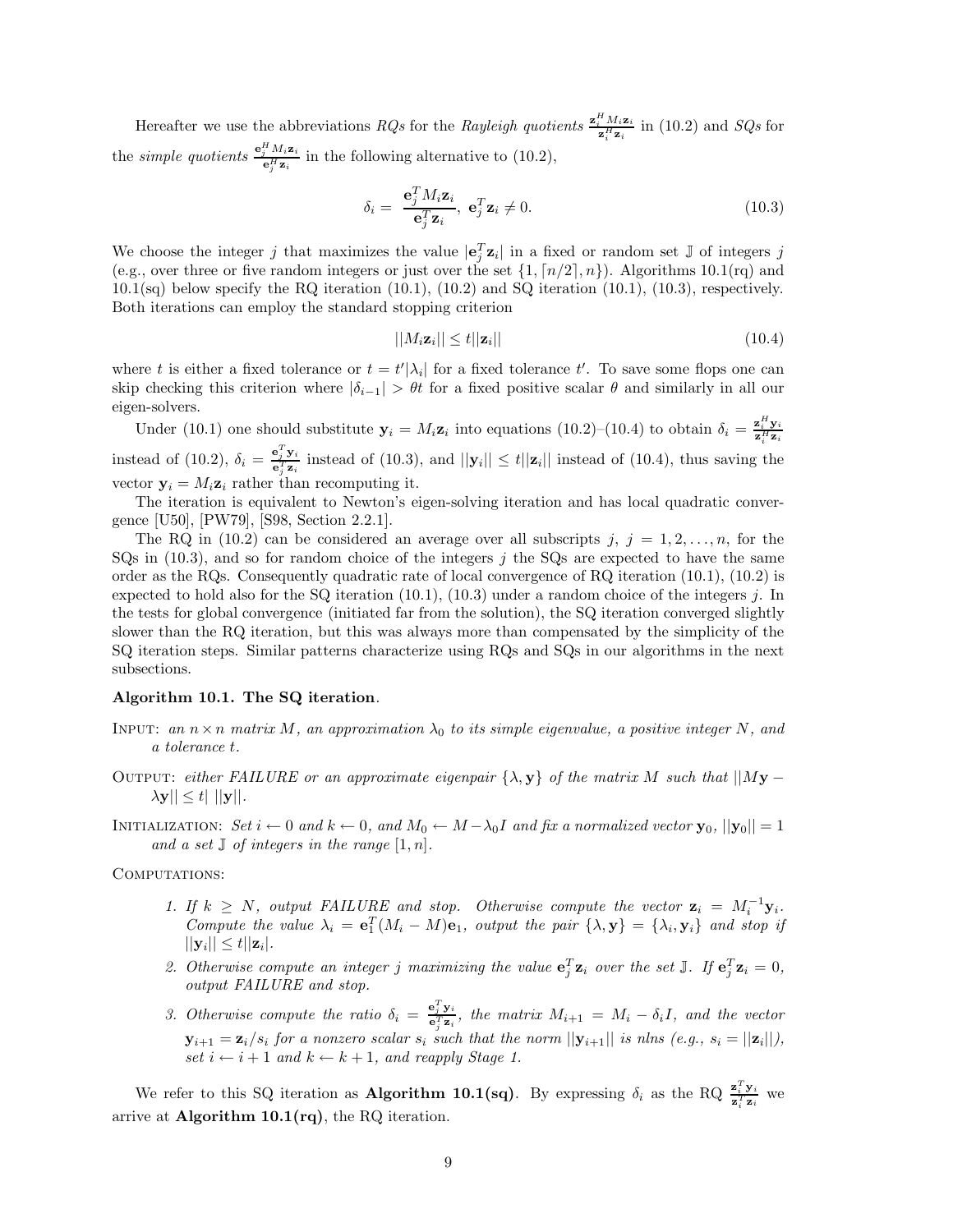#### **10.2 Inverse iteration with additive preprocessing**

In an eigenpair  $\{\lambda, \mathbf{y}\}\$  of a matrix *M* the eigenvector **y** is a null vector of the shifted matrix *M* − *λI*, and this prompts us to apply our null space algorithms at the stage of the solution of linear systems (10.1) for updating the eigenvectors. We specify application of scaled randomized additive preprocessing, but one can apply augmentation instead.

Systems (10.1) are singular for  $\lambda_i = \lambda$  and become ill conditioned as  $\lambda_i$  converges to  $\lambda$ . Therefore they resist application of such effective iterations as the Conjugate Gradient algorithms and iterative refinement. With randomized preprocessing, however, we fix this deficiency.

Suppose that  $\lambda$  is a simple isolated eigenvalue and rewrite expressions (10.1) by applying the SMW formula,

$$
\mathbf{z}_{i} = K_{i}^{-1} (1 + g_{i}^{-1} \mathbf{u}_{i} \mathbf{v}_{i}^{H} K_{i}^{-1}) \mathbf{y}_{i}, \text{ for } K_{i} = M_{i} + \mathbf{u}_{i} \mathbf{v}_{i}^{H}, \ g_{i} = 1 - \mathbf{v}_{i}^{H} K_{i}^{-1} \mathbf{u}_{i}.
$$
 (10.5)

Here  $\mathbf{u}_i$  and  $\mathbf{v}_i$  are random vectors (or  $\mathbf{u}_i = \mathbf{v}_i$  is a single random vector) such that the matrix  $K_i$ is nonsingular and the ratio  $\frac{||\mathbf{u}_i \mathbf{v}_i^H||}{||M_i||}$  is nlns. We refer to the resulting modifications of RQ and SQ iterations as the *RQ/SMW* and *SQ/SMW iterations* and also as **Algorithms 10.1(sq/smw)** and **10.1(rq/smw)**, respectively. Mathematically expressions (10.1) and (10.5) define the same vector  $z_i$ , so that the RQ/SMW and SQ/SMW iterations have local quadratic convergence as well.

According to the study in [PIM08/10] the matrix  $K_i$  is expected to be well conditioned for  $\lambda_i$ near a simple and isolated eigenvalue  $\lambda$ .

In an alternative iteration we keep the expression  $K_i = M_i + \mathbf{u}_i \mathbf{v}_i^H$  and the recipes for choosing the vectors  $\mathbf{u}_i$  and  $\mathbf{v}_i$  but replace equations (10.5) as follows (cf. Theorem 5.1),

$$
K_i \mathbf{z}_i = \mathbf{u}_i. \tag{10.6}
$$

We call the respective extensions of the RQ and SQ iterations the *PRQ and PSQ iterations* with the abbreviation "P" for "preprocessed".

Equation (10.6) implies that  $M_i \mathbf{z}_i = K_i \mathbf{z}_i - \mathbf{u}_i \mathbf{v}_i^H \mathbf{z}_i = \mathbf{u}_i - \mathbf{u}_i \mathbf{v}_i^H \mathbf{z}_i = g_i \mathbf{u}_i$  for  $g_i = 1 - \mathbf{v}_i^H \mathbf{z}_i =$  $1 - \mathbf{v}_i^H K_i^{-1} \mathbf{u}_i$  from equation (10.5). We can substitute the expression  $M_i \mathbf{z}_i = g_i \mathbf{u}_i$  into equations (10.2)–(10.4) and obtain the equivalent expressions  $\delta_i = g_i \frac{\mathbf{z}_i^H \mathbf{u}_i}{\mathbf{z}_i^H \mathbf{z}_i}$  (cf. (10.2)),  $\delta_i = g_i \frac{\mathbf{e}_i^H \mathbf{u}_i}{\mathbf{e}_j^H \mathbf{z}_i}$  for  $\mathbf{e}_j^H \mathbf{z}_i \neq 0$ (cf. (10.3)), and  $|g_i|$   $||\mathbf{u}_i|| \leq t ||\mathbf{z}_i||$  (cf. (10.4)). Substitute  $\mathbf{y}_i = \mathbf{z}_i/s_i$  and  $\bar{g}_i = g_i/s_i = \frac{1}{s_i} - \mathbf{v}_i^H \mathbf{y}_i$ for a nonzero scalar *s<sup>i</sup>* and obtain

$$
\delta_i = \bar{g}_i \frac{\mathbf{y}_i^H \mathbf{u}_i}{\mathbf{y}_i^H \mathbf{y}_i}, \ \delta_i = \bar{g}_i \frac{\mathbf{e}_j^T \mathbf{u}_i}{\mathbf{e}_j^T \mathbf{y}_i}, \ |\bar{g}_i| \ ||\mathbf{u}_i|| \le t ||\mathbf{y}_i||,
$$
\n(10.7)

respectively. The following algorithm employs these equations.

#### **Algorithm 10.2. PSQ iteration***.*

Input *and* Output *as in Algorithm 10.2.*

INITIALIZATION: *Set*  $i \leftarrow 0$ *,*  $k \leftarrow 0$ *, and*  $M_0 \leftarrow M - \lambda_0 I$  *and fix a moderately large positive value*  $\gamma$ *.* 

COMPUTATIONS:

- *1. If*  $k \geq N$ , output FAILURE and stop. Otherwise generate a pair of  $n \times \nu$  random vectors  $\mathbf{u}_i$  and  $\mathbf{v}_i$  scaled so that  $\frac{1}{\gamma} < \frac{||\mathbf{u}_i \mathbf{v}_i^H||}{||M_i||} < \gamma$ . Compute the matrix  $K_i = M_i + \mathbf{u}_i \mathbf{v}_i^H$ . If it is *singular, set*  $k \leftarrow k+1$  *and reapply Stage 1.*
- 2. Otherwise fix a positive scalar  $s_i$  and compute the vectors  $\mathbf{z}_i = K_i^{-1} \mathbf{u}_i$  and  $\mathbf{y}_i = \mathbf{z}_i / s_i$  and the scalar  $\bar{g}_i = \frac{1}{s_i} - \mathbf{v}_i^H \mathbf{y}_i$  for a fixed scalar  $s_i$ . Compute the value  $\lambda_i = \mathbf{e}_1^T (M_i - M) \mathbf{e}_1$ , *output the pair*  $\{\lambda, \mathbf{y}\} = (\lambda_i, \mathbf{y}_i)$  *and stop if*  $||\bar{g}_i \mathbf{u}_i|| \le t$   $||\mathbf{y}_i||$ .
- *3. Proceed as in Stage 2 in Algorithm 10.2.*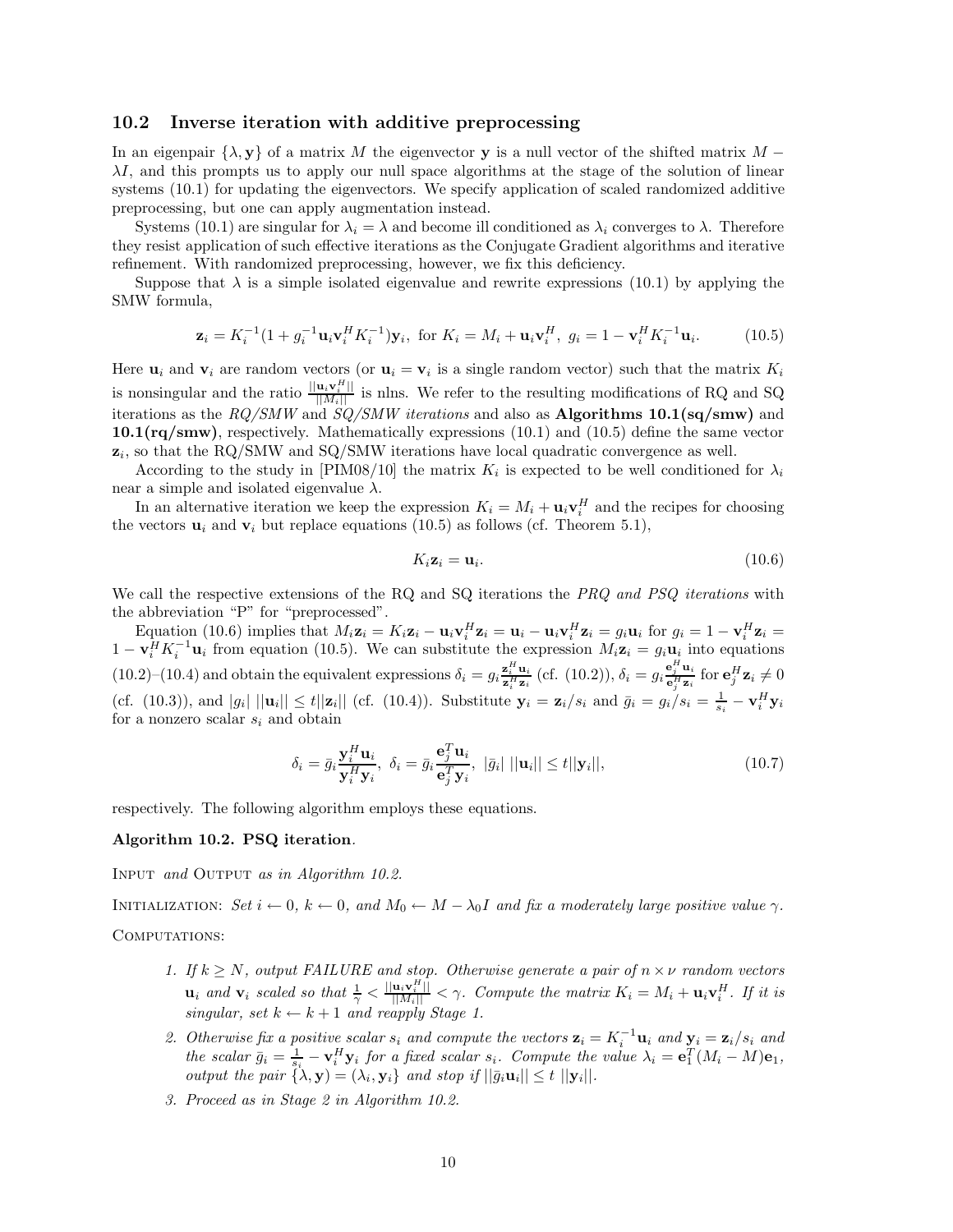4. Otherwise compute the value  $\delta_i = \bar{g}_i \frac{e_j^T u_i}{e_j^T y_i}$  and the matrix  $M_{i+1} = M_i - \delta_i I$ . Set  $i \leftarrow i+1$ *and*  $k \leftarrow k + 1$  *and reapply Stage 1.* 

We refer to this PSQ iteration as **Algorithm 10.2(sq)**. By expressing  $\delta_i$  as  $\bar{g}_i \frac{y_i^H \mathbf{u}_i}{y_i^H y_i}$  we obtain **Algorithm 10.2(rq)**, the PRQ iteration.

By replacing the stopping criterion and the expression for  $\delta_i$  in these two algorithms with  $||M_i \mathbf{y}_i|| \le t ||\mathbf{y}_i||$  (cf. (10.4)) and choosing either  $\delta_i = \frac{\mathbf{e}_j^T M_i \mathbf{y}_i}{\mathbf{e}_j^T \mathbf{y}_i}$  for an integer j such that  $\mathbf{e}_j^T \mathbf{y}_i \ne 0$  (cf. (10.3)) or  $\delta_i = \frac{\mathbf{y}_i^H M_i \mathbf{y}_i}{\mathbf{y}_i^H \mathbf{y}_i}$  (cf. (10.2)) we obtain **Algorithms 10.2(sq0)** and **10.2(rq0)**, respectively. A proof of local quadratic convergence of these algorithms is given in [PY09] in the case where  $\mathbf{u}_i = \mathbf{y}_{i-1}$  for all *i*.

The algorithms can be readily extended to the case where the values  $\lambda_i$  approximate an eigenvalue *λ* having geometric and algebraic multiplicity *ν >* 1 (see [GL96, Section 7.1.4] on the definition of multiplicity). In this case one should use rank- $\nu$  modifications  $K_i = M_i + UV^{\hat{H}}$  where *U* and *V* are  $n \times \nu$  matrices and should modify the RQ/SMW and SQ/SMW iterations based on the following equations,

$$
Z_i = K_i^{-1} (I_{\nu} + U_i G_i^{-1} V_i^H K_i^{-1}) Y_i, \quad K_i = M_i + U_i V_i^H, \quad G_i = I_{\nu} - V_i^H K_i^{-1} U_i,
$$

$$
\delta_i = \frac{\mathbf{e}_{\alpha}^H Z_i^H Y_i \mathbf{e}_{\alpha}}{\mathbf{e}_{\alpha} Z_i^H Z_i \mathbf{e}_{\alpha}} \text{ or } \delta_i = \frac{\mathbf{e}_{g}^T Y_i \mathbf{e}_{h}}{\mathbf{e}_{g}^T Z_i \mathbf{e}_{h}}, \quad \mathbf{e}_{g}^T Z_i \mathbf{e}_{h} \neq 0,
$$

$$
||Y_i|| \le t ||Z_i||,
$$

$$
Y_{i+1} = Z_i / s_i, \quad M_{i+1} = M_i - \delta_i I, \quad \lambda_i = \mathbf{e}_1^T (M_i - M) \mathbf{e}_1.
$$

Likewise one should modify the PRQ and PSQ iterations, by employing in particular the following equations,

$$
K_i Z_i = U_i, \ G_i = I_\nu - V_i^H Z_i,
$$

$$
\delta_i = \frac{\mathbf{e}_{\alpha}^H Z_i^H U_i G_i \mathbf{e}_{\alpha}}{\mathbf{e}_{\alpha} Z_i^H Z_i \mathbf{e}_{\alpha}} \text{ or } \delta_i = \frac{\mathbf{e}_g^T U_i G_i \mathbf{e}_h}{\mathbf{e}_g^T Z_i \mathbf{e}_h}, \ \mathbf{e}_g^T Z_i \mathbf{e}_h \neq 0,
$$

$$
||U_i G_i|| \leq t ||Z_i||.
$$

**Remark 10.1.** *We can extend all eigen-solvers in this section to the approximation of the eigenspaces associated with a fixed set of eigenvalues*  $\Lambda = {\lambda^{(1)}, \ldots, \lambda^{(k)}}$ . We should just redefine the *matrices*  $M_i$  as  $\prod_{j=1}^k (M - \lambda_i^{(j)}I)$  where  $\lambda_i^{(j)}$  denote the current approximations to the eigenvalue  $\lambda^{(j)}$  *for*  $j = 1, \ldots, k$  *and*  $i = 0, 1, \ldots,$  *and we should update these approximations and matrices by applying the Rayleigh-Ritz process [S98], [BDD00]. For k* = 1 *we come back to the algorithms of this section.*

#### **10.3 Newton's linearization with additive preprocessing**

**Theorem 10.1.** *Suppose*  $\lambda + \delta \lambda$  *is an eigenvalue having geometric multiplicity*  $\nu$  *for an*  $n \times n$  *matrix* M, whereas U and V are  $n \times \nu$  matrices. Write  $\delta = |\delta \lambda|$ ,  $M(\mu) = M - \mu I$ ,  $K(\mu) = M(\mu) + UV^H$ *for*  $\mu = \lambda$  *and*  $\mu = \lambda + \delta\lambda$ *,* 

$$
X^H = V^H K^{-1}(\lambda), \ (X + \delta X)^H = V^H K^{-1}(\lambda + \delta \lambda),
$$

$$
Y = K^{-1}(\lambda)U, \ Y + \delta Y = K^{-1}(\lambda + \delta \lambda)U,
$$

$$
F = X^H Y = V^H K^{-2}(\lambda)U,
$$

$$
G = I_{\nu} - X^H U = I_{\nu} - V^H Y = I_{\nu} - V^H K^{-1}(\lambda)U.
$$

*Suppose*  $\delta \to 0$  *and the matrices*  $K(\lambda)$  *and*  $K(\lambda + \delta \lambda)$  *are nonsingular. Then*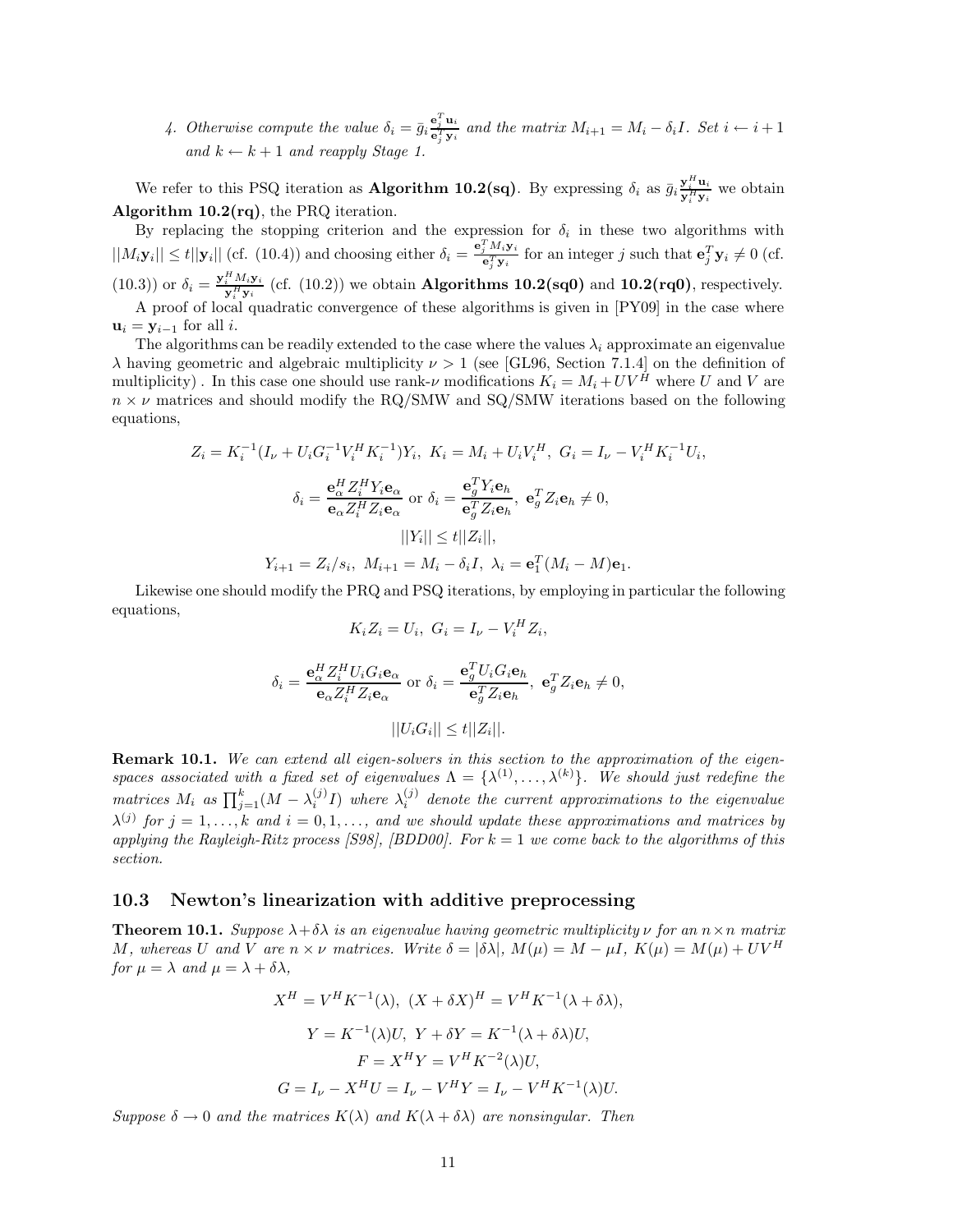*(a)* {*λ* + *δλ, X* + *δX, Y* + *δY* } *is an eigentriple made up of an eigenvalue λ* + *δλ of the matrix M* and the matrix bases  $X + \delta X$  and  $Y + \delta Y$  for its associated left and right eigenspaces,

- *(b)*  $\delta Y = (\delta \lambda) K^{-1}(\lambda) (I (\delta \lambda) K^{-1}(\lambda))^{-1} Y = (\delta \lambda) K^{-1}(\lambda) Y + O(\delta^2)$ ,
- $(c) \delta X = (\delta \lambda) K^{-H} (\lambda) (I (\delta \lambda) K^{-H} (\lambda))^{-1} X = (\delta \lambda) K^{-H} (\lambda) X + O(\delta^2),$

 $(d)$   $(\delta \lambda)$ *UF* =  $M(\lambda)Y + O(\delta^2)$ ,

 $\chi(e)$   $(\delta \lambda)VF^H = M(\lambda)^H X + O(\delta^2)$ *, and* 

*(f)* if at least one of the matrices *U* and *V* has full column rank, then  $(\delta \lambda)F = G + O(\delta^2)$ .

*Proof.* Part (a) follows from Theorem 5.1.

To prove part (b), combine the matrix equations  $K(\lambda + \delta \lambda)(Y + \delta Y) = U$  (implied by Theorem 5.1),  $K(\lambda)Y = U$ , and  $K(\lambda + \delta\lambda) = K(\lambda) - (\delta\lambda)I$  (implied by the definitions of the matrices Y and *K*(*µ*)). Obtain that  $Y + \delta Y = K^{-1}(\lambda)U + (\delta \lambda)K^{-1}(\lambda)(Y + \delta Y)$ . Recall that  $Y = K^{-1}(\lambda)U$  and obtain that *δY* = (*δλ*)*K*−1(*λ*)(*Y* + *δY* ) and consequently *δY* = (*δλ*)*K*−1(*λ*)(*I* − (*δλ*)*K*−1(*λ*))−1*Y* .

Part (c) is proved similarly.

Next recall that  $M(\lambda + \delta \lambda)(Y + \delta Y) = (M(\lambda) - (\delta \lambda)I)(Y + \delta Y) = 0$ . Therefore  $M(\lambda)(Y + \delta Y) =$  $(\delta \lambda)(Y + \delta Y) = (\delta \lambda)Y + O(\delta^2)$ , and so  $(\delta \lambda)Y = M(\lambda)Y + M(\lambda)\delta Y + O(\delta^2)$ . Substitute the expression for *δY* from part (b) and obtain that  $(\delta \lambda)Y = M(\lambda)Y + (\delta \lambda)M(\lambda)K^{-1}(\lambda)Y + O(\delta^2)$ .

Recall that  $M(\lambda) = K(\lambda) - UV^H$  and obtain that  $M(\lambda)K^{-1}(\lambda) = I_n - UV^H K^{-1}(\lambda)$ . Substitute this expression and deduce that  $(\delta \lambda)UV^H K^{-1}(\lambda)Y = M(\lambda)Y + O(\delta^2)$ . This implies part (d) because  $V^H K^{-1}(\lambda) Y = X^H Y = F.$ 

Part (e) is proved similarly.

 $Recall that M(\lambda)Y = K(\lambda)Y - UV^HY = U - UV^HY = U(I_{\nu} - V^HY) = UG.$  Substitute the matrix equation  $M(\lambda)Y = UG$  into the equation of part (d) and obtain that  $(\delta \lambda)UF = UG + O(\delta^2)$ , which implies part (f) where the matrix *U* has full column rank. Similarly deduce from part (e) that  $(\delta \lambda) V F^H = V G^H + O(\delta^2)$ . This implies part (f) where the matrix *V* has full column rank. 口

**Remark 10.2.** We can expect that the matrix  $K(\lambda)$  is well conditioned, and then part (f) of Theorem *10.1 implies that the matrix G has a small norm where*  $\lambda \approx \lambda$ *. If so, the computation of this matrix can lead to numerical stability problems because*  $||I_\nu|| = 1$ *. We can still perform the computations with the standard IEEE double precision if we apply the advanced fast and accurate algorithms for sums and products (cf. [DH03], [LDB02], [ORO05]) and the extended iterative refinement in [PGMQ08].*

Here is our algorithm that relies on Theorem 10.1.

#### **Algorithm 10.3. Newton's eigen-solving with additive preprocessing***.*

- INPUT: an  $n \times n$  matrix M, an approximation  $\lambda_0$  to its eigenvalue having algebraic and geometric *multiplicity ν, a positive integer N, and a tolerance t.*
- OUTPUT: *either FAILURE or an approximation*  $\{\lambda, X, Y\}$  *to an eigentriple of the matrix M such*  $that$   $||X^H M - \lambda X^H|| \le t$   $||X||$ ,  $||MY - \lambda Y|| \le t$   $||Y||$  *(cf. Remark 10.3).*

INITIALIZATION: *Set*  $i \leftarrow 0$ *,*  $k \leftarrow 0$ *, and*  $M_0 \leftarrow M - \lambda_0 I$ *. Fix a moderately large positive scalar*  $\gamma$ *.* 

#### COMPUTATIONS:

- *1. If*  $k \geq N$ , output FAILURE and stop. Otherwise generate a pair of  $n \times \nu$  random matrices  $U_i$  and  $V_i$  scaled so that  $\frac{1}{\gamma} < \frac{||U_i V_i^H||}{||M_i||} < \gamma$ . Compute the matrix  $K_i = M_i + U_i V_i^H$ . If it *is singular or ill conditioned, set*  $k \leftarrow k+1$  *and reapply Stage 1.*
- 2. Otherwise compute the matrices  $X_{\underline{i}}^H = V_i^H K_i^{-1}$ ,  $Y_i = K_i^{-1} U_i$ ,  $F_i = X_i^H Y_i$ , and  $G_i = I_{\nu}$  $X_i^H U_i$ . Compute the value  $\lambda_i = \mathbf{e}_1^T (M_i - M)\mathbf{e}_1$ , output the triple  $\{\lambda, X, Y\} = \{\lambda_i, X_i, Y_i\}$ *and stop if*

$$
||X_i^H M_i|| \le t ||X_i||, ||M_i Y_i|| \le t ||Y_i||. \tag{10.8}
$$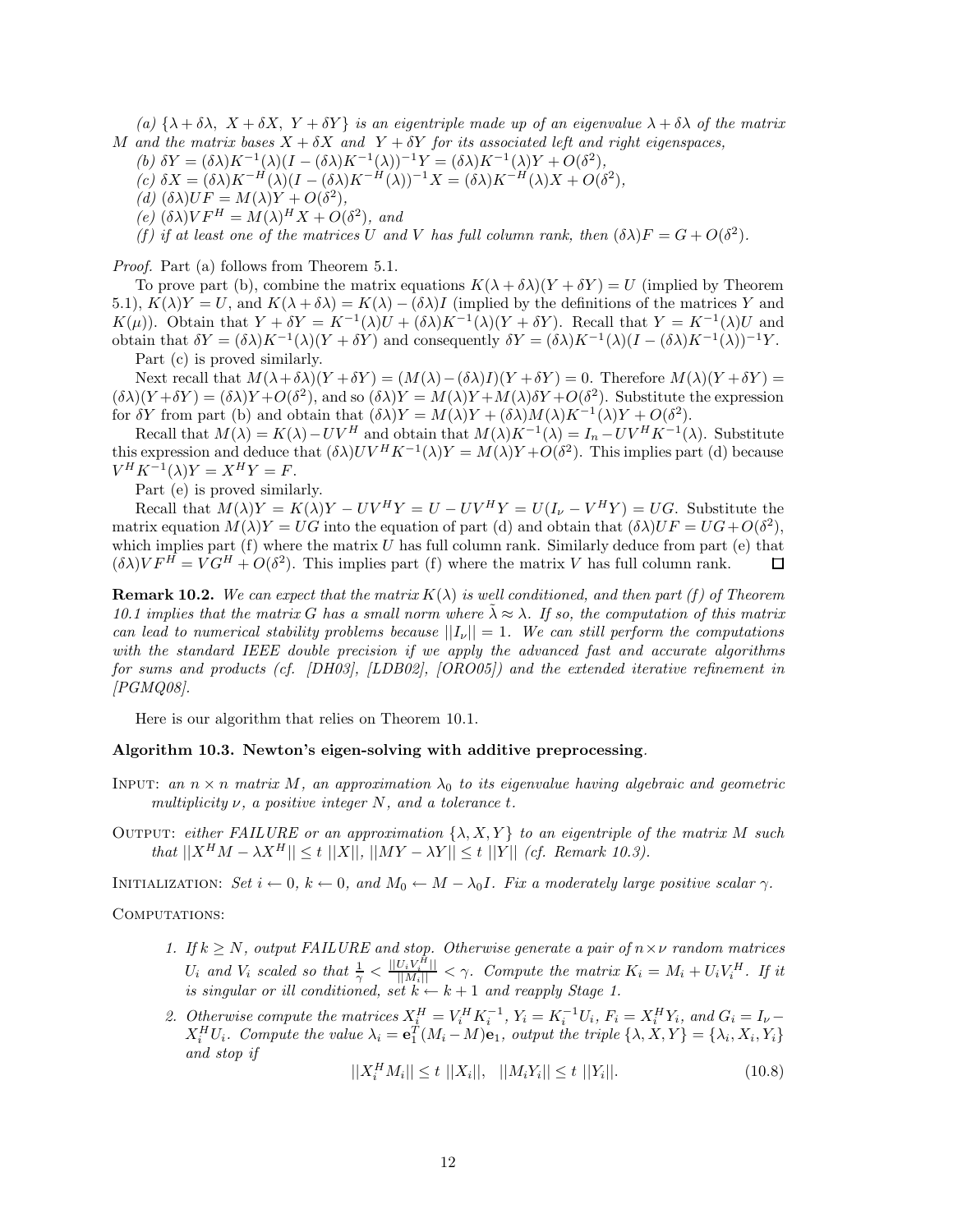*3. Otherwise select a pair of integers*  $\alpha$  *and*  $\beta$  *such that*  $1 \leq \alpha \leq \nu$ ,  $1 \leq \beta \leq \nu$ ,  $\mathbf{e}_\alpha^T F_i \mathbf{e}_\beta \neq 0$ *(if there exists no such a pair of integers, output FAILURE and stop). Compute the ratio*  $\delta_i = \frac{e_{\alpha}^T G_i e_{\beta}}{e_{\alpha}^T F_i e_{\beta}}$ . Compute the matrix  $M_{i+1} = M_i - \delta_i I$ , set  $i \leftarrow i+1$ , and reapply Stage 2.

Theorem 10.1 implies correctness and local quadratic convergence of Algorithm 10.3.

**Remark 10.3.** We can apply the stopping criteria  $||G_iV_i^H|| \leq t ||X_i||,$   $||U_iG_i|| \leq t ||Y_i||$  instead of (10.8). Let us show equivalence. We have  $X_i^H M_i = V_i^H K_i^{-1} M_i = V_i^H (I_n - K_i^{-1} U_i V_i^H) = V_i^H V_i^H K_i^{-1} U_i V_i^H = G_i V_i^{\hat{H}}$  and likewise  $M_i Y_i = M_i K_i^{-1} U_i = (I_n - U_i V_i^H K_i^{-1}) U_i = U_i - U_i V_i^H K_i^{-1} U_i =$  $U_iG_i$ *. We can save some flops by checking only one of the two inequalities in (10.8) or above and by skipping the test where* |*δi*| *> θt for a tolerance θ. For ν* = 1 *the matrix G<sup>i</sup> turns into a scalar*  $g_i$ , the matrices  $U_i$ ,  $V_i$ ,  $X_i$ , and  $Y_i$  turn into vectors  $\mathbf{u}_i$ ,  $\mathbf{v}_i$ ,  $\mathbf{x}_i$ , and  $\mathbf{y}_i$ , respectively, and stopping *criteria (10.8) into the bound*  $|g_i| \leq t\mu_i$ ,  $\mu_i = \min\{\frac{||\mathbf{x}_i||}{||\mathbf{v}_i||}, \frac{||\mathbf{y}_i||}{||\mathbf{u}_i||}\}.$ 

**Remark 10.4.** *Unless the norm*  $||\delta_i K_i^{-1}||$  *is small enough, convergence and numerical stability of Algorithm 10.3 can be endangered where the matrices F<sup>i</sup> have small norms. Assume for simplicity that*  $\lambda$  *is a simple eigenvalue, so that*  $\nu = 1$  *and let a triple*  $\{\lambda_i, \mathbf{x}_i, \mathbf{y}_i\}$  *approximate the eigentriple*  $\{\lambda, \mathbf{x}, \mathbf{y}\}\$ . Then  $\mathbf{x}^H \mathbf{y} = 1$  and the matrices  $F_i$  turn into scalars  $f_i = \mathbf{x}_i^H \mathbf{y}_i$ . Suppose the coordinates  $u_i^{(j)}$  of the vector  $\mathbf{u}_i = (u_i^{(j)})_{j=1}^n$  are random variables independent of each other and uniformly *distributed in the range*  $[-1, 1)$  *or in the circle*  $\{||u_i^{(j)}|| \leq 1\}$ *. Then one can estimate that the random scalar function*  $z_i^H u_i$  *is expected to converge to zero as*  $n \to \infty$ *. The matrix*  $K_i$  *and therefore the vector*  $\mathbf{v}_i^H K_i^{-2}$  *depend on the vector*  $\mathbf{u}_i$ *, but rather weakly, and in our tests the scalars*  $f_i$  *tended to nearly vanish already for moderately large dimensions n such as 128 and 256, thus making Stage 3 of Algorithm 10.3 prone to numerical stabilty problems. Moreover this stage relies on the estimates in part (d) of Theorem 10.1, but they are meaningful only where*  $\delta_i = o(f_i)$ *. If, however,*  $M = M^H$  *is* a Hermitian matrix, we choose  $\mathbf{v}_i = \mathbf{u}_i$ , so that  $f_i = \mathbf{v}_i K_i^{-2} \mathbf{u}_i = ||K_i^{-1} \mathbf{u}_i||^2 = ||\mathbf{y}_i||^2$ . In a heuristic *extension of this recipe to the nonHermitian matrices*  $M$ *, we first choose*  $\mathbf{v}_i = \mathbf{u}_i$  *and compute the vector*  $K_i^{-2}$  **u**<sub>*i*</sub> and the scalar  $|\mathbf{u}_i^H \mathbf{z}_i|$ . Then if this scalar is too small, we redefine the vector  $\mathbf{v}_i$  by *setting it equal to*  $K_i^{-2}$ **u**<sub>*i</sub></sub>. We could have extended this process recursively, but in our tests never*</sub> *needed to do this.*

The recipe in the following remark can be extended to all eigen-solvers in this section.

**Remark 10.5.** *Given an approximation*  $\tilde{\lambda}$  *to an eigenvalue*  $\lambda$ *, we can fix*  $\lambda_i = \tilde{\lambda}$  *for all i* and update the matrices  $U_i$  and  $V_i$  as follows,  $U_i = Y_{i-1}$  and  $V_i = X_{i-1}$  for all i. Theorem 10.1 implies that the *linear spaces* range $(X_i)$  *and* range $(Y_i)$  *converge to the left and right eigenspaces associated with the eigenvalue*  $\lambda$ *. The convergence is linear, and for*  $\tilde{\lambda} \approx \lambda$  *the overhead constants are small. Having*  $\lambda_i = \tilde{\lambda}$  *for all i and a small integer ν, we can readily obtain the matrices*  $K_i$  *from*  $K_{i-1}$  *via the SMW formula and extend this iteration to the approximation of the eigenspace associated with a fixed cluster of eigenvalues.*

#### **10.4 Modifications of the inverse iterations with additive preprocessing**

Here are some natural modifications of the algorithms in the two previous subsections.

- 1. The cost of performing Algorithms 10.2 and 10.3 is dominated at the stage of solving linear systems with the matrices  $K_i$ . This stage, however, can be simplified where the norm  $||\delta_{i-1}K_{i-1}^{-1}|| = |\delta_{i-1}| ||K_{i-1}^{-1}||$  is small because  $K_i = K_{i-1} - \delta_{i-1}I = (I - \delta_{i-1}K_{i-1}^{-1})K_{i-1}$  and so  $K_i^{-1} = \sum_{j=0}^{\infty} \delta_{i-1}^j K_{i-1}^{-1-j}$ . Instead of a linear system with the matrix  $K_i$  we can solve two systems, either one with the matrix  $K_{i-1}$  and another with the strongly diagonally dominant  $\lim_{i \to \infty} I - \delta_{i-1} K_{i-1}^{-1}$  or both systems with the matrix  $K_{i-1}$  provided  $K_i^{-1} \approx K_{i-1}^{-1} + \delta_{i-1} K_{i-1}^{-2}$ .
- 2. Suppose  $U = U_i$  and  $V = V_i$  for all *i* and modify Algorithm 10.3 as follows. Recall that  $K_i = K_{i-1} - \delta_{i-1}I = K_{i-1}(I - \delta_{i-1}K_{i-1}^{-1})$  and obtain (ignoring the terms in  $O(|\delta_{i-1}|^3)$ ) that  $K_i^{-1} = K_{i-1}^{-1} (I - \delta_{i-1} K_{i-1}^{-1})^{-1} = K_{i-1}^{-1} (I + \delta_{i-1} K_{i-1}^{-1} + \delta_{i-1}^2 K_{i-1}^{-2}), \, K_i^{-2} = K_{i-1}^{-2} (I + 2\delta_{i-1} K_{i-1}^{-1} + \delta_{i-1}^2 K_{i-1}^{-2})$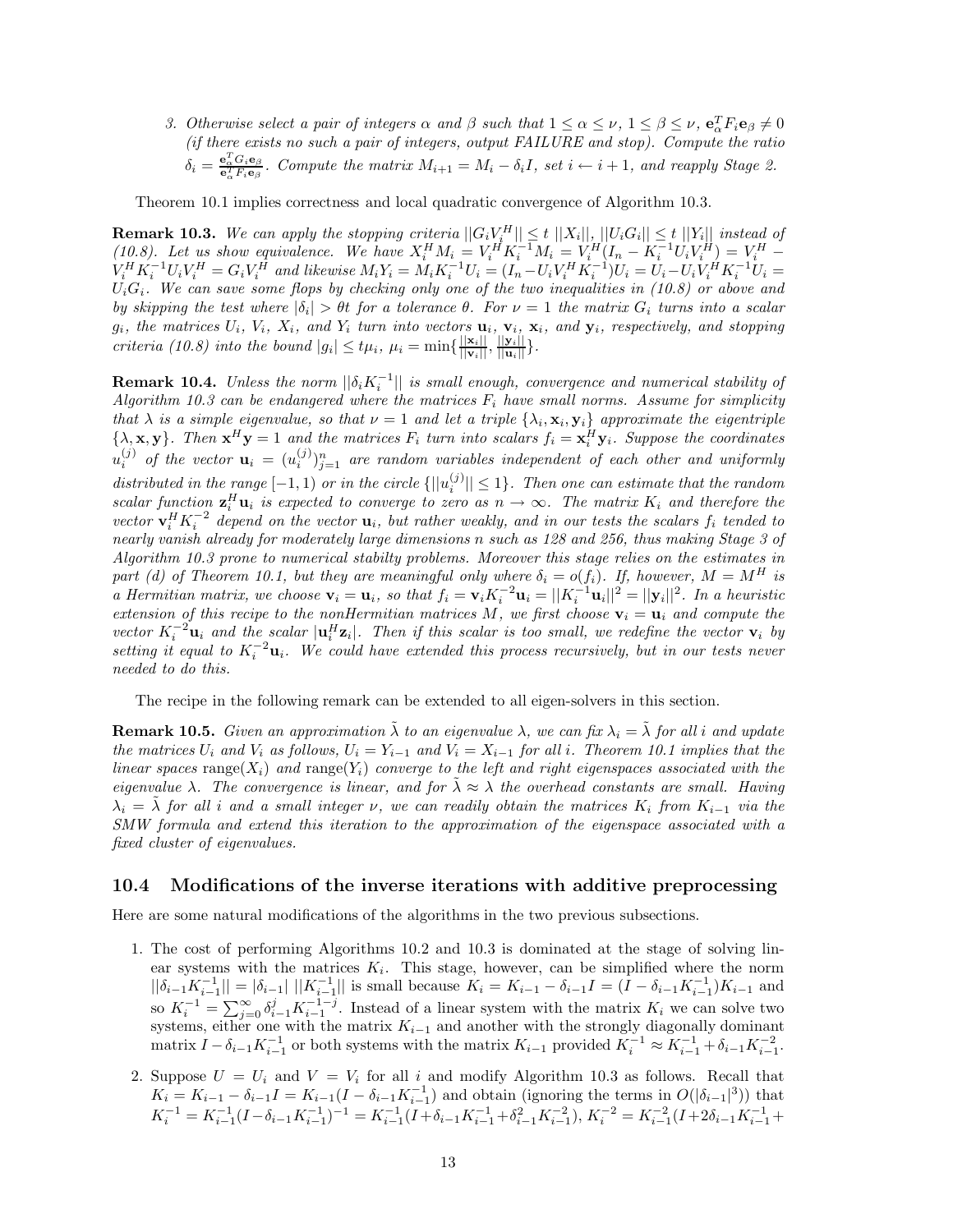$3\delta_{i-1}^2 K_{i-1}^{-2}$ ). Now write  $G_{i,j} = V^H K_i^{-j} U$ , so that  $F_i = G_{i,2}$  and  $G_i = I_{\nu} - G_{i,1}$ . Keep ignoring the terms in  $O(|\delta_{i-1}|^3)$  and deduce that  $F_i = G_{i-1,2} + 2\delta_{i-1}G_{i-1,3} + 3\delta_{i-1}^2G_{i-1,4}$ ,  $G_i =$  $G_{i-1} - \delta_{i-1}F_{i-1} - \delta_{i-1}^2G_{i-1,3}$ . Suppose  $\mathbf{e}_{\alpha}^T G_{i,h} \mathbf{e}_{\beta} \neq 0$  for  $h = 2$  and  $h = 3$ ,  $\delta_{i-1} = \frac{\mathbf{e}_{\alpha}^T G_{i-1} \mathbf{e}_{\beta}}{\mathbf{e}_{\alpha}^T F_{i-1} \mathbf{e}_{\beta}}$ , and  $\delta_i = \frac{\mathbf{e}_{\alpha}^T G_i \mathbf{e}_{\beta}}{\mathbf{e}_{\alpha}^T F_i \mathbf{e}_{\beta}}$ . Then  $\mathbf{e}_{\alpha}^T G_i \mathbf{e}_{\beta} = -\delta_{i-1}^2 \mathbf{e}_{\alpha}^T G_{i-1,3} \mathbf{e}_{\beta}$ , whereas  $F_i = F_{i-1} + O(|\delta_{i-1}|)$ . Therefore

$$
\delta_i = -\delta_{i-1}^2 \frac{\mathbf{e}_\alpha^T G_{i-1,3} \mathbf{e}_\beta}{\mathbf{e}_\alpha^T F_{i-1} \mathbf{e}_\beta}.
$$
\n(10.9)

Now assume the value  $\mathbf{e}_{\alpha}^T F_{i-1} \mathbf{e}_{\beta} = \mathbf{e}_{\alpha}^T F_i \mathbf{e}_{\beta} + O(|\delta_{i-1}|)$  and the vector  $\mathbf{u}_{i-1,\beta} = K_{i-1}^{-2} U \mathbf{e}_{\beta}$ available. Then we can readily compute the vector  $\bar{\mathbf{u}}_{i-1,\beta} = G_{i-1,3} \mathbf{e}_{\beta} = K_{i-1}^{-1} \mathbf{u}_{i-1,\beta}$  and the values  $\mathbf{e}_{\alpha}^T G_{i-1,3} \mathbf{e}_{\beta} = \mathbf{e}_{\alpha}^T \bar{\mathbf{u}}_{i-1,\beta}$  and  $\delta_i$  in (10.9). We use these expressions for computing the values  $\delta_i$  at Stage 3 of Algorithm 10.3 where *i* is even, that is  $i = 1, 3, 5, \ldots$ , and keep the original expressions for  $\delta_i$  in Algorithm 10.3 where *i* is odd, that is,  $i = 0, 2, 4, \ldots$ . Then at stages where *i* is even, we compute the vectors  $K_{i-1}^{-1}$ **ū**<sub>*i*−1</sub>,*β* but avoid computing the vectors  $e^T_\alpha V^H K_i^{-1}$  and  $K_i^{-1} U e_\beta$ . We refer to the latter modification of Algorithm 10.3 as **Algorithm 10.3a**.

3. In Algorithms 10.2, 10.3, and 10.3a we modify the matrix *M* by adding matrices  $U_i V_i^H$  of a fixed smaller rank. We can choose matrices  $U_i$  and  $V_i$  for which the solution of the linear systems  $K_i Y_i = U_i$  is simplified. Unless this slows down convergence, we yield overall simplification.

#### **10.5 How can we initialize the inverse iteration and its extensions?**

Generally, for the initialization of the iteration, one can employ the customary initialization policies for polynomial root-finding because eigen-solving for an  $n \times n$  matrix M amounts to root-finding for its characteristic polynomial of degree *n*.

If we seek all *n* eigenvalues, we can begin with the initial approximate eigenvalues  $\lambda_j^{(0)} = c + a\omega_n^j$  for  $j = 0, 1, ..., \tilde{n} - 1$ , the  $\tilde{n}$ -th root of unity  $\omega_{\tilde{n}} = \exp(\frac{2\pi}{\tilde{n}}\sqrt{-1})$ ,  $c = 0$  or  $c = \gamma + \frac{1}{n}\text{trace}(M)$ sufficiently large positive scalar *a*, a scalar  $\gamma$  reasonably close to the origin, and an integer  $\tilde{n} \geq n$ , say,  $a \approx 2||M||$  and  $\tilde{n} \approx 2n \log_2 n$ . One can either choose  $\tilde{n}$  distinct (possibly random) initial eigenvectors or reuse some of them.

Seeking a single eigenvalue (with possible extension to the other eigenvalues via deflation), one can initialize the iteration at one of these points, at  $c_0 = \frac{1}{n}$  trace(*M*) (that is at the average of the eigenvalues), or at  $c_0 + \gamma$ .

**Remark 10.6.** *In some cases an initial approximation is readily available. E.g., seeking a basis for the ν-tail of a matrix M that has a positive numerical nullity ν, we can apply the iterations of this section to the matrix*  $M^H M$  *or*  $M M^H$  *initializing them at*  $\lambda_0 = 0$ *.* 

## **11 Root-finding for polynomial and secular equations**

With a polynomial  $p(x) = \sum_{i=0}^{n} p_i x^i = p_n \prod_{j=1}^{n} (x - \lambda_j)$ ,  $p_n \neq 0$ , one can associate the Frobenius companion matrix  $F_{\mathbf{p}} = Z - \mathbf{p} \mathbf{e}_n^T = Z_1 - (\mathbf{p} + \mathbf{e}_1) \mathbf{e}_n^T$  where we write  $\mathbf{p} = (\frac{p_i}{p_n})_{i=0}^{n-1}$ ,

$$
F_{\mathbf{p}} = \begin{pmatrix} 0 & & -\frac{p_0}{p_n} \\ 1 & & & -\frac{p_1}{p_n} \\ & & \ddots & & \vdots \\ & & \ddots & & \vdots \\ & & & 0 & -\frac{p_{n-2}}{p_n} \\ & & & 1 & -\frac{p_{n-1}}{p_n} \end{pmatrix}, \quad Z_f = \begin{pmatrix} 0 & & f \\ 1 & & & & 0 \\ & & \ddots & & \vdots \\ & & & \ddots & & \vdots \\ & & & & 0 & 0 \\ & & & & 1 & 0 \end{pmatrix}, \tag{11.1}
$$

 $Z = Z_0$  is the downshift matrix,  $Z_1$  is the matrix of cyclic shift,  $Z$ **v** =  $(v_{i-1})_{i=0}^{n-1}$  and  $Z_1$ **v** =  $(v_{i-1} \mod n)_{i=0}^{n-1}$  for  $\mathbf{v} = (v_i)_{i=0}^{n-1}$  and  $v_{-1} = 0$ .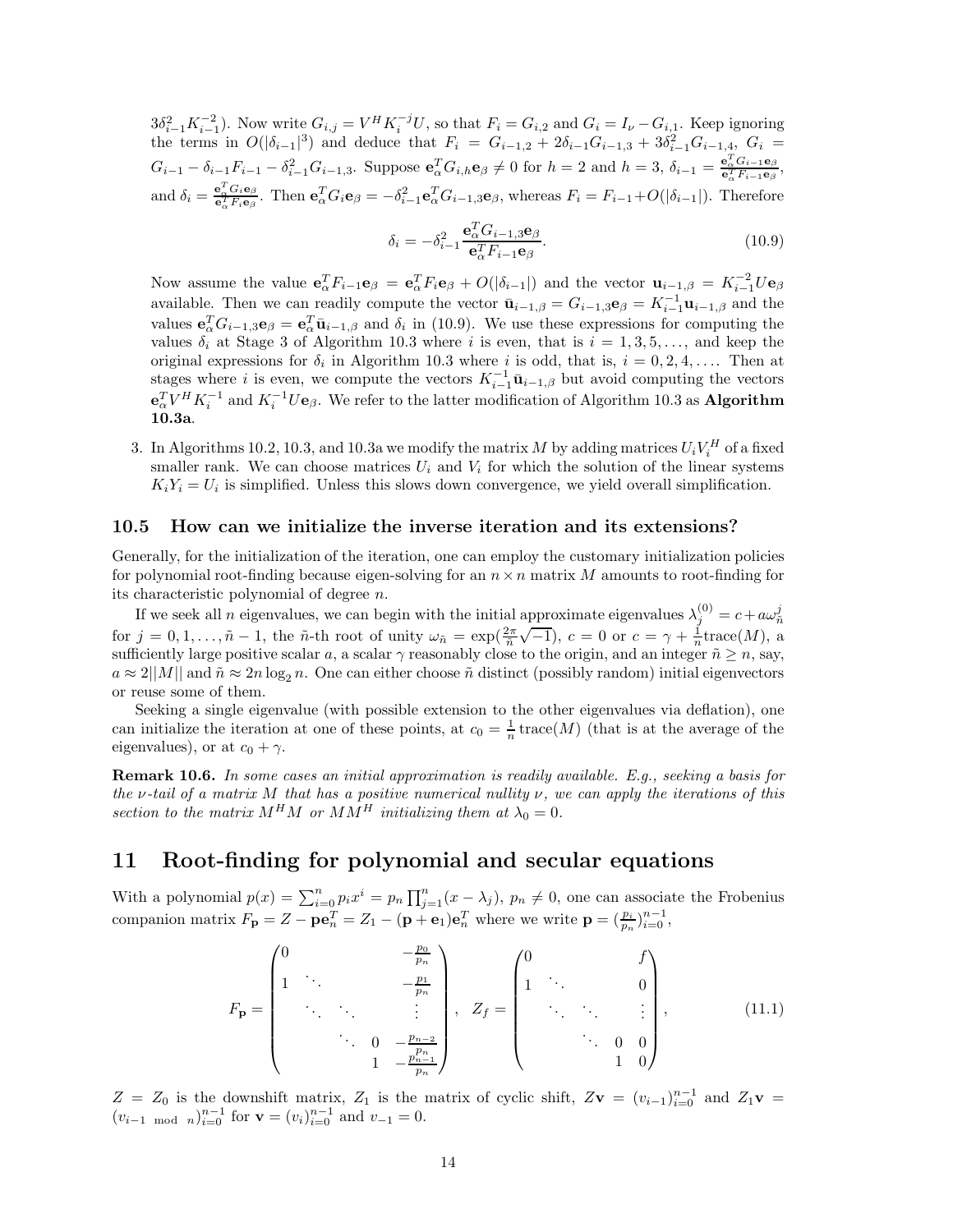The roots of the polynomial  $p(x)$  are precisely the eigenvalues of the matrix  $F_{\rm p}$ , but they are also precisely the eigenvalues of the generalized companion diagonal+rank-one matrix (hereafter we refer to it as a *DPR1* matrix),

$$
C = C_{\mathbf{s}, \mathbf{d}} = D_{\mathbf{s}} - \mathbf{u}\mathbf{v}^H \tag{11.2}
$$

for  $\mathbf{d} = (d_i)_{i=1}^n$ ,  $\mathbf{s} = (s_i)_{i=1}^n$ ,  $\mathbf{u} = (u_i)_{i=1}^n$ ,  $\mathbf{v} = (v_i)_{i=1}^n$ , *n* distinct values  $s_1, \ldots, s_n$ ,

$$
D_{\mathbf{s}} = \text{diag}(s_i)_{i=1}^n,\tag{11.3}
$$

$$
d_i = u_i v_i = \frac{p(s_i)}{q_i(s_i)} \neq 0, \ q_i(x) = \prod_{j \neq i} (x - s_i), \ q_i(s_i) = q'(s_i), \ i = 1, \dots, n,
$$
\n(11.4)

$$
q_i(s_i) = q'(s_i), \ i = 1, \dots, n, \ q(x) = \prod_{j=1}^n (x - s_i).
$$
 (11.5)

To define such a DPR1 matrix, one can choose any *n*-tuple of distinct scalars *s*1*,...,s<sup>n</sup>* (possibly crude approximations to the roots) and any pair of vectors  $\mathbf{u} = (u_i)_{i=1}^n$  and  $\mathbf{v} = (v_i)_{i=1}^n$  such that  $u_i v_i = -p(s_i)/q'(s_i)$ . Note that  $C - \mu I$  is also a DPR1 matrix and that, unlike the Frobenius companion matrices, DPR1 matrices are defined by the values of the associated polynomial on a fixed set of points rather than by the coefficients. We recall the following result.

**Theorem 11.1.** *(Cf., e.g., [BGP02/04, Theorem 4.4].) The eigenvalues of the matrix C in (11.2) coincide with the roots of the associated* secular equation *(see [G73], [M97] on its earlier study)*

$$
\sum_{i=1}^{n} \frac{u_i v_i}{s_i - \lambda} = 1.
$$
\n(11.6)

**Theorem 11.2.** *Suppose we are given* 3*n scalars*  $u_i$ *,*  $v_i$ *,* and  $s_i$ *,*  $i = 1, \ldots, n$ *, that define a DPR1 generalized companion matrix C in equation (11.2) and suppose we seek similar representation of the three following DPR1 generalized companion matrices,*

 $(a)$  *C* −  $\mu$ *I for a fixed scalar*  $\mu$ *,* 

 $(b)$   $C^{-1}$  *and* 

*(c)*  $C_{\text{rev}}$  *associated with the polynomial*  $p_{\text{rev}}(x)$ *.* 

*Write*  $s = 1 - \sum_{i=1}^{n} \frac{u_i v_i}{s_i}$  and suppose  $s \neq 0$ . (For  $s = 0$  equation (11.6) has the root  $\lambda = 0$ *.) Then we can compute the respective*  $3n$ *-tuples of parameters*  $u_i^{(\text{new})}$ *,*  $v_i^{(\text{new})}$ *, and*  $s_i^{(\text{new})}$ *,*  $i = 1, \ldots, n$ *, by using (a) n flops, (b)* 6*n flops, and (c)* 4*n* + 1 *flops, respectively.*

*Proof.* a) Define a DPR1 matrix  $C - \mu I$  by reusing all the parameters  $u_i = u_i^{\text{(new)}}$  and  $v_i = v_i^{\text{(new)}}$ *i* and recomputing only the values  $s_i^{(\text{new})} = s_i - \mu$ .

b) Compute the matrix  $C^{-1}$  by applying the SMW formula  $C^{-1} = (D - \mathbf{u}\mathbf{v}^H)^{-1} = D^{-1} +$  $g^{-1}D^{-1}u\mathbf{v}^H D^{-1} = D_- + \mathbf{u}_-\mathbf{v}^H$ . The computation of the matrix  $D_- = D^{-1}$  and the vectors  $\mathbf{w} = D^{-1}\mathbf{u}, g = 1 - \mathbf{v}^H\mathbf{w}, \mathbf{u} = g\mathbf{w}, \text{ and } \mathbf{v}^H = \mathbf{v}^H D^{-1}$  involves *n*, *n*, 2*n*, *n*, and *n* flops, respectively.

c) To define a DPR1 matrix  $C_{\text{rev}}$ , we seek 3*n* parameters  $u_i^{(\text{new})}$ ,  $v_i^{(\text{new})}$ , and  $s_i^{(\text{new})}$ ,  $i = 1, \ldots, n$ , such that

$$
\sum_{i=1}^{n} \frac{d_i^{(\text{new})}}{s_i^{(\text{new})} - (1/\lambda)} = 1
$$
\n(11.7)

for  $d_i^{(\text{new})} = u_i^{(\text{new})} v_i^{(\text{new})}$  and for all values  $\lambda$  satisfying equation (11.6). First rewrite equation  $(11.7)$  as  $\sum_{i=1}^{n}$  $d_i^{\rm (new)}$ λ  $\frac{d_i^{(\text{new})}\lambda}{s_i^{(\text{new})}\lambda-1} = 1$ . Then substitute the expressions  $\frac{d_i^{(\text{new})}\lambda}{s_i^{(\text{new})}\lambda-1}$  $\frac{d_i^{\text{(new)}}\lambda}{s_i^{\text{(new)}}\lambda-1} = \frac{d_i^{\text{(new)}}}{s_i^{\text{(new)}}}(1+\frac{1}{s_i^{\text{(new)}}\lambda-1})$  for  $i = 1, \ldots, n$  and obtain that equation (11.7) is equivalent to the equation  $\sum_{i=1}^{n}$  $d_i^{\text{(new)}}$ <br>  $s_i^{\text{(new)}}$ 1  $\frac{1}{s_i^{(\text{new})}\lambda-1}$  = *s*<sup>(new)</sup> for *s*<sup>(new)</sup> =  $1 - \sum_{i=1}^{n}$  $d_i^{(new)}$ . Now write  $s_i^{(new)} = 1/s_i$ ,  $d_i^{(new)} = -s^{(new)}d_i/s_i^2$  for  $i = 1, ..., n$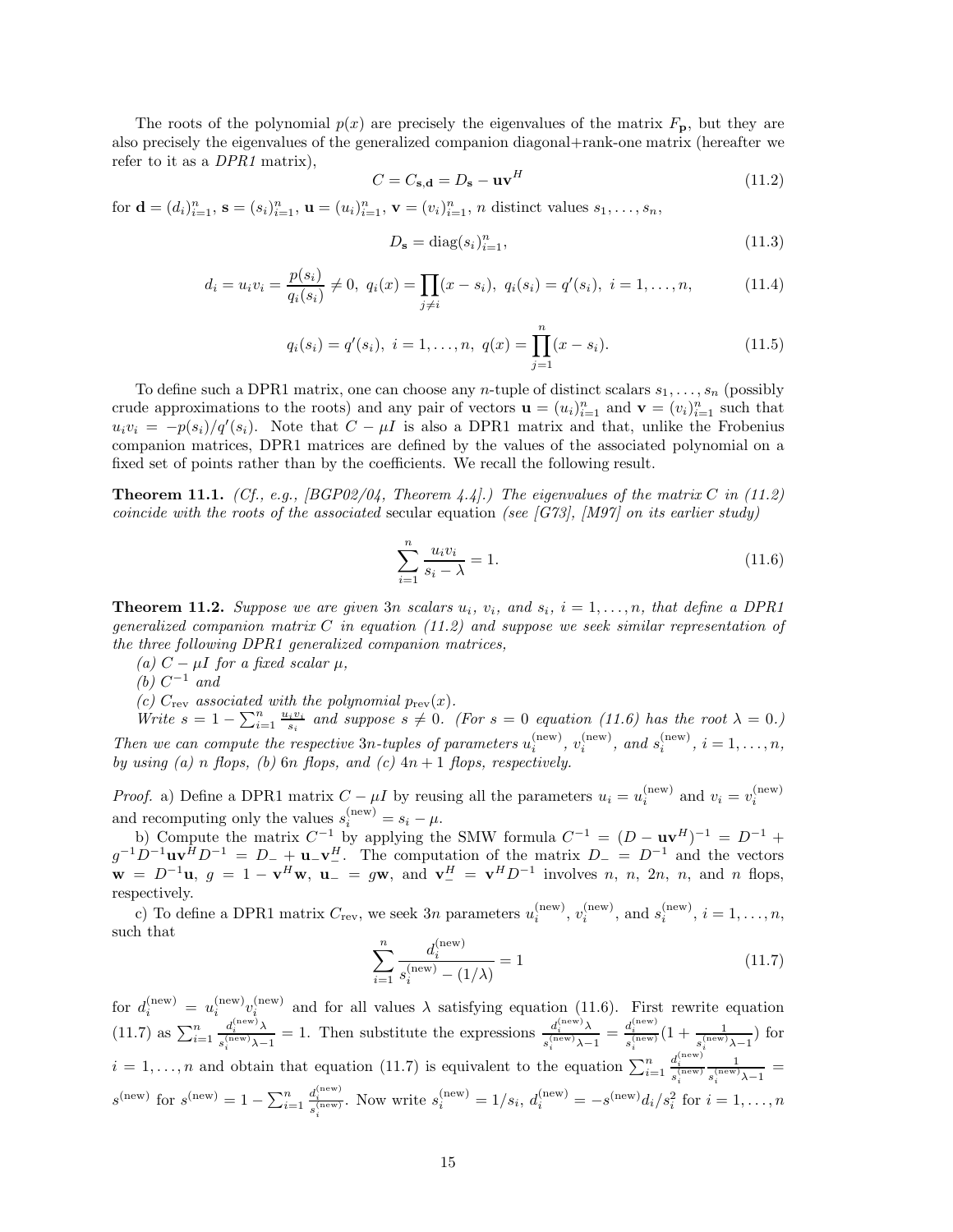and observe that under this assignment we have  $s^{(new)} = 1/s$  and equations (11.6) and (11.7) are equivalent to one another. It remains to compute  $s_i^{(\text{new})} = 1/s_i$  (in *n* flops),  $w_i = d_i/s_i$  (in *n* flops),  $u_i^{(\text{new})} = w_i/s_i$  (in *n* flops) for  $i = 1, ..., n$ ,  $-s = \sum_{i=1}^{n} w_i - 1$  (in *n* flops),  $v_i^{(\text{new})} = -1/s$  for  $i = 1, \ldots, n$ .

The transition  $F_{\mathbf{p}} \implies C$  (resp.  $F_{\mathbf{p}} \Longleftarrow C$ ) for fixed knots  $s_1, \ldots, s_n$  essentially amounts to multipoint evaluation of (resp. interpolation to) the polynomial  $p(x)$ . Generally these operations require  $O(n \log^2 n)$  high precision arithmetic operations, but the bound decreases to  $O(n \log n)$  in the case of the knots  $s_i = a\omega_i^i + b$ ,  $i = 1,...,n$ , where  $\omega_n = \exp(\frac{2\pi}{n}\sqrt{-1})$  and  $a \neq 0$  and *b* are two constants (cf., e.g., [P01, Problem 2.4.3]). The same cost bounds cover the computation of the coefficients of the auxiliary polynomials  $q(x)$  and  $q'(x)$  and the values  $q'(s_1), \ldots, q'(s_n)$ . The latter operations can be viewed as preprocessing for they depend only on the knots  $s_1, \ldots, s_n$ , and not on the polynomial  $p(x)$ . Moreover they can be skipped in the transition  $F_{\mathbf{p}} \Longrightarrow C$  where  $s_i = \omega_n^i$ ,  $i = 1, \ldots, n$ ,  $q(x) = x^n - 1$  and  $q'(x) = nx^{n-1}$ . In this case  $D = \Omega Z_1 \Omega^{-1}$  is a diagonal matrix [CPW74], and since  $Z_1 = F_p + (\mathbf{p} + \mathbf{e}_1)\mathbf{e}_n^T$ , it follows that  $\Omega^{-1}F_p\Omega = D - \mathbf{u}\mathbf{v}^H$  where  $\Omega = (\omega_n^{ij})_{i,j=0}^{n-1}$ is the *n* × *n* matrix of the discrete Fourier transform,  $\mathbf{u} = \Omega^{-1}(\mathbf{p} + \mathbf{e}_1)$ , and  $\mathbf{v}^H = \mathbf{e}_n^T \Omega$ . These FFT-based computations are known to be norm-wise numerically stable (cf., e.g., [BP94, Section 3.4]).

The reduction to eigen-solving leads to some of the most effective polynomial root-finders. In particular such a root-finder in  $[BGP02/04]$  turned out to be competitive with the Aberth's (Börsch– Supan's) algorithm, which is the basis of the current best package MPSOLVE in [BF00] for approximating all roots of a polynomial. Furthermore, the root-finder in [BGP02/04] has the additional power of rapidly approximating just a single root or the roots in a fixed region, and is highly effective also for solving the secular equation in Theorem 11.1. Even a relatively minor acceleration of this algorithm can give it upper hand versus the Aberth's and make it the root-finder of choice.

Next we employ A-preprocessing to use fewer flops per an iteration loop in our algorithms, derive the respective estimates, and display them in Tables 1 and 2. (In our tests the algorithms in Section 10.2 with such simplified loops compute crude approximations to the eigenvalues as fast as the RQ and SQ loops do with no preprocessing, but unlike the latter loops cannot refine these approximations. In contrast, Algorithms 10.3 and 10.3a with simplified loops are more vulnerable to the problems in Remark 10.4 at the initial stages, but remain powerful for the refinement task.)

Table 1: Number of flops per an iteration loop in the algorithms applied to an  $n \times n$  companion matrix (cf. Remark 11.1)

| algorithm | GЕ | Alg. $10.2\text{(sq)}$   Alg. $10.2\text{(sq)}$   Alg. $10.3$ |  |
|-----------|----|---------------------------------------------------------------|--|
| flops     |    | $\overline{m}$ .                                              |  |

Table 2: Number of flops per an iteration loop in the algorithms applied to an  $n \times n$  DPR1 matrix

|             |        | <b>algorithm</b>   [BGP02/04]   Alg. 10.2(sq)   Alg. 10.2(sq0)   Alg. 10.3 |  |
|-------------|--------|----------------------------------------------------------------------------|--|
| <b>Hops</b> | $3n+2$ |                                                                            |  |

Next we derive the respective estimates, displayed in Tables 1 and 2. First recall that the algorithms in [BGP02/04] rely on application of the RQ and SQ iterations  $(10.1)$ – $(10.4)$  to the Frobenius companion matrix  $F_{\bf p}$  in (11.1) or the generalized companion matrix *C* in (11.2).

In our estimates for the cost of our computations with the matrix  $F_{\bf p}$  we employ the following simple lemma.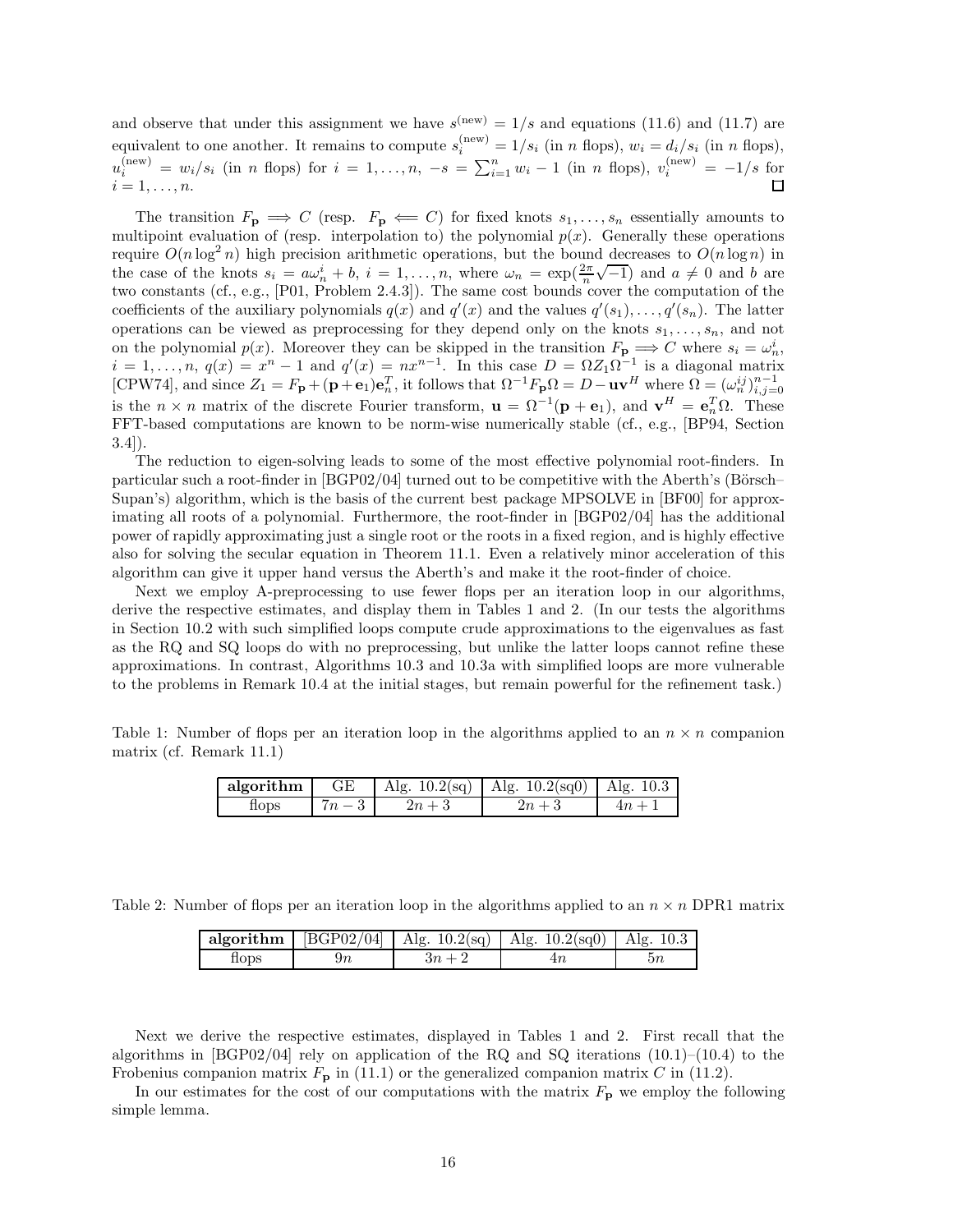**Lemma 11.1.** *a)* A nonsingular bidiagonal linear system of *n* equations  $Bx = f$  can be solved in 2*n* − 1 *flops by means of the substitution algorithm. b) The algorithm is numerically stable if the system is diagonally dominant, that is if*  $2|b_{ii}| \ge \min\{\sum_i |b_{ij}|, \sum_j |b_{ij}|\}$  for  $B = (b_{ij})_{i,j}$ *, e.g., if*  $B = aI + bZ$  *and*  $|a| > |b|$ *.* 

At every iteration loop of the SQ and RQ iterations, the overall computational cost is dominated at the stage of the solution of a linear system of equations with a shifted matrix  $M - \mu_i I$  for  $M = F_{\mathbf{p}}$ or  $M = C$  and a scalar  $\mu_i$ . This takes 7*n* − 6 flops for  $M = F_p$  (based on Gaussian elimination) and 9*n* flops in [BGP02/04] for  $M = C$ .

Preprocessing with  $\mathbf{u}\mathbf{v}^H = \mathbf{p}\mathbf{e}_n^T$  enables acceleration. In particular we decrease the overall cost to  $2n+3$  flops per the entire iteration loop in Algorithm 10.2(sq) in the case where  $M = F_p$ . Indeed  $F_{\bf p} + {\bf p} {\bf e}_n^T = Z$ , so that  $F_{\bf p} - \mu_i I + {\bf p} {\bf e}_n^T = Z - \mu_i I$  is a bidiagonal (Toeplitz) matrix, and we apply Lemma 11.1. Furthermore in this case we have  $\mathbf{v} = \mathbf{e}_n$ , so that  $g_i = 1 - \mathbf{e}_n^H \mathbf{z}_i = 1 - z_i^{(n)}$ . The respective PSQ  $\delta_i = g_i \frac{u_i^{(j)}}{z_i^{(j)}}$  is computed in three flops, and we update the shift value  $\mu_i$  and the matrix  $F_{\mathbf{p}} - \mu_i I + \mathbf{p} \mathbf{e}_n^T = Z - \mu_i I$  in single flop.

Algorithm 10.2(sq0) performs as fast, in  $2n + 3$  flops, because it also updates  $\delta_i$  in three flops.

 $4n+1$  flops are sufficient in Algorithm 10.3 applied to the matrix  $M = F_p$  and slightly rearranged. Namely we use  $4n-2$  flops for computing the vectors  $\mathbf{y}_i = (Z - \mu_i I)^{-1} \mathbf{p}$  and  $\tilde{\mathbf{y}}_i = (Z - \mu_i I)^{-1} \mathbf{y}_i$ (cf. Lemma 11.1). Then we obtain the values  $\tilde{f}_i = \mathbf{e}_n^T \mathbf{y}_i$  and  $f_i = \mathbf{e}_n^T \tilde{\mathbf{y}}_i$  (cost-free),  $g_i = 1 - \tilde{f}_i$ , and  $\delta_i = \frac{g_i}{f_i}$ , and update the value  $\lambda_i$  in three flops overall.

We apply preprocessing  $F_p - \mu_i I \to F_p - \mu_i I + \mathbf{p} \mathbf{e}_n^T = Z - \mu_i I$  where  $\mu_i \geq 1$  because in this case the matrix  $Z - \mu I$  is well conditioned. Approximating the eigenvalues  $\lambda < 1$ , we should either work with the reverse polynomial  $x^n p(1/x) = \sum_{i=0}^n p_{n-i} x^i = p_0 \prod_{j=1}^n (x-1/\lambda_j)$  (where w.l.o.g. we can assume that  $p_0 \neq 0$  or apply preprocessing  $F_{\mathbf{p}} - \mu_i I \rightarrow F_{\mathbf{p}} - \mu_i I + (\mathbf{p} + \mu_i \mathbf{e}_n + \mathbf{e}_1) \mathbf{e}_n^T = Z_1^T (I - \mu_i Z)$ .

**Remark 11.1.** *In all our algorithms above we can save n flops where we approximate the right* eigenvector  $(\lambda_h^{i-1})_{i=1}^n$  associated with a simple eigenvalue  $\lambda_h$  of the matrix  $F_{\bf p}^T$ ,  $h=1,\ldots,n$ , although *in this case convergence can deteriorate.*

We use  $3n + 2$  flops in Algorithm 10.2(sq) applied to DPR1 matrix  $M = C$ . Indeed under preprocessing  $C \to D_s = C + \mathbf{u} \mathbf{v}^H$  we deal with the diagonal matrices  $D_s$  and  $K_i = D_s - \lambda_i I$  and update the matrix  $K_i$  in *n* flops. We compute the vector  $\mathbf{y}_i = K_i^{-1} \mathbf{u}$  in Algorithm 10.2(sq) also in *n* flops. We choose  $\mathbf{v} = \mathbf{e}$ ,  $\mathbf{e} = (\pm 1)_{i=0}^{n-1}$ , that is the vector filled with the values  $-1$  and 1, and obtain the value  $g_i = 1 - \mathbf{v}^H \mathbf{y}_i$  in *n* flops; then in two flops we obtain the SPQ  $\delta_i = g_i \frac{u_i^{(j)}}{z_i^{(j)}}$ . Overall this sums to  $3n + 2$  flops per an iteration loop, as we claimed.

We use  $4n$  flops per a loop of Algorithm 10.2(sq0) applied to the DPR1 matrix  $M = C$ . In this case  $K_i$  is a diagonal matrix,  $M_i = K_i + \mathbf{u}e^T$ , and so we only need *n* flops to update the matrices *M*<sub>*i*</sub> and *K*<sub>*i*</sub>, *n* flops to compute the vector  $K_i^{-1}$ **u**, and 2*n* flops to compute the ratio  $\delta_i$ .

Algorithm 10.3 applied to a DPR1 matrix uses  $n$  flops to update the diagonal matrix  $K_i$ ,  $2n$ flops for computing the vectors  $y_i = K_i^{-1}p$  and  $\tilde{y}_i = K_i^{-1}y_i$ , followed by  $2n-2$  flops for obtaining the inner products  $\tilde{f}_i = e^T y_i$  and  $f_i = e^T \tilde{y}_i$  and two flops for computing the values  $g_i = 1 - \tilde{f}_i$  and  $\delta_i = g_i / f_i$ . All this is summed to 5*n* flops per iteration loop.

In the case of both companion and DPR1 input matrices, Algorithm 10.3a requires a little more flops, converges a little slower and diverges a little more readily (cf. Table 18).

**Remark 11.2.** *The algorithms in [P95], [P97], and [P01/02] support nearly optimal Boolean complexity bounds for the classical problem of root-finding for polynomial equation*

$$
p(x) = 0 \text{ for } p(x) = \sum_{i=0}^{n} p_i x^i, \ p_n \neq 0,
$$
\n(11.8)

*but the users prefer other algorithms that show excellent practical performance, although support no competitive estimates for the computational cost.*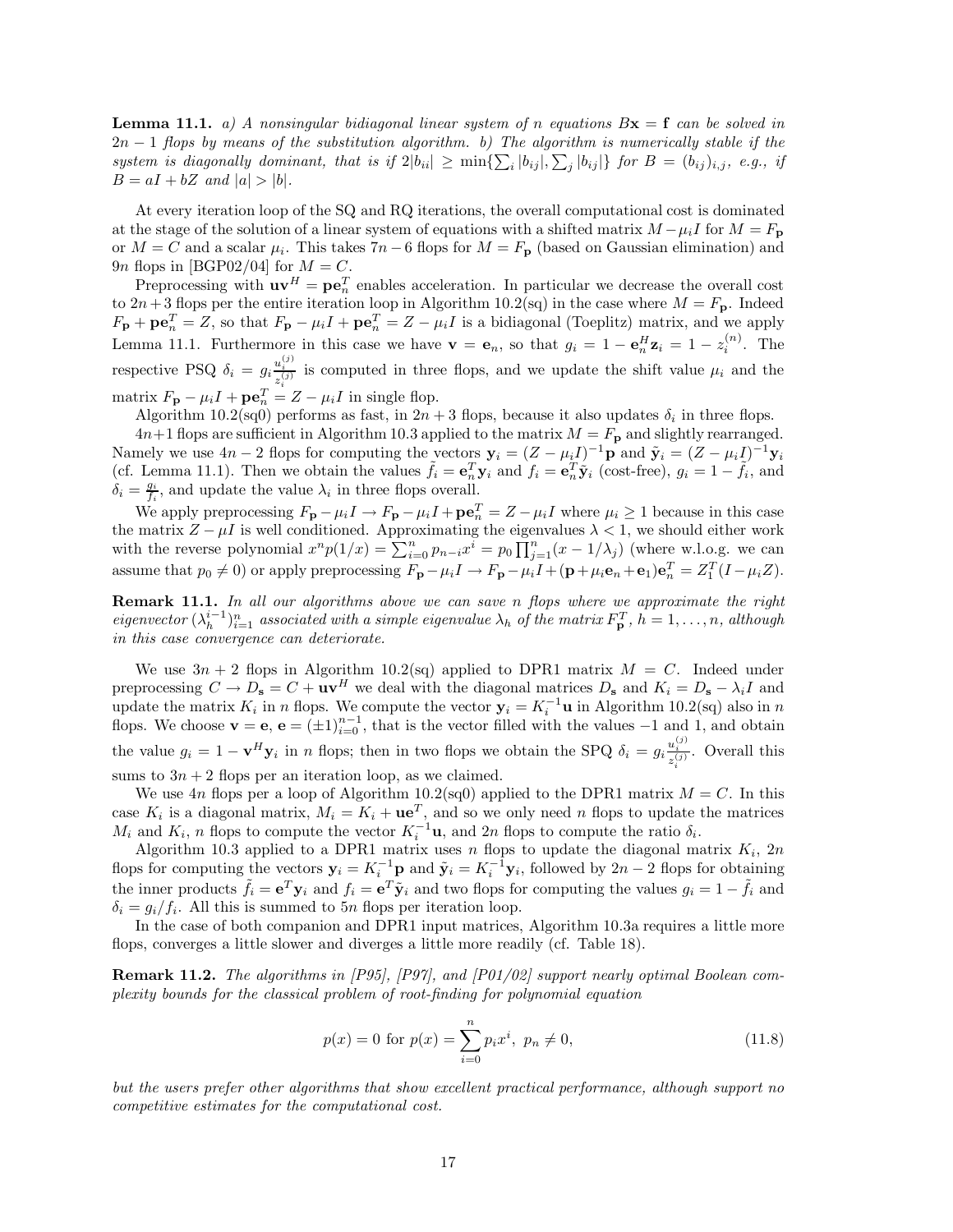**Remark 11.3.** *One can try to extend the powerful eigen-solving algorithms for DPR1 matrix to the case of general input matrices. E.g., one can evaluate the characteristic polynomial*  $det(M - xI)$ *at the n* points  $x_i = \text{trace}(M) + a\omega_{n_i}^i$ ,  $i = 0, 1, \ldots, n-1$  for a sufficiently large scalar a, e.g., *a*  $i = 2||M - \text{trace}(M)||$ , and  $\omega_n = \exp(\frac{2\pi}{n}\sqrt{-1})$ . Then a DPR1 matrix sharing the eigenvalues with *the matrix M can be readily defined by equations (11.2)–(11.5). Such an approach can be prone to numerical stability problems, but strong diagonal dominance of the matrices*  $M - (x_i - \lambda)I$  *for all eigenvalues*  $\lambda$  *of the matrix*  $M$  *is encouraging.* 

## **12 Numerical experiments**

We performed a series of numerical experiments in the Graduate Center of the City University of New York to test our algorithms of this paper. Tables 3–18 display the results of these tests.

Tables 3–12 represent the results of experimental computation of cas, nmbs and null vectors of general and Toeplitz matrices. These results demonstrate the power of the algorithms in Section 6 and are reproduced from [PQ10] and [PQa]. The respective tests were conducted by the second author on a Dell server with a dual core 1.86 GHz Xeon processor and 2G memory running Windows Server 2003 R2. The test Fortran code was compiled with the GNU gfortran compiler within the Cygwin environment.

The other tests (supporting the results in Tables 13–18) were performed by the fourth and mostly the third authors on a Dell PC with a dual core 1.86 GHz and 2G memory. The test sofware was Matlab 7.5.0.

We generated random real numbers with the random number intrinsic Fortran function assuming the uniform probability distribution over the range  $[-1, 1) = \{x : -1 \le x < 1\}$ . To shift to the range  $\{y : b \le y \le a + b\}$  for fixed real *a* and *b*, we applied the linear transform  $x \to y = ax + b$ .

Tables 3–5 display the CPU time averaged over 100 runs for each input size and measured in terms of the CPU cycles. They can be converted into seconds by dividing them by a constant CLOCKS PER SEC, which is 1000 on our platform. In the respective tests we computed QR factorizations and SVDs by applying the LAPACK procedures DGEQRF and DGESVD, respectively.

Tables 6–18 display various other average data in the columns marked **mean** and also display minimums, maximums and standard deviations of the 1000 runs in the columns marked **min**, **max**, and **std**, respectively.

#### **12.1 Solution of singular Toeplitz linear systems**

We generated *n* × *n* unsymmetric Toeplitz, circulant and symmetric Toeplitz matrices of rank *n* − 1 and computed their null vectors based on our randomized augmentaion, QR factorization, and SVD of the input matrices. We use abbreviation "**Rand. aug.**", "**QR**", and "**SVD**" as pointers to the respective algorithms. Tables 3–5 cover our computation of null vectors for general Toeplitz, circulant, and symmetric Toeplitz input matrices, respectively. The tables show the CPU time of this computation for each of the three methods as well as the ratios of these data for the QR-based and SVD-based solutions versus the algorithm based on randomized augmentation. The ratios are displayed in the last two columns of the table.

In all our tests the computed approximate null vectors **y** had relative residual norms  $\frac{||M\mathbf{y}||}{||M|| ||\mathbf{y}||}$ of the order of  $10^{-17}$ .

The input size (dimension)  $2^k$  ranged from 256 to 8192. The table entries are marked by a hyphen "-" where the tests required too long runtime and were not completed.

### **12.2 Generation of unstructured input matrices and additive preprocessors**

For  $n = 64$  and  $n = 128$ , we computed the  $n \times n$  unstructured input matrices M numerically, with double precision, as the products  $S\Sigma T^{T}$  (cf. [H02, Section 28.3]). Here we generated random real orthonormal matrices *S* and *T*, being the Q-factors in the QR factorization of matrices with random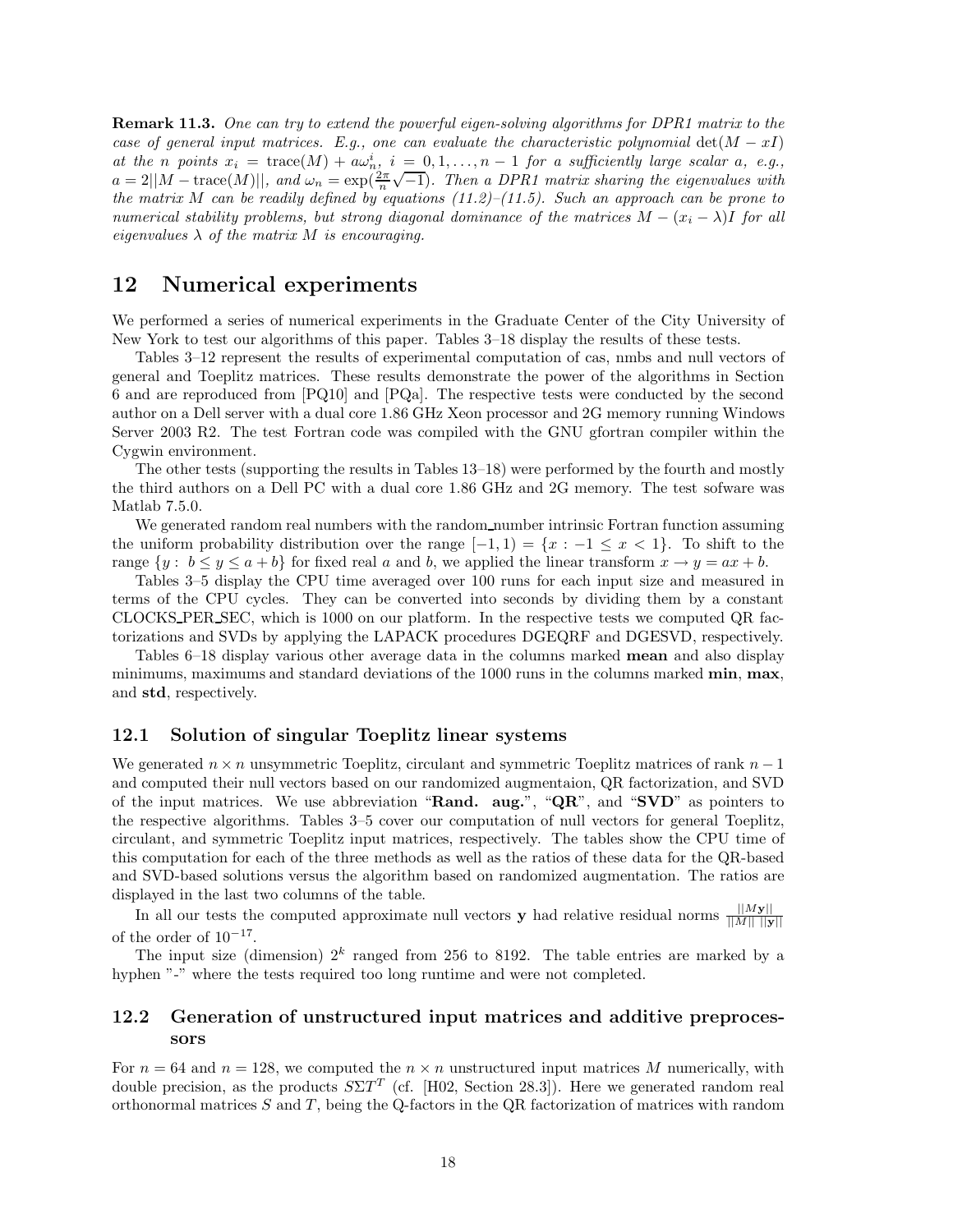| size | Rand. aug. | QR      | <b>SVD</b> | $QR/R$ and. aug. | $SVD/R$ and. aug. |
|------|------------|---------|------------|------------------|-------------------|
| 256  | 3.8        | 18.4    | 317.8      | 4.8              | 83.6              |
| 512  | 8.0        | 148.0   | 5242.1     | 18.5             | 655.3             |
| 1024 | 16.1       | 1534.2  | 87371.2    | 97.0             | 5522.6            |
| 2048 | 33.6       | 11750.3 |            | 357.7            |                   |
| 4096 | 79.5       |         |            |                  |                   |
| 8192 | 169.5      |         |            |                  |                   |

Table 3: CPU time (in cycles) for computing null vectors of Toeplitz matrices (cf. [PQa])

Table 4: CPU time (in cycles) for computing null vectors of circulant matrices (cf. [PQ10])

| size | Rand. aug. | QR      | <b>SVD</b> | $QR/R$ and. aug. | $SVD/R$ and. aug. |
|------|------------|---------|------------|------------------|-------------------|
| 256  | 3.0        | 18.8    | 261.5      | 6.3              | 87.2              |
| 512  | 7.3        | 147.9   | 4220.9     | 20.3             | 578.2             |
| 1024 | 16.1       | 1538.3  | 70452.5    | 97.1             | 4445.8            |
| 2048 | 35.5       | 11748.3 |            | 342.1            |                   |
| 4096 | 78.7       |         |            |                  |                   |
| 8192 | 170.4      |         |            |                  |                   |

Table 5: CPU time (in cycles) for computing null vectors of symmetric Toeplitz matrices (cf. [PQ10])

| size | Rand. aug. | QR      | <b>SVD</b> | $QR/R$ and. aug. | $SVD/R$ and. aug. |
|------|------------|---------|------------|------------------|-------------------|
| 256  |            | 18.0    | 291.5      | 3.8              | 62.0              |
| 512  | 6.9        | 148.9   | 4728.4     | 21.6             | 685.3             |
| 1024 | 15.7       | 1536.9  | 78653.3    | 98.6             | 5046.2            |
| 2048 | 35.3       | 11747.8 |            | 343.2            |                   |
| 4096 | 79.4       |         |            |                  |                   |
| 8192 | 170.4      |         |            |                  |                   |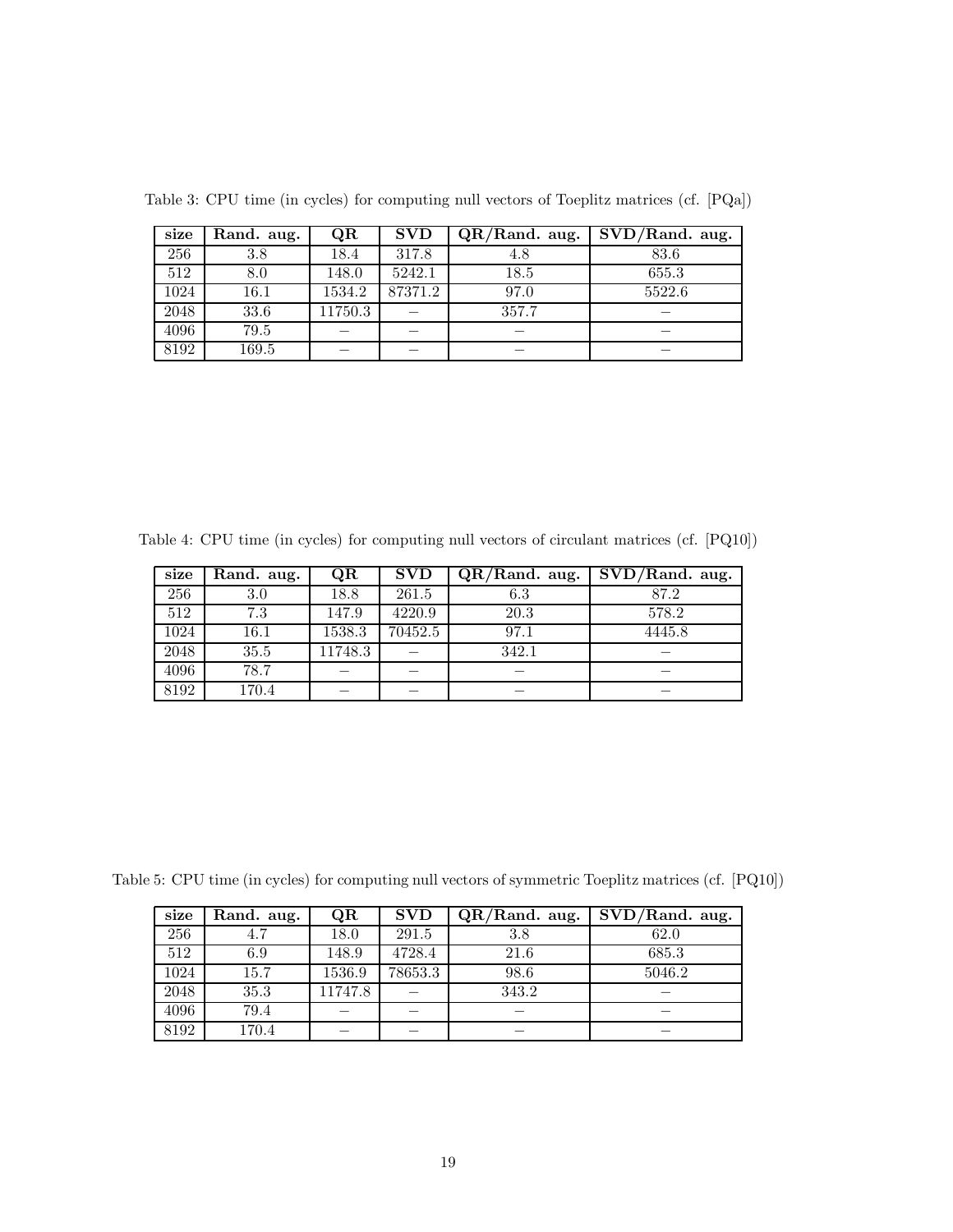integer entries from the range  $[-10^4, 10^4)$  and with positive diagonal entries of the R-factors. We defined diagonal matrices  $\Sigma = \text{diag}(\sigma_i)_{i=1}^n$  with the diagonal entries  $\sigma_1, \ldots, \sigma_1$  from one of the four following classes.

Class 1. 
$$
\sigma_i = \frac{1}{i}
$$
 for  $i = 1, ..., n - k$ ,  $\sigma_i = 0$  for  $i > n - k$ ,  
\nClass 2.  $\sigma_i = \frac{1}{i}$  for  $i = 1, ..., n - k$ ,  $\sigma_i = \frac{10^{-14}}{i - n + k}$  for  $i > n - k$ ,  
\nClass 3.  $\sigma_i = \frac{1}{i}$  for  $i = 1, ..., n - k - l$ ,  $\sigma_i = \frac{10^{-9}}{i - n + k + l}$  for  $i = n - k - l + 1, ..., n - k$ ,  $\sigma_i = 0$  for  $i > n - k$ ,

Class 4.  $\sigma_i = \frac{1}{i}$  for  $i = 1, ..., n - k - l$ ,  $\sigma_i = \frac{10^{-9}}{i - n + k + l}$  for  $i = n - k - l + 1, ..., n - k$ ,  $\sigma_i = \frac{10^{-14}}{i - n + k}$ for  $i > n - k$ .

For each of these classes, besides generating random orthonormal matrices *T* independently of the matrices *S*, we defined *T* by setting  $T = S$ . Respectively we defined Classes 1n, 1s, 2n, 2s, 3n, 3s, 4n, and 4s where "n" stood for "nonsymmetric" and "s" for "symmetric".

In our tests we selected  $k = 24$  and  $l = 20$  for  $n = 64$  and selected  $k = 48$  and  $l = 40$  for  $n = 128$ . For every instance of the input matrix *M* we computed the A-modification matrix  $K = M + UV^T$ for random orthonormal  $n \times r$  generators U and for  $V = U$  where  $r = k$  for Classes 1 and 2 and  $r = k + l$  for Classes 3 and 4.

### **12.3 Computation and approximation of complete annihilators with additive preprocessing**

For each pair  ${n, r}$ ,  $n = 64$  and  $n = 128$ , we tested 1000 instances of the input matrices M, U and *V* defined in the previous subsection.

In these tests we computed approximate complete annihilators  $K^{-1}U$  for Classes 1 and 2 and approximate complete annihilators  $K^{-1}UX$  for  $X = \text{ca}(G)$  and  $G = I_r - V^TK^{-1}U$  for Classes 3 and 4. In the latter case we successively computed the matrices  $K^{-1}U$ ,  $G = I_r - V^T K^{-1} U$  for  $r = k + l$ , an approximate complete annihilator *X* for the matrix *G*, and finally the approximate complete annihilator  $K^{-1}UX = \text{ca}(M)$ .

In all cases we estimated the ratios  $\frac{||MK^{-1}U||}{||M|| ||K^{-1}U||}$  and  $\frac{||MK^{-1}UX||}{||M|| ||K^{-1}UX||}$ , which are the relative residual norms for the matrices *M* in Classes 1 and 2 and in Classes 3 and 4, respectively. We output their maximum, minimum, and average values as well as the standard deviations for each algorithm and each case. Tables 6 and 7 show the results of our tests performed with double precision and without using the iterative refinement.

We have also run 100 tests for each of  $n = 64$  and  $n = 128$  and for the input matrices M where we computed these matrices as the error-free products  $M = S \Sigma T^T$  and applied the extended iterative refinement from [PGMQ08] at the stage of computing the matrices *K*−<sup>1</sup>*U* and *G*−<sup>1</sup>. Tables 8 and 9 display the results of these tests. As we expected, in the case of matrices *M* of Classes 2 and 4, the residual norms decrease only to the level of the smallest positive singular value  $\sigma_n$ , whereas in the case of matrices *M* of Classes 1 and 3 these norms immediately went below the level achieved with the costly SVD-based algorithms and then kept rapidly decreasing towards zero. (We stopped the iterative refinement process with the ratios at the levels well below  $10^{-40}$ .)

### **12.4 Solution of unstructured nonhomogeneous linear systems via augmentation**

#### **a) Generation of input matrices**

We first fixed pairs of *n* and *k* for  $n = 64, 128$  and  $k = 7$ . Then for every pair  $\{n, k\}$  we generated  $m = 100$  instances of matrices  $M$ ,  $P_{01}$ , and  $P_{10} = P_{01}^T$  and vectors **b** as follows.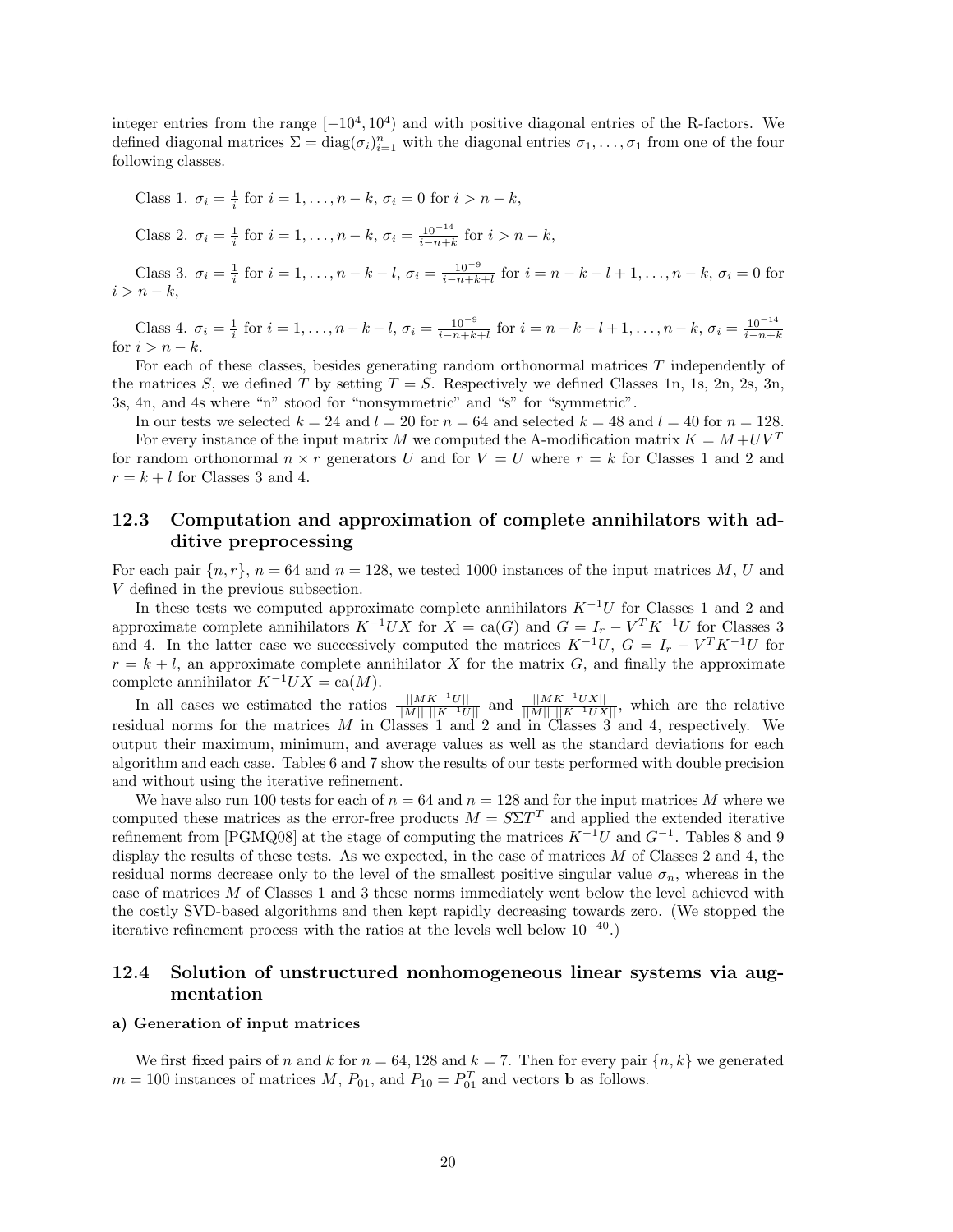| <b>Class</b> | Type        | min                              | max                              | mean                  | std                   |
|--------------|-------------|----------------------------------|----------------------------------|-----------------------|-----------------------|
| $\mathbf{1}$ | $\mathbf n$ | $9.6 \times 10^{-16}$            | $3.0 \times \overline{10^{-11}}$ | $6.6 \times 10^{-14}$ | $9.8 \times 10^{-13}$ |
| -1           | S           | $8.7 \times 10^{-16}$            | $2.8 \times 10^{-12}$            | $2.1 \times 10^{-14}$ | $1.1 \times 10^{-13}$ |
| 2            | $\mathbf n$ | $3.8 \times \overline{10^{-15}}$ | $7.8 \times 10^{-12}$            | $1.0 \times 10^{-13}$ | $4.1 \times 10^{-13}$ |
| 2            | S           | $3.8 \times 10^{-15}$            | $5.7 \times 10^{-12}$            | $9.7 \times 10^{-14}$ | $3.9 \times 10^{-13}$ |
| 3            | $\mathbf n$ | $1.1 \times \overline{10^{-13}}$ | $1.6 \times 10^{-10}$            | $8.5 \times 10^{-12}$ | $1.4 \times 10^{-11}$ |
| 3            | S           | $1.2 \times \overline{10^{-14}}$ | $2.9 \times 10^{-10}$            | $1.6 \times 10^{-12}$ | $1.3 \times 10^{-11}$ |
| 4            | $\mathbf n$ | $9.7 \times 10^{-14}$            | $1.8 \times 10^{-10}$            | $8.9 \times 10^{-12}$ | $1.5 \times 10^{-11}$ |
| 4            | $S_{-}$     | $1.4 \times \overline{10^{-14}}$ | $3.8 \times 10^{-10}$            | $2.0 \times 10^{-12}$ | $1.5 \times 10^{-11}$ |

Table 6: Residual norms for  $64\times64$  unstructured matrices (cf. [PQ10])

Table 7: Residual norms for  $128 \times 128$  unstructured matrices (cf. [PQ10])

| Class | Type        | min                              | max                              | mean                             | std                   |
|-------|-------------|----------------------------------|----------------------------------|----------------------------------|-----------------------|
|       | $\mathbf n$ | $5.9 \times 10^{-15}$            | $1.2 \times 10^{-11}$            | $1.1 \times 10^{-13}$            | $5.7 \times 10^{-13}$ |
|       | S           | $1.9 \times \overline{10^{-15}}$ | $8.1 \times 10^{-12}$            | $5.6 \times 10^{-14}$            | $3.6 \times 10^{-13}$ |
| 2     | $\mathbf n$ | $5.9 \times \overline{10^{-15}}$ | $7.5 \times 10^{-11}$            | $2.1 \times \overline{10^{-13}}$ | $2.4 \times 10^{-12}$ |
| 2     | S           | $4.6 \times 10^{-15}$            | $8.0 \times 10^{-12}$            | $1.1 \times 10^{-13}$            | $4.5 \times 10^{-13}$ |
| 3     | $\mathbf n$ | $1.0 \times \overline{10^{-12}}$ | $2.4 \times 10^{-10}$            | $1.6 \times 10^{-11}$            | $1.7 \times 10^{-11}$ |
| 3     | S           | $6.1 \times 10^{-14}$            | $3.0 \times 10^{-10}$            | $2.9 \times 10^{-12}$            | $1.3 \times 10^{-11}$ |
| 4     | $\mathbf n$ | $1.2 \times \overline{10^{-12}}$ | $2.4 \times \overline{10^{-10}}$ | $1.7 \times 10^{-11}$            | $1.8 \times 10^{-11}$ |
| 4     | S           | $8.1 \times 10^{-14}$            | $2.9 \times 10^{-10}$            | $4.2 \times 10^{-12}$            | $1.5 \times 10^{-11}$ |

Table 8: Residual norms for  $64 \times 64$  unstructured matrices (in computations with iterative refinement and extended precision) (cf. [PQa])

| Class          | Type        | min                              | max                   | mean                  | std                   |
|----------------|-------------|----------------------------------|-----------------------|-----------------------|-----------------------|
| $\mathbf{1}$   | $\mathbf n$ | $4.0 \times \overline{10^{-53}}$ | $5.2 \times 10^{-49}$ | $6.0 \times 10^{-50}$ | $1.6 \times 10^{-49}$ |
|                | S           | $1.9 \times 10^{-59}$            | $6.3 \times 10^{-47}$ | $6.3 \times 10^{-48}$ | $2.0 \times 10^{-47}$ |
| $\overline{2}$ | $\mathbf n$ | $1.0 \times \overline{10^{-14}}$ | $1.5 \times 10^{-13}$ | $5.2 \times 10^{-14}$ | $4.6 \times 10^{-14}$ |
| $\overline{2}$ | S           | $4.1 \times \overline{10^{-14}}$ | $3.5 \times 10^{-12}$ | $4.9 \times 10^{-13}$ | $1.0 \times 10^{-12}$ |
| 3              | $\mathbf n$ | $2.4 \times 10^{-50}$            | $8.9 \times 10^{-43}$ | $9.9 \times 10^{-44}$ | $3.0 \times 10^{-43}$ |
| 3              | S           | $2.8 \times 10^{-55}$            | $3.0 \times 10^{-43}$ | $3.0 \times 10^{-44}$ | $9.4 \times 10^{-44}$ |
| 4              | $\mathbf n$ | $2.9 \times 10^{-13}$            | $1.6 \times 10^{-12}$ | $6.4 \times 10^{-13}$ | $4.0 \times 10^{-13}$ |
| 4              | S           | $9.7 \times 10^{-13}$            | $9.4 \times 10^{-11}$ | $1.7 \times 10^{-11}$ | $2.9 \times 10^{-11}$ |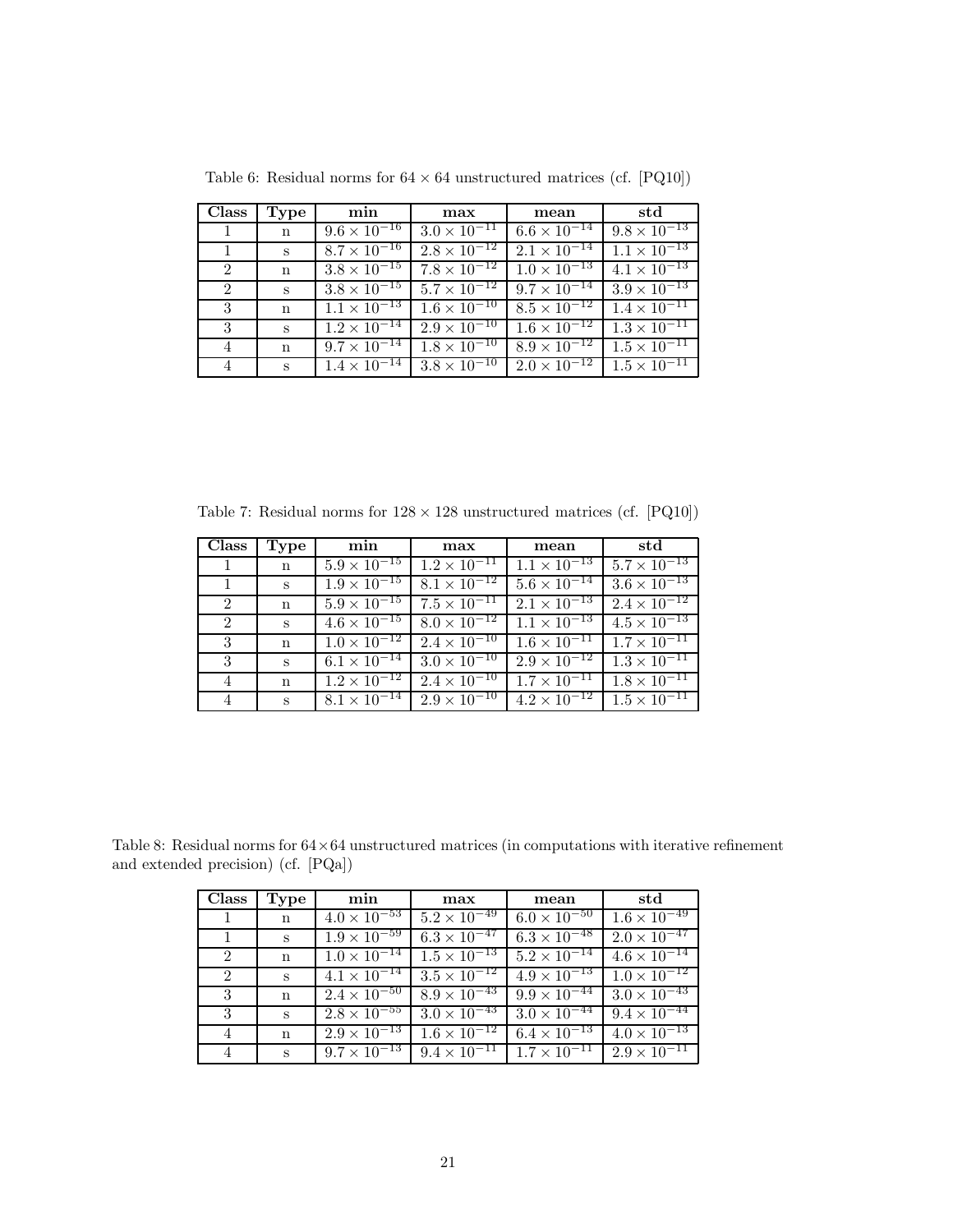The matrices *M* have been computed as the error-free products  $S\Sigma T^H$  where *S* and *T* were  $n \times n$ random unitary matrices (generated with double precision) and  $\Sigma = diag(\sigma_j)_{j=1}^n$ ,  $\sigma_{n-j} = 10^{j-17}$  for  $j = 1, \ldots, k$ , and  $\sigma_{n-j} = 1/(n-j)$  for  $j = k+1, \ldots, n-1$  (cf. [H02, Section 28.3]).

 $P_{01}$  was random  $n \times k$  matrix with  $||P_{01}|| = ||M||$ .

For every choice of these matrices we performed preconditioning tests and the solution tests as follows.

#### **b) Preconditioning tests**

We computed *m* ratios  $\frac{\text{cond}(M)}{\text{cond}(K)}$  for  $K = \begin{pmatrix} M & P_{01} \\ P_{\alpha}^T & I_{\alpha} \end{pmatrix}$  $P_{01}^T$  *I<sub><i>ν*</sub> - .

Table 10 displays the average (mean), minimum, maximum, and standard deviation for the *m* ratios for  $n = 64$  and  $n = 128$ .

#### **c) The solution tests**

In the solution tests we solved nonsingular linear systems  $M\mathbf{y} = \mathbf{b}$  where *M* was the matrix generated above, **b** was a random vector scaled so that  $||\mathbf{b}|| = ||M|| = 1$ . We first computed the null vector **z** of the matrix  $(-\mathbf{b}, M)$ , then scaled it to obtain the vector  $(1, \mathbf{y})^H$ , and finally output the solution vector **y**.

Tables 11 and 12 display the average (mean), minimum, maximum, and standard deviation for the relative residual norms  $\frac{||M_{\mathbf{y}-\mathbf{b}}||}{||\mathbf{y}||}$  in our tests for  $n = 64$  and  $n = 128$ , respectively. For each input instance we computed the solution in two ways, that is by performing two iteration loops of the extended iterative refinement and with no such iteratiion.

#### **12.5 Approximation of the tails of the SVDs**

We followed the recipes in Section 8 to compute approximations  $WX$  to the  $\nu$ -tails  $T_{\nu}$  of the SVDs of nearly rank deficient  $n \times n$  input matrices M having numerical nullity  $\nu$  for  $n = 64, 128, 256$ and  $\nu = 2, 4, 16$ . For  $W = K^{-1}U$  and  $K = M + UV^H$  we let the matrices X minimize the

Table 9: Residual norms for  $128 \times 128$  unstructured matrices (in computations with iterative refinement and extended precision) (cf. [PQ10])

| <b>Class</b>   | Type              | min                              | max                              | mean                             | std                              |
|----------------|-------------------|----------------------------------|----------------------------------|----------------------------------|----------------------------------|
| $\mathbf{1}$   | n                 | $1.8 \times 10^{-56}$            | $2.3 \times 10^{-45}$            | $2.3 \times \overline{10^{-46}}$ | $7.3 \times \overline{10^{-46}}$ |
| $\overline{1}$ | S                 | $6.9 \times 10^{-57}$            | $3.9 \times \overline{10^{-44}}$ | $4.9 \times 10^{-45}$            | $1.4 \times \overline{10^{-44}}$ |
| 2              | $\mathbf n$       | $2.0 \times 10^{-14}$            | $4.2 \times 10^{-12}$            | $5.9 \times 10^{-13}$            | $1.3 \times 10^{-12}$            |
| 2              | $S_{\mathcal{L}}$ | $4.9 \times 10^{-14}$            | $1.8 \times 10^{-11}$            | $3.3 \times 10^{-12}$            | $6.4 \times 10^{-12}$            |
| 3              | $\mathbf n$       | $2.4 \times \overline{10^{-55}}$ | $7.9 \times 10^{-49}$            | $1.1 \times 10^{-49}$            | $2.5 \times 10^{-49}$            |
| 3              | $S_{\rm}$         | $1.6 \times 10^{-52}$            | $3.9 \times 10^{-47}$            | $5.7 \times 10^{-48}$            | $1.4 \times 10^{-47}$            |
| 4              | $\mathbf n$       | $1.7 \times \overline{10^{-13}}$ | $2.0 \times 10^{-11}$            | $4.0 \times 10^{-12}$            | $6.3 \times 10^{-12}$            |
| 4              | $\mathbf{s}$      | $3.2 \times 10^{-13}$            | $1.3 \times 10^{-11}$            | $3.3 \times 10^{-12}$            | $4.6 \times 10^{-12}$            |

Table 10: Ratios  $\frac{\text{cond}(M)}{\text{cond}(K)}$  (cf. [PQa])

| matrix size      | mın                  | max                   | mean                  | std                   |
|------------------|----------------------|-----------------------|-----------------------|-----------------------|
| $64 \times 64$   | $3.29 \times 10^{9}$ | $1.65 \times 10^{13}$ | $1.49 \times 10^{12}$ | $2.60 \times 10^{12}$ |
| $128 \times 128$ | $8.27 \times 10^{8}$ | $2.56 \times 10^{12}$ | $5.51 \times 10^{11}$ | $6.44 \times 10^{11}$ |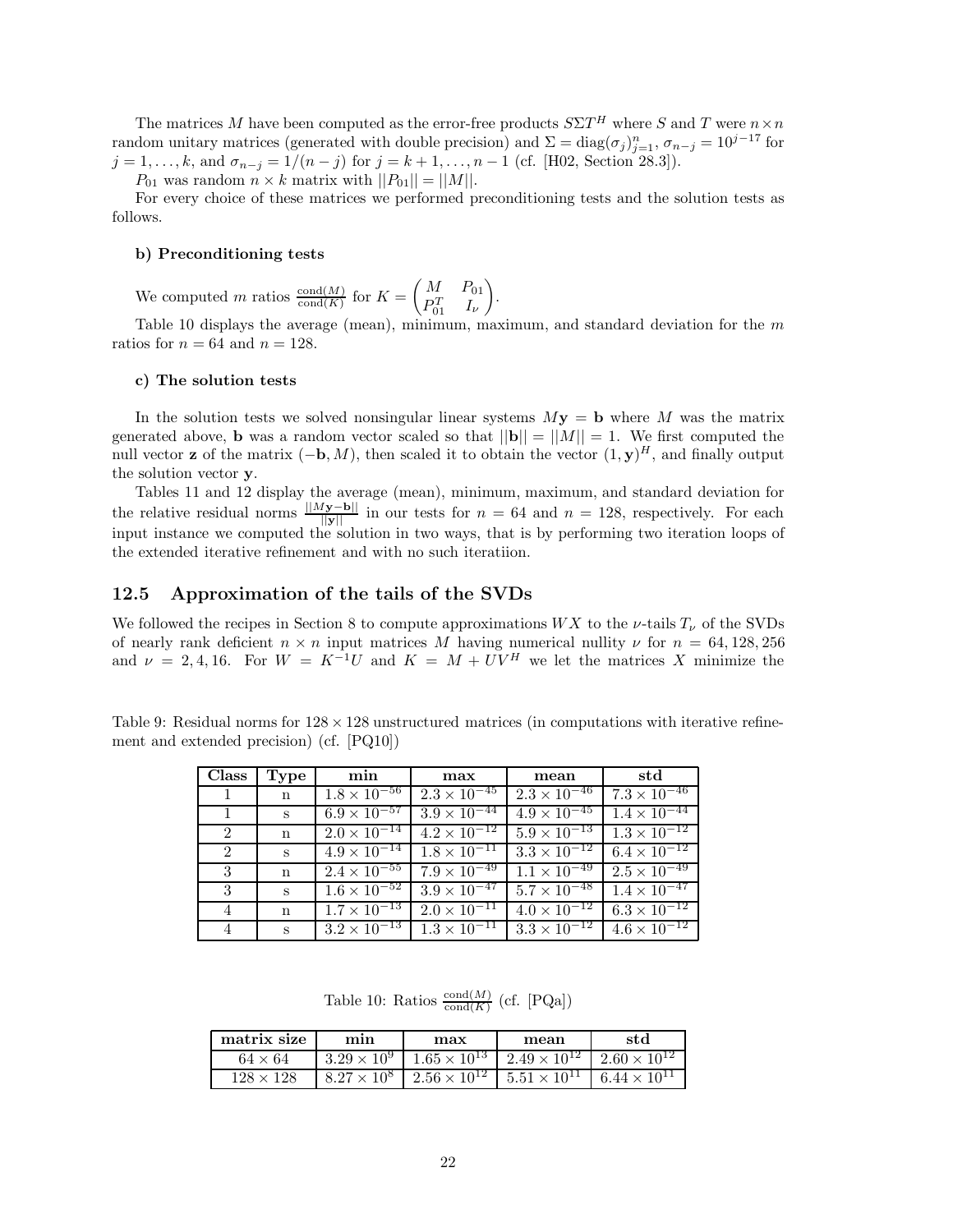$\sum_{n=1}^{\infty}$   $||WX - T_\nu||$ , and we output the relative residual norms  $r_1 = \frac{||WX - T_\nu||}{||WX||}$ ,  $r_2 = \frac{||MW||}{||M|| ||W||}$ , and  $r_3 = \frac{||MQQ^H||}{||M||}$ . Here  $||MQQ^H||$  is the residual norm of the approximation to the matrix *M* by the rank- $\nu$  matrix  $M(I - QQ^H)$  for  $Q = Q(W)$ .

We defined the  $n \times n$  input matrices M by their SVDs  $M = S \Sigma T^T$  where we chose random unitary matrices *S* and *T* and a diagonal matrix  $\Sigma = \text{diag}(\sigma_j)_{j=1}^n$  such that  $\sigma_j = 1/j$ ,  $j = 1, ..., n - \nu$ ,  $\sigma_j = 10^{-10}$ ,  $j = n - \nu + 1, \ldots, n$ , and cond $(M) = 10^{10}$ . We generated  $n \times \nu$  random matrices *U* and  $V$  and then scaled them to have the ratios  $||UV^H||/||M||$  neither large nor small.

Table 13 displays the minimum, maximum and average values  $\text{cond}(K)$ ,  $r_1$ ,  $r_2$ , and  $r_3$  as well as the standard deviations in 100 runs of our tests.

#### **12.6 Eigen-solving and root-finding tests**

We counted the numbers of iteration loops until convergence in the RQ and SQ inverse iterations with and without additive preprocessing in Algorithms (a)  $10.1$ (sq) and (rq), (b)  $10.2$ (sq0) and (sq0), (c)  $10.2\text{(rq)}$  and (sq), and (e) 10.3.

We applied these algorithms to (i) random general matrices, (ii) random Frobenius companion matrices, and (iii) random generalized companion DPR1 matrices, all of sizes  $n \times n$  for  $n =$ for matrices, and (iii) random generalized companion DFK1 matrices, an of sizes  $n \times n$  for  $n = 64, 128, 256$ . In some tests we used random complex values  $x + y\sqrt{-1}$  defined by random parameters *x* and *y* from the real line interval  $[-1, 1)$ . We used additive preprocessors  $\mathbf{u}_i \mathbf{v}_i^H = \mathbf{y}_{i-1} \mathbf{y}_{i-1}^H$ , as in [PY09], except for Algorithms 10.3 and 10.3a, where we chose a random vector **u** and then set  $\mathbf{u}_i = \mathbf{v}_i = \mathbf{u}$  for all *i*.

We initialized the iterations with the values  $\lambda_0$  chosen at random on a large circle according to the recipes in Section 10.5. Tables 14–18 display the numbers of iteration loops until convergence in these runs.

We stopped the iterations, by applying the stopping criteria in  $(10.4)$ ,  $(10.8)$ , and Remark 10.3 with the tolerance values  $t = 10^{-6}$ ,  $\tau = 10^{-6}$  and  $\bar{\tau} = 10^{-6}$ .

In each test run we allowed at most 100 iteration loops. If this bound has been exceeded, we stopped iteration. In our tests of Algorithms 10.1, 10.2, 10.3, and 10.3a we obseved this never, at most in 1 %, 2%, and 14% of the runs, respectively. We displayed the number of such cases (if they occured) in the last column of the tables, marked as "diverged" and filled the rest of the tables based on the data from the other iterations. The bound of 100 loops was never exceeded in our tests with random matrices.

## **References**

[BA80] R. R. Bitmead, B. D. O. Anderson, Asymptotically Fast Solution of Toeplitz and Related Systems of Linear Equations, *Linear Algebra and Its Applications*, **34**, 103–

Table 11: Relative residual norms in the solution tests with  $64 \times 64$  inputs (cf. [PQa])

| refinement   | mın                    | max                    | mean                   | std                    |
|--------------|------------------------|------------------------|------------------------|------------------------|
| 2 iterations | $7.89 \times 10^{-48}$ | $8.26 \times 10^{-44}$ | $1.40 \times 10^{-45}$ | $8.47 \times 10^{-45}$ |
| no iteration | $1.43 \times 10^{-31}$ | $7.30 \times 10^{-28}$ | $1.69 \times 10^{-29}$ | $9.12 \times 10^{-29}$ |

Table 12: Relative residual norms in the solution tests with  $128 \times 128$  inputs (cf. [PQa])

| refinement | min                                                                                                      | max | mean | st d |
|------------|----------------------------------------------------------------------------------------------------------|-----|------|------|
|            | 2 iterations $1.31 \times 10^{-46}$ $1.37 \times 10^{-43}$ $4.11 \times 10^{-45}$ $1.67 \times 10^{-44}$ |     |      |      |
|            | no iteration $8.57 \times 10^{-31}$ $1.92 \times 10^{-27}$ $5.12 \times 10^{-29}$ $2.55 \times 10^{-28}$ |     |      |      |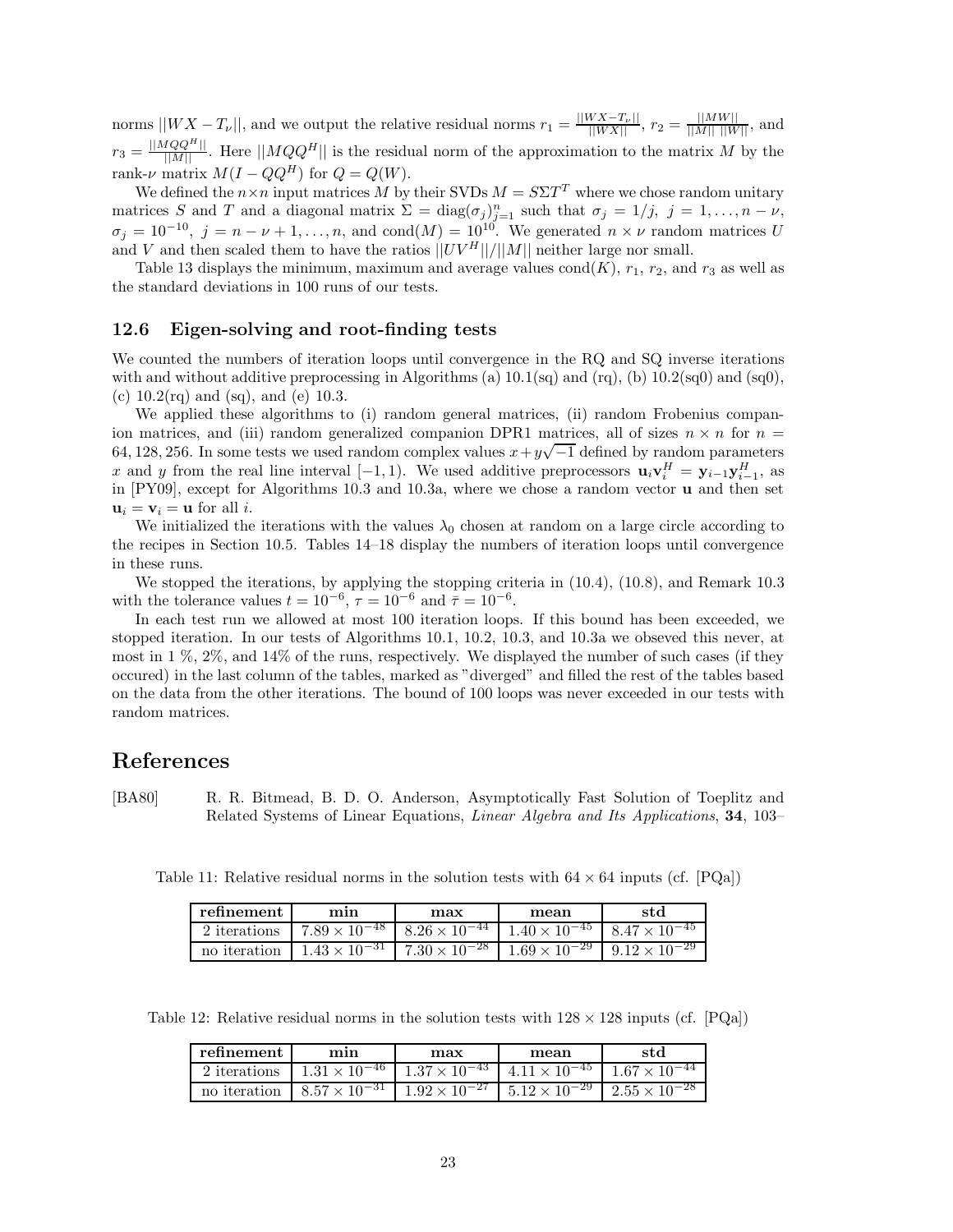| nnul(M)         | cond $(M)$ or $r_i$              | n                | min                               | max                               | mean                              | $\operatorname{std}$              |
|-----------------|----------------------------------|------------------|-----------------------------------|-----------------------------------|-----------------------------------|-----------------------------------|
| $\,2$           | $\text{cond}(M)$                 | 64               | $3.17 \times 10^{+02}$            | $9.13 \times 10^{+04}$            | $7.\overline{28 \times 10^{+03}}$ | $1.43 \times 10^{+04}$            |
| $\overline{2}$  | $\text{cond}(M)$                 | 128              | $1.37 \times 10^{+03}$            | $3.18 \times 10^{+06}$            | $7.42 \times 10^{+04}$            | $3.54 \times 10^{+05}$            |
| $\overline{2}$  | $\text{cond}(M)$                 | 256              | $3.20 \times 10^{+03}$            | $8.38 \times 10^{+06}$            | $2.65 \times 10^{+05}$            | $1.04 \times 10^{+06}$            |
| $\overline{2}$  | $\,r_1$                          | 64               | $5.\overline{61} \times 10^{-10}$ | $2.01 \times 10^{-08}$            | $3.\overline{43 \times 10^{-09}}$ | $4.23 \times 10^{-09}$            |
| $\overline{2}$  | $r_1\,$                          | 128              | $4.84 \times 10^{-10}$            | $5.81 \times 10^{-07}$            | $1.15 \times 10^{-08}$            | $5.81 \times 10^{-08}$            |
| $\overline{2}$  | $r_1\,$                          | 256              | $8.09 \times 10^{-10}$            | $4.22 \times 10^{-07}$            | $1.05 \times 10^{-08}$            | $4.22 \times 10^{-08}$            |
| $\overline{2}$  | $r_{\rm 2}$                      | 64               | $1.83 \times 10^{-08}$            | $9.17 \times 10^{-07}$            | $1.41 \times 10^{-07}$            | $1.94 \times 10^{-07}$            |
| $\overline{2}$  | $r_{\rm 2}$                      | 128              | $5.53 \times 10^{-08}$            | $3.89 \times 10^{-05}$            | $7.\overline{84 \times 10^{-07}}$ | $3.89 \times 10^{-06}$            |
| $\overline{2}$  | $r_{\rm 2}$                      | 256              | $1.05 \times 10^{-07}$            | $6.87 \times 10^{-05}$            | $1.72 \times 10^{-06}$            | $6.91 \times 10^{-06}$            |
| $\overline{2}$  | $r_{3}% \rightarrow\gamma\gamma$ | 64               | $7.24 \times 10^{-10}$            | $3.86 \times 10^{-08}$            | $5.18 \times 10^{-09}$            | $6.92 \times 10^{-09}$            |
| $\overline{2}$  | $r_{3}% \rightarrow\gamma\gamma$ | 128              | $1.06 \times 10^{-09}$            | $6.32 \times 10^{-07}$            | $1.40 \times 10^{-08}$            | $6.32 \times 10^{-08}$            |
| $\overline{2}$  | $r_{3}% \rightarrow\gamma\gamma$ | 256              | $1.21 \times 10^{-09}$            | $6.05 \times 10^{-07}$            | $1.\overline{55 \times 10^{-08}}$ | $6.08 \times 10^{-08}$            |
| $\overline{4}$  | $\text{cond}(M)$                 | 64               | $9.82 \times 10^{+02}$            | $4.33 \times 10^{+05}$            | $2.54 \times 10^{+04}$            | $6.59 \times 10^{+04}$            |
| 4               | $\text{cond}(M)$                 | 128              | $1.69 \times 10^{+03}$            | $3.93 \times 10^{+06}$            | $1.54 \times 10^{+05}$            | $5.14 \times 10^{+05}$            |
| $\overline{4}$  | $\text{cond}(\text{M})$          | 256              | $7.87 \times 10^{+03}$            | $5.49 \times 10^{+06}$            | $2.33 \times 10^{+05}$            | $6.40 \times 10^{+05}$            |
| 4               | $r_1\,$                          | 64               | $3.65 \times 10^{-10}$            | $2.59 \times 10^{-07}$            | $7.\overline{66 \times 10^{-09}}$ | $2.82 \times 10^{-08}$            |
| 4               | $r_1$                            | 128              | $5.58 \times 10^{-10}$            | $6.31 \times 10^{-07}$            | $1.\overline{79 \times 10^{-08}}$ | $7.\overline{49 \times 10^{-08}}$ |
| $\overline{4}$  | $r_1\,$                          | 256              | $1.03 \times 10^{-09}$            | $3.30 \times 10^{-07}$            | $1.09 \times 10^{-08}$            | $3.\overline{41} \times 10^{-08}$ |
| $\overline{4}$  | $r_{\rm 2}$                      | 64               | $2.\overline{50 \times 10^{-08}}$ | $1.\overline{14 \times 10^{-05}}$ | $3.34 \times 10^{-07}$            | $1.19 \times 10^{-07}$            |
| $\overline{4}$  | $r_{\rm 2}$                      | 128              | $6.\overline{72 \times 10^{-08}}$ | $3.61 \times 10^{-05}$            | $1.40 \times 10^{-06}$            | $4.78 \times 10^{-06}$            |
| $\overline{4}$  | $r_{\rm 2}$                      | 256              | $1.\overline{86 \times 10^{-07}}$ | $3.\overline{11 \times 10^{-05}}$ | $1.\overline{90 \times 10^{-06}}$ | $3.79 \times 10^{-06}$            |
| $\overline{4}$  | $r_{3}% \rightarrow\gamma\gamma$ | 64               | $9.30 \times 10^{-10}$            | $3.\overline{84 \times 10^{-07}}$ | $1.29 \times 10^{-08}$            | $4.14 \times 10^{-08}$            |
| $\overline{4}$  | $r_{3}% \rightarrow\gamma\gamma$ | 128              | $1.12 \times 10^{-09}$            | $7.\overline{90\times10^{-07}}$   | $2.75 \times 10^{-08}$            | $9.92 \times 10^{-08}$            |
| $\overline{4}$  | $r_{3}% \rightarrow\gamma\gamma$ | 256              | $1.\overline{77 \times 10^{-09}}$ | $3.\overline{42 \times 10^{-07}}$ | $1.94 \times 10^{-08}$            | $4.17 \times 10^{-08}$            |
| 16              | $\text{cond}(\text{M})$          | 64               | $1.96 \times 10^{+03}$            | $1.61 \times 10^{+06}$            | $9.41 \times 10^{+04}$            | $2.\overline{32 \times 10^{+05}}$ |
| 16              | $\text{cond}(M)$                 | 128              | $7.60 \times 10^{+03}$            | $9.90 \times 10^{+06}$            | $4.72 \times 10^{+05}$            | $1.59 \times 10^{+06}$            |
| 16              | $\text{cond}(\text{M})$          | 256              | $1.97 \times 10^{+04}$            | $1.80 \times 10^{+07}$            | $9.20 \times 10^{+05}$            | $2.65 \times 10^{+06}$            |
| 16              | $\mathfrak{r}_1$                 | 64               | $3.15 \times 10^{-10}$            | $1.23 \times 10^{-07}$            | $6.45 \times 10^{-09}$            | $1.64 \times 10^{-08}$            |
| $16\,$          | $\,r_1$                          | 128              | $5.50 \times 10^{-10}$            | $5.23 \times 10^{-07}$            | $1.52 \times 10^{-08}$            | $6.44 \times 10^{-08}$            |
| 16              | $r_1\,$                          | 256              | $6.\overline{75 \times 10^{-10}}$ | $1.\overline{91 \times 10^{-07}}$ | $1.03 \times 10^{-08}$            | $2.50 \times 10^{-08}$            |
| 16              | $r_{\rm 2}$                      | 64               | $3.\overline{72 \times 10^{-08}}$ | $9.37 \times 10^{-06}$            | $4.81 \times 10^{-07}$            | $1.24 \times 10^{-06}$            |
| 16              | $r_{\rm 2}$                      | 128              | $1.42 \times 10^{-07}$            | $4.25 \times 10^{-05}$            | $1.97 \times 10^{-06}$            | $6.\overline{21} \times 10^{-06}$ |
| 16              | $r_{\rm 2}$                      | 256              | $3.74 \times 10^{-07}$            | $8.02 \times 10^{-05}$            | $4.40 \times 10^{-06}$            | $9.81 \times 10^{-06}$            |
| 16              | $r_{3}% \rightarrow\gamma\gamma$ | 64               | $1.60 \times 10^{-09}$            | $6.19 \times 10^{-07}$            | $2.86 \times 10^{-08}$            | $8.\overline{38} \times 10^{-08}$ |
| $16\,$          | $r_{3}% \rightarrow\gamma\gamma$ | 128              | $2.\overline{98 \times 10^{-09}}$ | $1.87 \times 10^{-06}$            | $5.26 \times 10^{-08}$            | $2.10 \times 10^{-07}$            |
| $\overline{16}$ | $r_3$                            | $\overline{256}$ | $3.32 \times 10^{-09}$            | $5.78 \times 10^{-07}$            | $4.26 \times 10^{-08}$            | $8.54 \times 10^{-08}$            |

Table 13: *ν*-tails of the SVDs and approximation by a nearby matrix of a lower rank to an  $n \times n$ matrix  $M$  having a positive numerical nullity nnul( $M$ )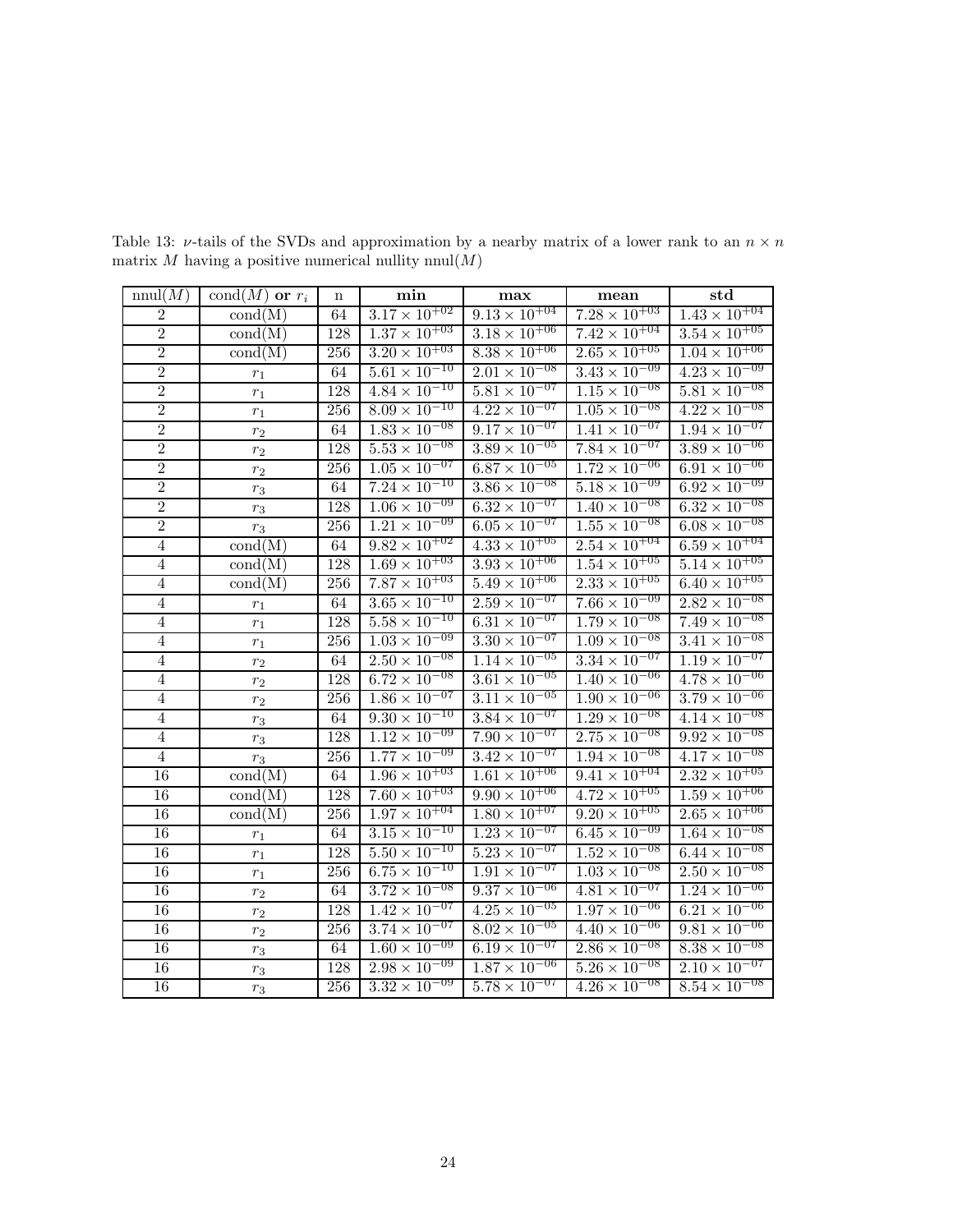| <b>Iteration</b> | Matrix    | n   | min  | max      | mean     | $_{\rm std}$ |
|------------------|-----------|-----|------|----------|----------|--------------|
| RQ               | Frobenius | 64  | 4.00 | 12.00    | 6.10     | 1.65         |
| RQ               | Frobenius | 128 | 4.00 | 11.00    | 6.21     | 1.48         |
| $\rm RQ$         | Frobenius | 256 | 4.00 | 13.00    | 6.18     | 1.50         |
| SQ               | Frobenius | 64  | 4.00 | 16.00    | 7.75     | 2.27         |
| SQ               | Frobenius | 128 | 5.00 | 17.00    | 8.37     | 2.49         |
| SQ               | Frobenius | 256 | 4.00 | 19.00    | 7.65     | 2.86         |
| $\rm RQ$         | DPR1      | 64  | 5.00 | 12.00    | 7.67     | 1.61         |
| RQ               | DPR1      | 128 | 5.00 | 14.00    | 7.97     | 1.95         |
| RQ               | DPR1      | 256 | 5.00 | 14.00    | 7.88     | 1.69         |
| SQ               | DPR1      | 64  | 5.00 | 21.00    | 9.34     | 2.72         |
| $\overline{SQ}$  | DPR1      | 128 | 5.00 | 21.00    | 9.80     | 2.94         |
| SQ               | DPR1      | 256 | 5.00 | 17.00    | 9.12     | 2.54         |
| RQ               | Random    | 64  | 3.00 | $3.00\,$ | $3.00\,$ | 0.00         |
| RQ               | Random    | 128 | 3.00 | $3.00\,$ | $3.00\,$ | 0.00         |
| RQ               | Random    | 256 | 3.00 | 3.00     | 3.00     | 0.00         |
| SQ               | Random    | 64  | 3.00 | 4.00     | $3.92\,$ | 0.27         |
| SQ               | Random    | 128 | 3.00 | 4.00     | 3.78     | 0.42         |
| SQ               | Random    | 256 | 3.00 | 4.00     | $3.57\,$ | 0.50         |

Table 14: Numbers of RQ and SQ iteration loops in Algorithms 10.1(rq) and (sq) until convergence

Table 15: Numbers of PRQ and PSQ iteration loops in Algorithm 10.2(rq0) and (sq0) until convergence

| Iteration                      | $\operatorname{Matrix}$ | n   | min  | max      | mean  | $_{\rm std}$ |
|--------------------------------|-------------------------|-----|------|----------|-------|--------------|
| RPQ                            | Frobenius               | 64  | 5.00 | 13.00    | 8.52  | 1.48         |
| <b>RPQ</b>                     | Frobenius               | 128 | 5.00 | 14.00    | 9.38  | 1.56         |
| <b>RPQ</b>                     | Frobenius               | 256 | 7.00 | 14.00    | 10.24 | 1.36         |
| <b>SPQ</b>                     | Frobenius               | 64  | 5.00 | 21.00    | 10.39 | 2.89         |
| SPQ                            | Frobenius               | 128 | 4.00 | 18.00    | 11.40 | 3.00         |
| SPQ                            | Frobenius               | 256 | 5.00 | 19.00    | 12.24 | 3.65         |
| RPQ                            | DPR1                    | 64  | 4.00 | 15.00    | 7.74  | 2.03         |
| RPQ                            | DPR1                    | 128 | 5.00 | 13.00    | 7.72  | 2.13         |
| <b>RPQ</b>                     | DPR1                    | 256 | 5.00 | 15.00    | 7.70  | 2.29         |
| <b>SPQ</b>                     | DPR1                    | 64  | 6.00 | 21.00    | 9.83  | 2.67         |
| SPQ                            | DPR1                    | 128 | 5.00 | 17.00    | 9.59  | 2.72         |
| <b>SPQ</b>                     | DPR1                    | 256 | 5.00 | 19.00    | 9.54  | 2.87         |
| <b>RPQ</b>                     | Random                  | 64  | 3.00 | $3.00\,$ | 3.00  | 0.00         |
| $\overline{\text{R}}\text{PQ}$ | Random                  | 128 | 3.00 | $3.00\,$ | 3.00  | 0.00         |
| <b>RPQ</b>                     | Random                  | 256 | 3.00 | $3.00\,$ | 3.00  | 0.00         |
| $\overline{\text{SPQ}}$        | Random                  | 64  | 3.00 | 4.00     | 3.74  | 0.44         |
| SPQ                            | Random                  | 128 | 3.00 | 4.00     | 3.79  | 0.41         |
| SPQ                            | Random                  | 256 | 3.00 | 4.00     | 3.65  | 0.50         |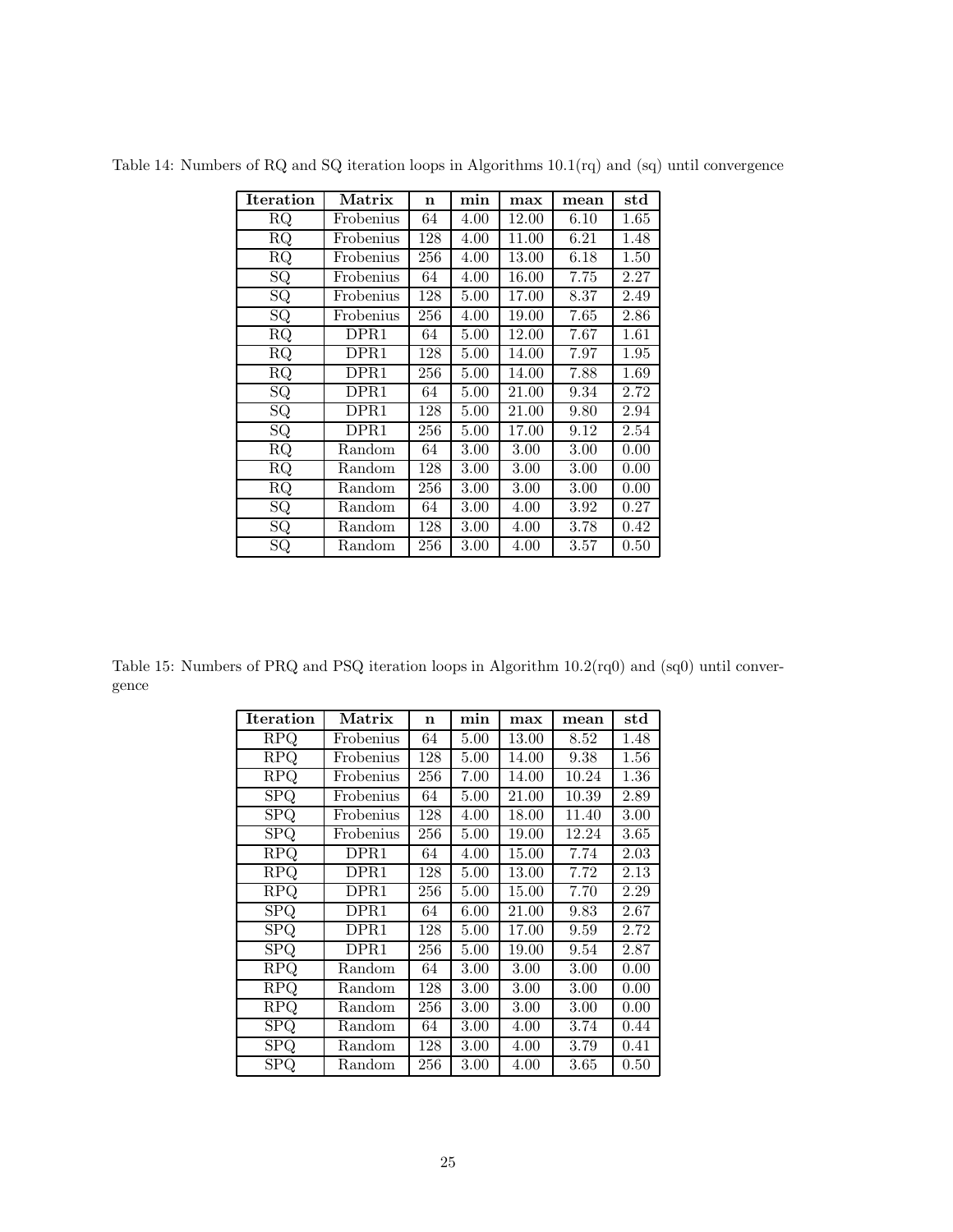| <b>Iteration</b>        | Matrix    | $\mathbf n$ | min      | max   | mean     | $_{\rm std}$ | diverged         |
|-------------------------|-----------|-------------|----------|-------|----------|--------------|------------------|
| <b>RPQ</b>              | Frobenius | 64          | 5.00     | 12.00 | 8.43     | 1.37         | $\theta$         |
| <b>RPQ</b>              | Frobenius | 128         | 5.00     | 39.00 | 9.78     | 3.45         | $\boldsymbol{0}$ |
| <b>RPQ</b>              | Frobenius | 256         | 6.00     | 15.00 | 10.24    | 1.92         | $\mathbf 1$      |
| <b>RSQ</b>              | Frobenius | 64          | 4.00     | 19.00 | 10.79    | 3.34         | $\boldsymbol{0}$ |
| RSQ                     | Frobenius | 128         | 4.00     | 59.00 | 12.04    | 5.63         | $\theta$         |
| <b>RSQ</b>              | Frobenius | 256         | 4.00     | 21.00 | 11.68    | 3.79         | $\mathbf 1$      |
| $\overline{\text{RPQ}}$ | DPR1      | 64          | 4.00     | 14.00 | 7.95     | 2.28         | $\theta$         |
| <b>RPQ</b>              | DPR1      | 128         | 5.00     | 15.00 | 7.53     | $1.9\,$      | $\theta$         |
| $\overline{\text{RPO}}$ | DPR1      | 256         | 4.00     | 14.00 | 8.42     | 2.14         | $\boldsymbol{0}$ |
| $\overline{\text{RSQ}}$ | DPR1      | 64          | 5.00     | 21.00 | 9.44     | 3.26         | $\theta$         |
| <b>RSQ</b>              | DPR1      | 128         | 5.00     | 20.00 | 9.33     | 2.95         | $\theta$         |
| <b>RSQ</b>              | DPR1      | 256         | 5.00     | 20.00 | 9.71     | 3.08         | $\theta$         |
| <b>RPQ</b>              | Random    | 64          | 3.00     | 3.00  | $3.00\,$ | 0.00         | $\boldsymbol{0}$ |
| $\overline{\text{RPQ}}$ | Random    | 128         | 3.00     | 3.00  | 3.00     | 0.00         | $\boldsymbol{0}$ |
| <b>RPQ</b>              | Random    | 256         | 3.00     | 3.00  | 3.00     | 0.00         | $\boldsymbol{0}$ |
| <b>RSQ</b>              | Random    | 64          | 3.00     | 4.00  | 3.9      | 0.30         | $\overline{0}$   |
| <b>RSQ</b>              | Random    | 128         | 3.00     | 4.00  | $3.8\,$  | 0.40         | $\boldsymbol{0}$ |
| <b>RSQ</b>              | Random    | 256         | $3.00\,$ | 4.00  | 3.58     | 0.50         | $\boldsymbol{0}$ |

Table 16: Numbers of PRQ and PSQ iteration loops in Algorithm 10.2(rq) and (sq) until convergence

Table 17: Number of iteration loops in Algorithm 10.3 until convergence

| Matrix           | n   | min  | max   | mean  | std  | diverged       |
|------------------|-----|------|-------|-------|------|----------------|
| Frobenius        | 64  | 3.00 | 34.00 | 7.23  | 4.67 |                |
| Frobenius        | 128 | 3.00 | 27.00 | 7.00  | 3.66 | $\overline{2}$ |
| Frobenius        | 256 | 4.00 | 25.00 | 7.21  | 4.31 | $\theta$       |
| DPR1             | 64  | 4.00 | 47.00 | 10.48 | 6.48 | 1              |
| DPR <sub>1</sub> | 128 | 3.00 | 25.00 | 10.02 | 4.76 | $\theta$       |
| DPR <sub>1</sub> | 256 | 5.00 | 25.00 | 10.19 | 4.88 | 0              |
| Random           | 64  | 4.00 | 6.00  | 4.47  | 0.58 | $\theta$       |
| Random           | 128 | 3.00 | 6.00  | 4.48  | 0.56 | $\theta$       |
| Random           | 256 | 3.00 | 5.00  | 4.48  | 0.54 | 0              |
| Hermitian        | 64  | 4.00 | 6.00  | 4.83  | 0.45 | 0              |
| Hermitian        | 128 | 4.00 | 5.00  | 4.7   | 0.46 | $\theta$       |
| Hermitian        | 256 | 4.00 | 5.00  | 4.57  | 0.50 | 0              |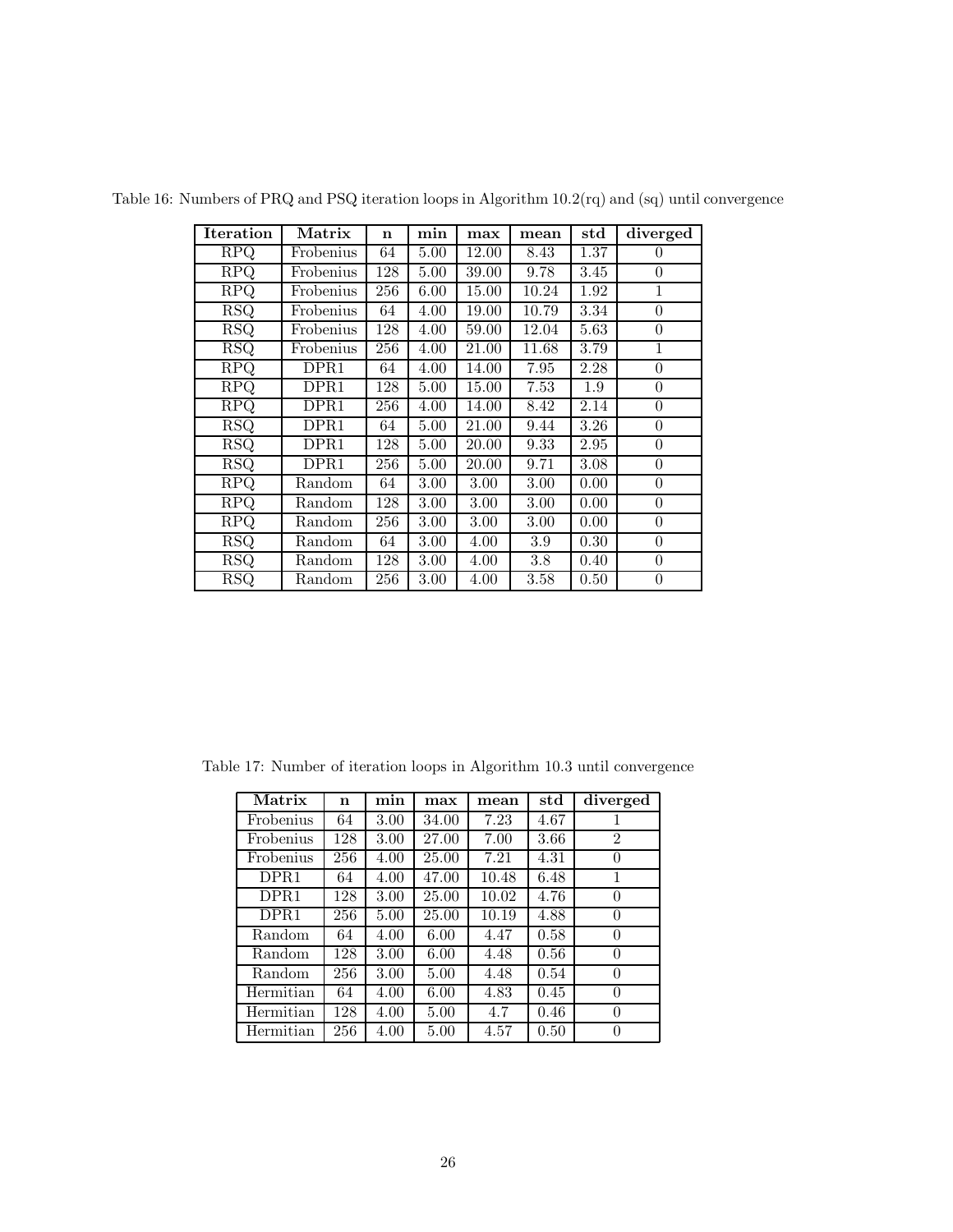116, 1980.

- [BDD00] Z. Bai, J. Demmel, J. Dongarra, A. Ruhe, H. van der Vorst, editors, *Templates for the Solution of Algebraic Eigenvalue Problems: A Practical Guide*, SIAM, Philadelphia, 2000.
- [BF00] D. A. Bini, G. Fiorentino, Design, Analysis, and Implementation of a Multiprecision Polynomial Rootfinder, *Numerical Algorithms*, **23**, 127–173, 2000.
- [BGP02/04] D. A. Bini, L. Gemignani, V. Y. Pan, Inverse Power and Durand/Kerner Iteration for Univariate Polynomial Root-finding, *Computers and Mathematics (with Applications)*, **47**, **2/3**, 447–459, 2004. (Also Technical Report TR 2002 020, *CUNY Ph.D. Program in Computer Science, Graduate Center, City University of New York*, 2002.)
- [BGP03/05] D. A. Bini, L. Gemignani, V. Y. Pan, Fast and Stable QR Eigenvalue Algorithms for Generalized Companion Matrices and Secular Equation, *Numerische Math.*, **3**, 373– 408, 2005. (Also Technical Report 1470, *Department of Math., University of Pisa*, Pisa, Italy, July 2003.)
- [BP94] D. Bini, V. Y. Pan, *Polynomial and Matrix Computations, Volume. 1: Fundamental Algorithms*, Birkh¨auser, Boston, 1994.
- [CPW74] R.E. Cline, R.J. Plemmons, and G. Worm, Generalized Inverses of Certain Toeplitz Matrices, *Linear Algebra and Its Applications,* **8**, 25–33, 1974.
- [DH03] J. Demmel, Y. Hida, Accurate and Efficient Floating Point Summation, *SIAM J. on Scientific Computing*, **25**, 1214–1248, 2003.
- [DL78] R. A. Demillo, R. J. Lipton, A Probabilistic Remark on Algebraic Program Testing, *Information Processing Letters*, **7**, **4**, 193–195, 1978.
- [G73] G. H. Golub, Some Modified Matrix Eigenvalue Problems, *SIAM Review*, **15**, 318–334, 1973.
- [GKO95] I. Gohberg, T. Kailath, V. Olshevsky, Fast Gaussian Elimination with Partial Pivoting for Matrices with Displacement Structure, *Math. of Computation*, **64**, 1557–1576, 1995.
- [GL96] G. H. Golub, C. F. Van Loan, *Matrix Computations*, 3rd edition, The Johns Hopkins University Press, Baltimore, Maryland, 1996.
- [H02] N. J. Higham, *Accuracy and Stability in Numerical Analysis*, SIAM, Philadelphia, 2002 (second edition).

| Matrix           | n   | min               | max   | mean  | std   | diverged       |
|------------------|-----|-------------------|-------|-------|-------|----------------|
| Frobenius        | 64  | 4.00              | 34.00 | 10.37 | 6.01  | 2              |
| Frobenius        | 128 | $\overline{4.00}$ | 40.00 | 11.36 | 5.75  | 13             |
| Frobenius        | 256 | 5.00              | 86.00 | 15.49 | 12.58 | 14             |
| DPR <sub>1</sub> | 64  | 4.00              | 30.00 | 12.99 | 5.49  | $\overline{2}$ |
| DPR <sub>1</sub> | 128 | 6.00              | 52.00 | 13.49 | 6.49  | 4              |
| DPR <sub>1</sub> | 256 | 4.00              | 44.00 | 13.14 | 7.11  | $\overline{2}$ |
| Random           | 64  | 3.00              | 6.00  | 4.48  | 0.75  | 0              |
| Random           | 128 | 3.00              | 6.00  | 4.44  | 0.54  | 0              |
| Random           | 256 | 3.00              | 5.00  | 4.45  | 0.52  | $\Omega$       |

Table 18: Number of iteration loops in Algorithm 10.3a until convergence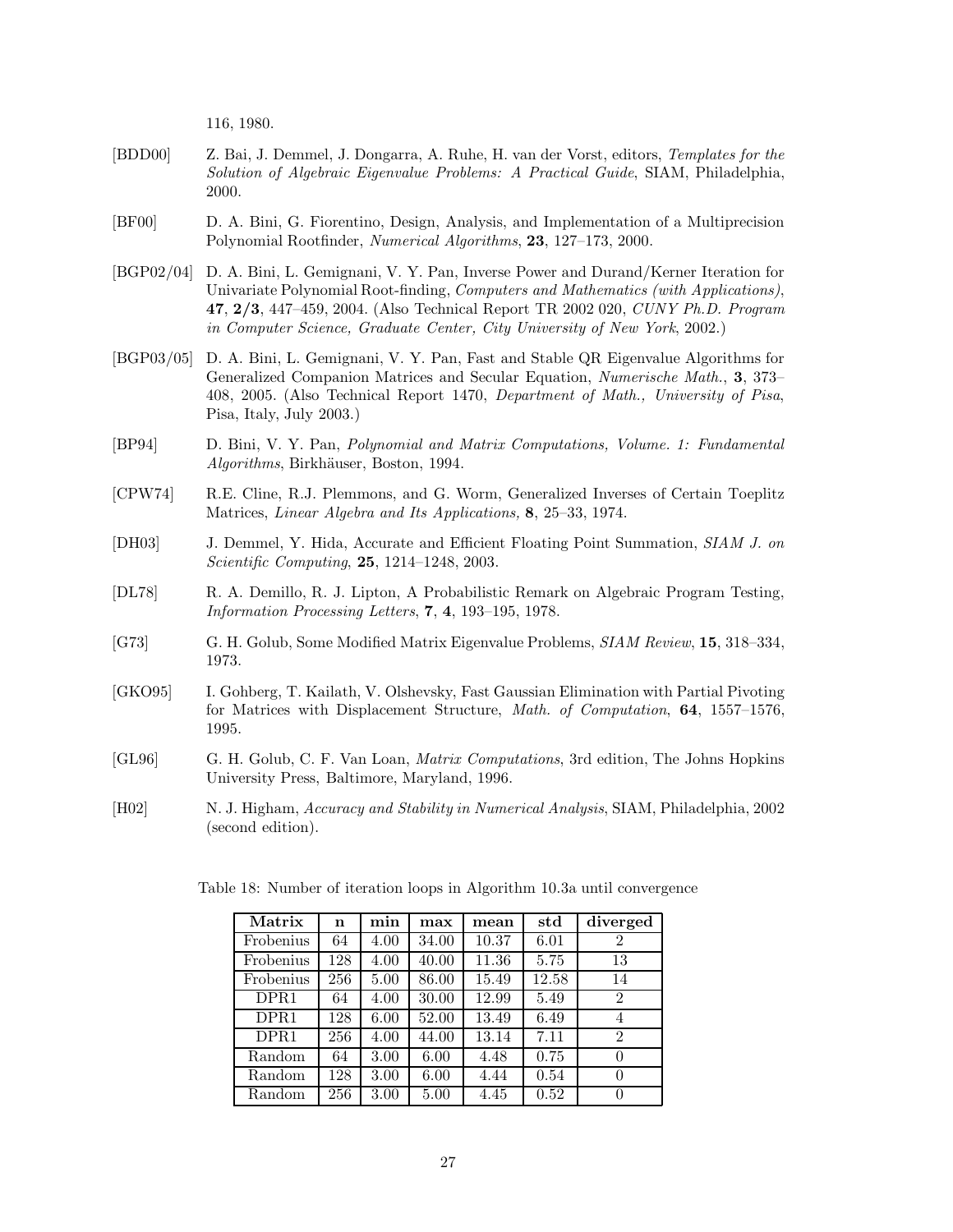| [LDB02]     | X. Li, J. Demmel, D. Bailey, G. Henry, Y. Hida, J. Iskandar, W. Kahan, S. Kang,<br>A. Kapur, M. Martin, B. Thompson, T. Tung, D. Yoo, Design, Implementation and<br>Testing of Extended and Mixed Precision BLAS, ACM Transactions on Mathematical<br><i>Software</i> , <b>28</b> , 152–205, 2002. Available at http //crd.lbl.gov/ $\tilde{\ }$ xiaoye/XBLAS/.                           |
|-------------|-------------------------------------------------------------------------------------------------------------------------------------------------------------------------------------------------------------------------------------------------------------------------------------------------------------------------------------------------------------------------------------------|
| [M80]       | M. Morf, Doubling Algorithms for Toeplitz and Related Equations, Proceedings of<br>IEEE International Conference on ASSP, 954–959, IEEE Press, Piscataway, New Jer-<br>sey, 1980.                                                                                                                                                                                                         |
| [M97]       | A. Melman, A Unifying Convergence Analysis of Second-Order Methods for Secular<br>Equations, <i>Math. Comp.</i> , <b>66</b> , 333-344, 1997.                                                                                                                                                                                                                                              |
| [MP80]      | W. L. Miranker, V. Y. Pan, Methods of Aggregations, <i>Linear Algebra and Its Appli</i> -<br>cations, $29, 231-257, 1980.$                                                                                                                                                                                                                                                                |
| [ORO05]     | T. Ogita, S. M. Rump, S. Oishi, Accurate Sum and Dot Product, SIAM Journal on<br><i>Scientific Computing</i> , <b>26, 6, 1955–1988</b> , 2005.                                                                                                                                                                                                                                            |
| [P95]       | V. Y. Pan, Optimal (up to Polylog Factors) Sequential and Parallel Algorithms for<br>Approximating Complex Polynomial Zeros, In Proc. 27th Ann. ACM Symp. on Theory<br>of Computing, pages 741-750, ACM Press, New York, May 1995.                                                                                                                                                        |
| [P97]       | V. Y. Pan, Solving a Polynomial Equation: Some History and Recent Progress, SIAM<br><i>Review</i> , <b>39, 2</b> , $187-220$ , 1997.                                                                                                                                                                                                                                                      |
| $[$ P01 $]$ | V. Y. Pan, <i>Structured Matrices and Polynomials:</i><br>Unified Superfast Algorithms,<br>Birkhäuser/Springer, Boston/New York, 2001.                                                                                                                                                                                                                                                    |
| $[P01/02]$  | V. Y. Pan, Univariate Polynomials: Nearly Optimal Algorithms for Factorization and<br>Rootfinding, <i>Journal of Symbolic Computations</i> , <b>33, 5</b> , 701–733, 2002. Proc. version<br>in Proc. International Symp. on Symbolic and Algebraic Computation (ISSAC 01),<br>253–267, ACM Press, New York, 2001.                                                                         |
| [PGMQ08]    | V. Y. Pan, D. Grady, B. Murphy, G. Qian, R. E. Rosholt, A. Ruslanov, Schur Aggre-<br>gation for Linear Systems and Determinants, Theoretical Computer Science, Special<br><i>Issue on Symbolic–Numerical Algorithms</i> (D. A. Bini, V. Y. Pan, and J. Verschelde<br>editors), $409, 255-268, 2008$ .                                                                                     |
| [PIM07]     | V. Y. Pan, D. Ivolgin, B. Murphy, R. E. Rosholt, Y. Tang, X. Wang, X. Yan, Root-<br>finding with Eigen-solving, pages 219–245 in Symbolic-Numeric Computation, (Dong-<br>ming Wang and Li-Hong Zhi, editors), Birkhäuser, Basel/Boston, 2007.                                                                                                                                             |
| [PIM08/10]  | V. Y. Pan, D. Ivolgin, B. Murphy, R. E. Rosholt, Y. Tang, X. Yan, Additive Precon-<br>ditioning for Matrix Computations, <i>Linear Algebra and Its Applications</i> , 432, 1070–<br>1089, 2010. Proceedings version in <i>Proc. of the Third International Computer Science</i><br>Symposium in Russia (CSR 2008), Lecture Notes in Computer Science (LNCS), 5010,<br>$372 - 383$ , 2008. |
| [PKM06]     | V. Y. Pan, M. Kunin, B. Murphy, R. E. Rosholt, Y. Tang, X. Yan, W. Cao, Linking<br>the TPR1, DPR1 and Arrow-head Matrix Structures, <i>Computers and Mathematics</i><br>with Applications, $52, 10-11, 1603-1608, 2006$ .                                                                                                                                                                 |
| [PMR08]     | V. Y. Pan, B. Murphy, R. E. Rosholt, Y. Tang, X. Wang, A. Zheng, Eigen-solving<br>via Reduction to DPR1 Matrices, Computers and Mathematics with Applications, 56,<br>$166 - 171, 2008.$                                                                                                                                                                                                  |
| [PQ10]      | V. Y. Pan, G. Qian, Randomized Preprocessing of Homogeneous Linear Systems of<br>Equations, <i>Linear Algebra and Its Applications</i> , 432, 3272-3318, 2010.                                                                                                                                                                                                                            |